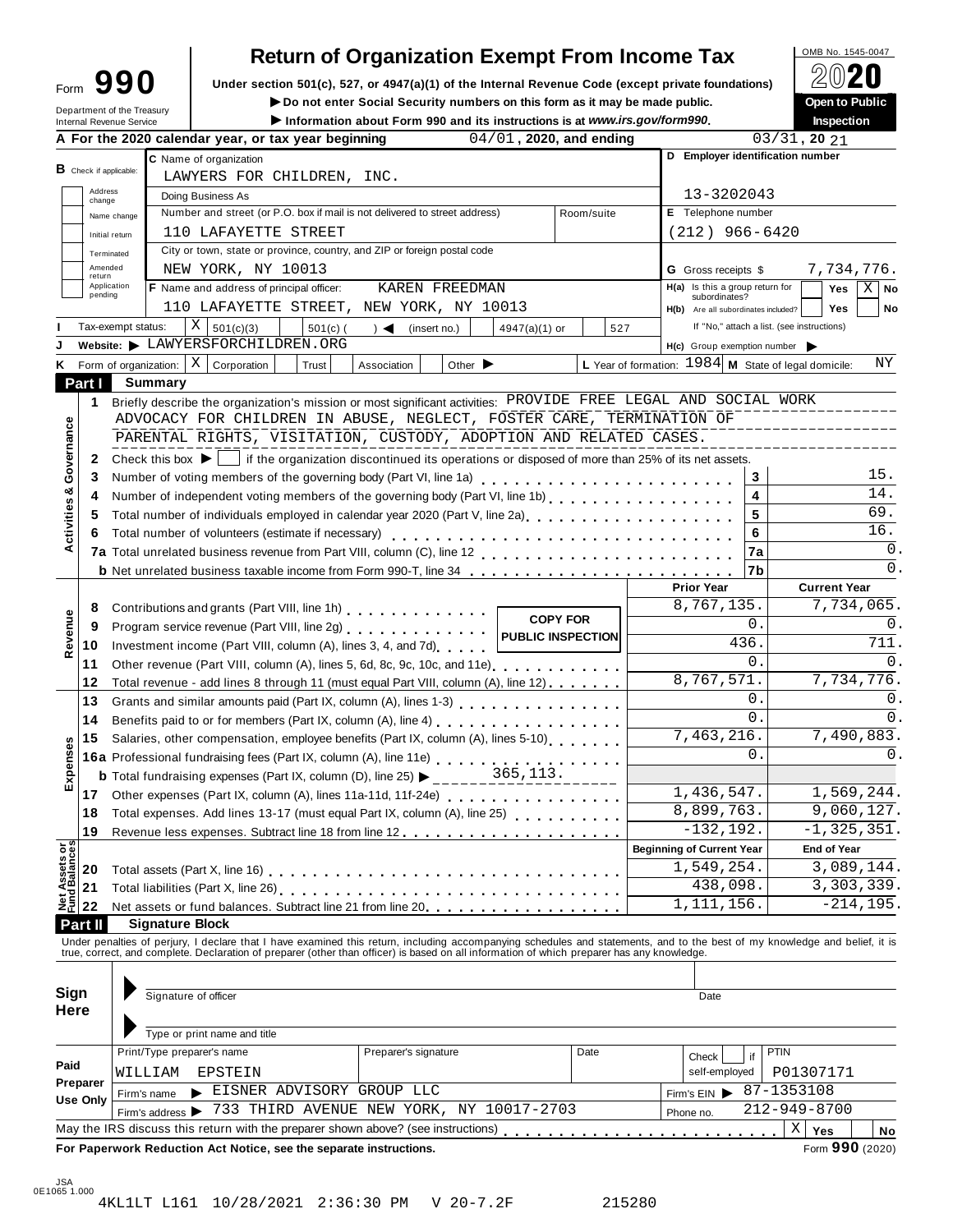|              | Form 990 (2020)                                                                                                                                                                                                                                                                                                                                   |               | Page 2   |
|--------------|---------------------------------------------------------------------------------------------------------------------------------------------------------------------------------------------------------------------------------------------------------------------------------------------------------------------------------------------------|---------------|----------|
| Part III     | <b>Statement of Program Service Accomplishments</b>                                                                                                                                                                                                                                                                                               |               |          |
| 1            | Briefly describe the organization's mission:                                                                                                                                                                                                                                                                                                      |               |          |
|              | PROVIDE FREE LEGAL AND SOCIAL WORK ADVOCACY FOR CHILDREN IN ABUSE,                                                                                                                                                                                                                                                                                |               |          |
|              | NEGLECT, FOSTER CARE, TERMINATION OF PARENTAL RIGHTS, VISITATION,                                                                                                                                                                                                                                                                                 |               |          |
|              | CUSTODY, ADOPTION AND RELATED CASES.                                                                                                                                                                                                                                                                                                              |               |          |
|              |                                                                                                                                                                                                                                                                                                                                                   |               |          |
|              | 2 Did the organization undertake any significant program services during the year which were not listed on the<br>If "Yes," describe these new services on Schedule O.                                                                                                                                                                            | Yes           | $ X $ No |
|              | Did the organization cease conducting, or make significant changes in how it conducts, any program<br>If "Yes," describe these changes on Schedule O.                                                                                                                                                                                             | <b>Yes</b>    | $ X $ No |
|              | 4 Describe the organization's program service accomplishments for each of its three largest program services, as measured by<br>expenses. Section $501(c)(3)$ and $501(c)(4)$ organizations are required to report the amount of grants and allocations to others,<br>the total expenses, and revenue, if any, for each program service reported. |               |          |
| 4a (Code:    | $(1)$ (Expenses \$ $7,847,357$ . including grants of \$<br>PROVIDE FREE LEGAL AND SOCIAL WORK ADVOCACY FOR CHILDREN IN ABUSE                                                                                                                                                                                                                      | ) (Revenue \$ |          |
|              | NEGLECT, FOSTER CARE, TERMINATION OF PARENTAL RIGHTS, VISITATION,                                                                                                                                                                                                                                                                                 |               |          |
|              | CUSTODY, ADOPTION AND RELATED CASES.                                                                                                                                                                                                                                                                                                              |               |          |
|              |                                                                                                                                                                                                                                                                                                                                                   |               |          |
|              | 4b (Code: ) (Expenses \$ including grants of \$ ) (Revenue \$                                                                                                                                                                                                                                                                                     |               |          |
|              |                                                                                                                                                                                                                                                                                                                                                   |               |          |
| 4c (Code:    | (Expenses \$ including grants of \$ ) (Revenue \$                                                                                                                                                                                                                                                                                                 |               |          |
|              |                                                                                                                                                                                                                                                                                                                                                   |               |          |
|              |                                                                                                                                                                                                                                                                                                                                                   |               |          |
|              | 4d Other program services (Describe on Schedule O.)                                                                                                                                                                                                                                                                                               |               |          |
| (Expenses \$ | including grants of \$<br>) (Revenue \$<br>7,847,357.<br>4e Total program service expenses >                                                                                                                                                                                                                                                      |               |          |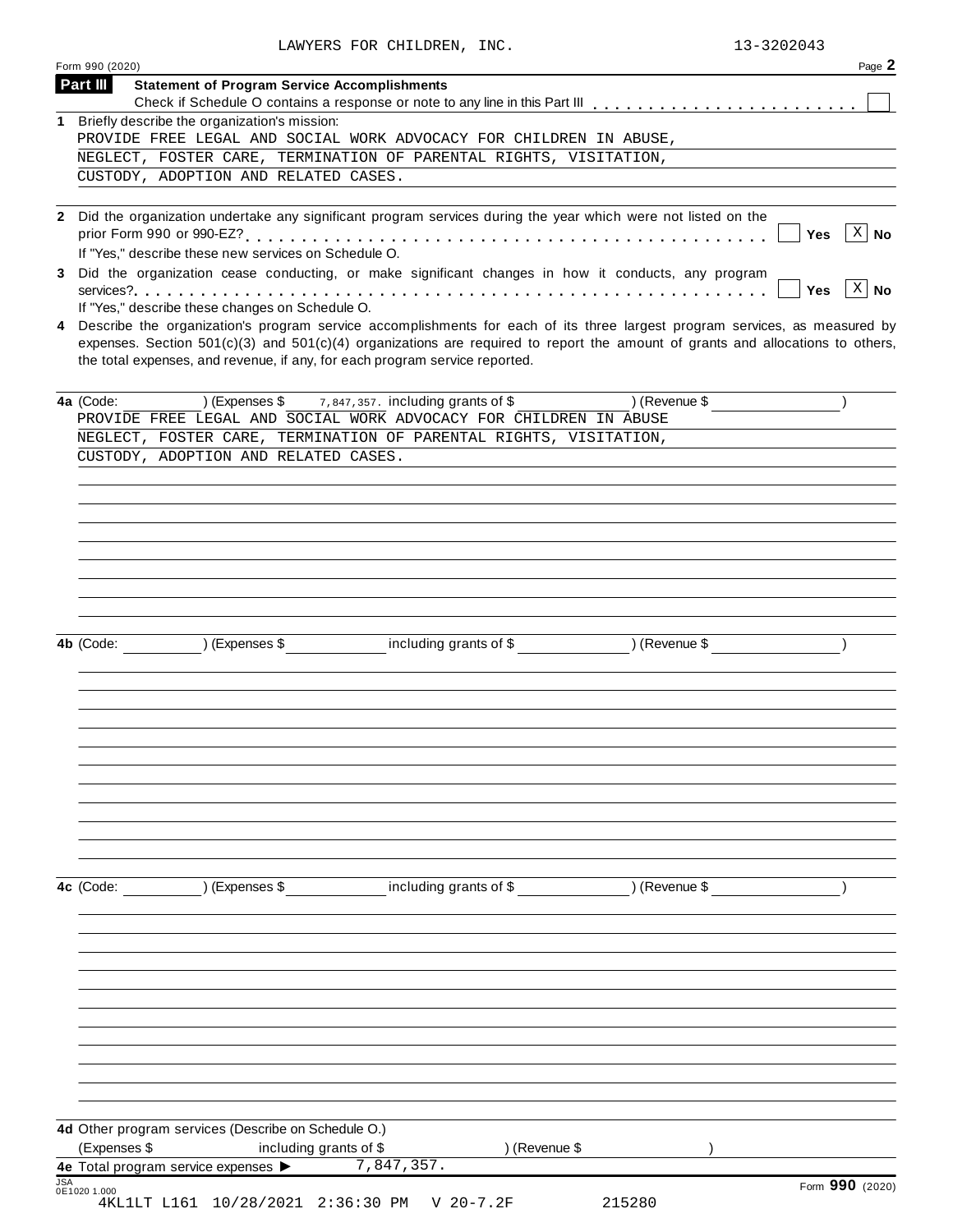| 15280 |  |
|-------|--|

|  | Form $990$ (2020) |
|--|-------------------|
|  |                   |

X

**21**

|    |                                                                                                                                                                                                                                                                                                                                                                                               |                 | Yes         | No     |
|----|-----------------------------------------------------------------------------------------------------------------------------------------------------------------------------------------------------------------------------------------------------------------------------------------------------------------------------------------------------------------------------------------------|-----------------|-------------|--------|
| 1. | Is the organization described in section 501(c)(3) or 4947(a)(1) (other than a private foundation)? If "Yes,"                                                                                                                                                                                                                                                                                 |                 |             |        |
|    |                                                                                                                                                                                                                                                                                                                                                                                               | $\mathbf{1}$    | Χ           |        |
| 2  | Is the organization required to complete Schedule B, Schedule of Contributors See instructions?                                                                                                                                                                                                                                                                                               | $\overline{2}$  | $\mathbf X$ |        |
| 3  | Did the organization engage in direct or indirect political campaign activities on behalf of or in opposition to                                                                                                                                                                                                                                                                              |                 |             |        |
|    | candidates for public office? If "Yes," complete Schedule C, Part I.                                                                                                                                                                                                                                                                                                                          | 3               |             | Χ      |
| 4  | Section 501(c)(3) organizations. Did the organization engage in lobbying activities, or have a section 501(h)                                                                                                                                                                                                                                                                                 |                 |             |        |
|    |                                                                                                                                                                                                                                                                                                                                                                                               | 4               | Χ           |        |
| 5  | Is the organization a section $501(c)(4)$ , $501(c)(5)$ , or $501(c)(6)$ organization that receives membership dues,                                                                                                                                                                                                                                                                          |                 |             |        |
|    | assessments, or similar amounts as defined in Revenue Procedure 98-19? If "Yes," complete Schedule C, Part III                                                                                                                                                                                                                                                                                | 5               |             | Χ      |
| 6  | Did the organization maintain any donor advised funds or any similar funds or accounts for which donors                                                                                                                                                                                                                                                                                       |                 |             |        |
|    | have the right to provide advice on the distribution or investment of amounts in such funds or accounts? If                                                                                                                                                                                                                                                                                   |                 |             |        |
|    | "Yes," complete Schedule D, Part $l_1, \ldots, l_k, \ldots, l_k, \ldots, l_k, \ldots, l_k, \ldots, l_k, \ldots, l_k, \ldots, l_k, \ldots, l_k, \ldots, l_k, \ldots, l_k, \ldots, l_k, \ldots, l_k, \ldots, l_k, \ldots, l_k, \ldots, l_k, \ldots, l_k, \ldots, l_k, \ldots, l_k, \ldots, l_k, \ldots, l_k, \ldots, l_k, \ldots, l_k, \ldots, l_k, \ldots, l_k, \ldots, l_k, \ldots, l_k, \ld$ | 6               |             | X      |
| 7  | Did the organization receive or hold a conservation easement, including easements to preserve open space,                                                                                                                                                                                                                                                                                     |                 |             | X      |
|    | the environment, historic land areas, or historic structures? If "Yes," complete Schedule D, Part II<br>Did the organization maintain collections of works of art, historical treasures, or other similar assets? If "Yes,"                                                                                                                                                                   | $\overline{7}$  |             |        |
| 8  |                                                                                                                                                                                                                                                                                                                                                                                               | 8               |             | X      |
| 9  | Did the organization report an amount in Part X, line 21, for escrow or custodial account liability, serve as a                                                                                                                                                                                                                                                                               |                 |             |        |
|    | custodian for amounts not listed in Part X; or provide credit counseling, debt management, credit repair, or                                                                                                                                                                                                                                                                                  |                 |             |        |
|    |                                                                                                                                                                                                                                                                                                                                                                                               | 9               | Χ           |        |
| 10 | Did the organization, directly or through a related organization, hold assets in donor-restricted endowments                                                                                                                                                                                                                                                                                  |                 |             |        |
|    |                                                                                                                                                                                                                                                                                                                                                                                               | 10              |             | Χ      |
| 11 | If the organization's answer to any of the following questions is "Yes," then complete Schedule D, Parts VI,                                                                                                                                                                                                                                                                                  |                 |             |        |
|    | VII, VIII, IX, or X as applicable.                                                                                                                                                                                                                                                                                                                                                            |                 |             |        |
|    | a Did the organization report an amount for land, buildings, and equipment in Part X, line 10? If "Yes,"                                                                                                                                                                                                                                                                                      |                 |             |        |
|    |                                                                                                                                                                                                                                                                                                                                                                                               | 11a             | Χ           |        |
|    | <b>b</b> Did the organization report an amount for investments-other securities in Part X, line 12, that is 5% or more                                                                                                                                                                                                                                                                        |                 |             |        |
|    | of its total assets reported in Part X, line 16? If "Yes," complete Schedule D, Part VII                                                                                                                                                                                                                                                                                                      | 11 <sub>b</sub> |             | Χ      |
|    | c Did the organization report an amount for investments-program related in Part X, line 13, that is 5% or more                                                                                                                                                                                                                                                                                |                 |             |        |
|    | of its total assets reported in Part X, line 16? If "Yes," complete Schedule D, Part VIII                                                                                                                                                                                                                                                                                                     | 11c             |             | Χ      |
|    | d Did the organization report an amount for other assets in Part X, line 15, that is 5% or more of its total assets                                                                                                                                                                                                                                                                           |                 |             |        |
|    |                                                                                                                                                                                                                                                                                                                                                                                               | 11d             | Χ           | Χ      |
|    | e Did the organization report an amount for other liabilities in Part X, line 25? If "Yes," complete Schedule D, Part X                                                                                                                                                                                                                                                                       | 11e             |             |        |
| f  | Did the organization's separate or consolidated financial statements for the tax year include a footnote that addresses                                                                                                                                                                                                                                                                       |                 | Χ           |        |
|    | the organization's liability for uncertain tax positions under FIN 48 (ASC 740)? If "Yes," complete Schedule D, Part X                                                                                                                                                                                                                                                                        | 11f             |             |        |
|    | 12a Did the organization obtain separate, independent audited financial statements for the tax year? If "Yes," complete                                                                                                                                                                                                                                                                       | 12a             | Χ           |        |
|    | <b>b</b> Was the organization included in consolidated, independent audited financial statements for the tax year? If                                                                                                                                                                                                                                                                         |                 |             |        |
|    | "Yes," and if the organization answered "No" to line 12a, then completing Schedule D, Parts XI and XII is optional                                                                                                                                                                                                                                                                            | 12 <sub>b</sub> |             | Χ      |
| 13 | Is the organization a school described in section $170(b)(1)(A)(ii)$ ? If "Yes," complete Schedule E.                                                                                                                                                                                                                                                                                         | 13              |             | X      |
|    | 14a Did the organization maintain an office, employees, or agents outside of the United States?.                                                                                                                                                                                                                                                                                              | 14a             |             | X      |
|    | <b>b</b> Did the organization have aggregate revenues or expenses of more than \$10,000 from grantmaking,                                                                                                                                                                                                                                                                                     |                 |             |        |
|    | fundraising, business, investment, and program service activities outside the United States, or aggregate                                                                                                                                                                                                                                                                                     |                 |             |        |
|    | foreign investments valued at \$100,000 or more? If "Yes," complete Schedule F, Parts I and IV                                                                                                                                                                                                                                                                                                | 14b             |             | Χ      |
| 15 | Did the organization report on Part IX, column (A), line 3, more than \$5,000 of grants or other assistance to or                                                                                                                                                                                                                                                                             |                 |             |        |
|    |                                                                                                                                                                                                                                                                                                                                                                                               | 15              |             | Χ      |
| 16 | Did the organization report on Part IX, column (A), line 3, more than \$5,000 of aggregate grants or other                                                                                                                                                                                                                                                                                    |                 |             |        |
|    | assistance to or for foreign individuals? If "Yes," complete Schedule F, Parts III and IV                                                                                                                                                                                                                                                                                                     | 16              |             | Χ      |
| 17 | Did the organization report a total of more than \$15,000 of expenses for professional fundraising services on                                                                                                                                                                                                                                                                                |                 |             |        |
|    | Part IX, column (A), lines 6 and 11e? If "Yes," complete Schedule G, Part I See instructions                                                                                                                                                                                                                                                                                                  | 17              |             | X      |
| 18 | Did the organization report more than \$15,000 total of fundraising event gross income and contributions on                                                                                                                                                                                                                                                                                   |                 |             |        |
|    |                                                                                                                                                                                                                                                                                                                                                                                               | 18              |             | X      |
| 19 | Did the organization report more than \$15,000 of gross income from gaming activities on Part VIII, line 9a?                                                                                                                                                                                                                                                                                  |                 |             |        |
|    |                                                                                                                                                                                                                                                                                                                                                                                               | 19              |             | X<br>X |
|    | 20a Did the organization operate one or more hospital facilities? If "Yes," complete Schedule H                                                                                                                                                                                                                                                                                               | 20a             |             |        |
| 21 | <b>b</b> If "Yes" to line 20a, did the organization attach a copy of its audited financial statements to this return?<br>Did the organization report more than \$5,000 of grants or other assistance to any domestic organization or                                                                                                                                                          | 20 <sub>b</sub> |             |        |
|    |                                                                                                                                                                                                                                                                                                                                                                                               |                 |             |        |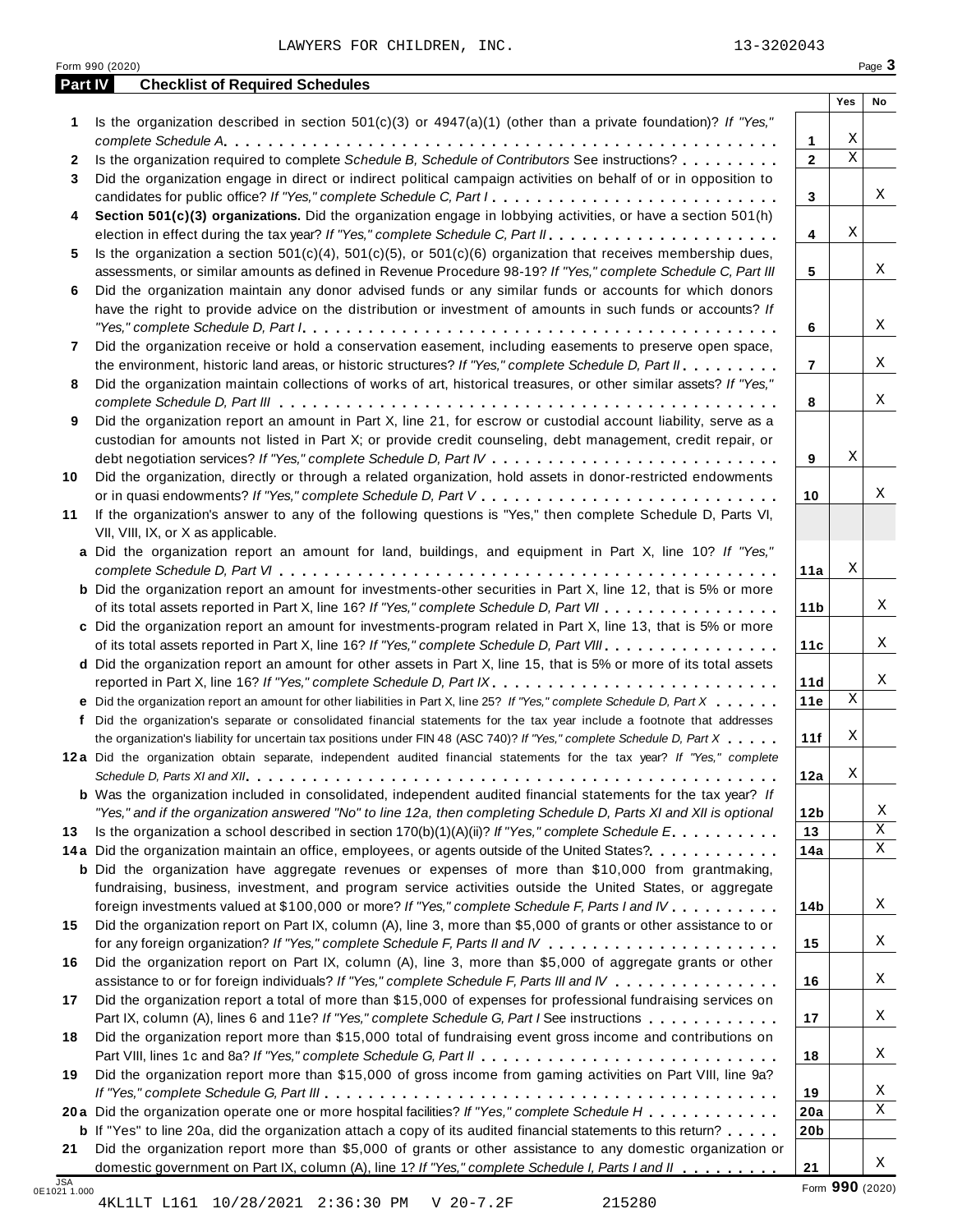| Part IV                    | <b>Checklist of Required Schedules (continued)</b>                                                                        |                 |                 |             |
|----------------------------|---------------------------------------------------------------------------------------------------------------------------|-----------------|-----------------|-------------|
|                            |                                                                                                                           |                 | Yes             | No          |
| 22                         | Did the organization report more than \$5,000 of grants or other assistance to or for domestic individuals on             |                 |                 |             |
|                            | Part IX, column (A), line 2? If "Yes," complete Schedule I, Parts I and III                                               | 22              |                 | Χ           |
| 23                         | Did the organization answer "Yes" to Part VII, Section A, line 3, 4, or 5 about compensation of the                       |                 |                 |             |
|                            | organization's current and former officers, directors, trustees, key employees, and highest compensated                   |                 |                 |             |
|                            |                                                                                                                           | 23              | Χ               |             |
|                            | 24a Did the organization have a tax-exempt bond issue with an outstanding principal amount of more than                   |                 |                 |             |
|                            | \$100,000 as of the last day of the year, that was issued after December 31, 2002? If "Yes," answer lines 24b             |                 |                 |             |
|                            | through 24d and complete Schedule K. If "No," go to line 25a                                                              | 24a             |                 | Χ           |
|                            | <b>b</b> Did the organization invest any proceeds of tax-exempt bonds beyond a temporary period exception?                | 24b             |                 |             |
|                            | c Did the organization maintain an escrow account other than a refunding escrow at any time during the year               |                 |                 |             |
|                            |                                                                                                                           | 24c             |                 |             |
|                            | d Did the organization act as an "on behalf of" issuer for bonds outstanding at any time during the year?                 | 24d             |                 |             |
|                            | 25a Section 501(c)(3), 501(c)(4), and 501(c)(29) organizations. Did the organization engage in an excess benefit          |                 |                 |             |
|                            | transaction with a disqualified person during the year? If "Yes," complete Schedule L, Part I.                            | 25a             |                 | Χ           |
|                            | <b>b</b> Is the organization aware that it engaged in an excess benefit transaction with a disqualified person in a prior |                 |                 |             |
|                            | year, and that the transaction has not been reported on any of the organization's prior Forms 990 or 990-EZ?              |                 |                 |             |
|                            |                                                                                                                           | 25 <sub>b</sub> |                 | Χ           |
| 26                         | Did the organization report any amount on Part X, line 5 or 22, for receivables from or payables to any current           |                 |                 |             |
|                            | or former officer, director, trustee, key employee, creator or founder, substantial contributor, or 35%                   |                 |                 |             |
|                            | controlled entity or family member of any of these persons? If "Yes," complete Schedule L, Part II.                       | 26              |                 | X           |
| 27                         | Did the organization provide a grant or other assistance to any current or former officer, director, trustee, key         |                 |                 |             |
|                            | employee, creator or founder, substantial contributor or employee thereof, a grant selection committee                    |                 |                 |             |
|                            | member, or to a 35% controlled entity (including an employee thereof) or family member of any of these                    |                 |                 |             |
|                            |                                                                                                                           | 27              |                 | Χ           |
| 28                         | Was the organization a party to a business transaction with one of the following parties (see Schedule L,                 |                 |                 |             |
|                            | Part IV instructions, for applicable filing thresholds, conditions, and exceptions):                                      |                 |                 |             |
|                            | a A current or former officer, director, trustee, key employee, creator or founder, or substantial contributor? If        |                 |                 |             |
|                            |                                                                                                                           | 28a             |                 | Χ           |
|                            | <b>b</b> A family member of any individual described in line 28a? If "Yes," complete Schedule L, Part IV.                 | 28 <sub>b</sub> |                 | Χ           |
|                            | c A 35% controlled entity of one or more individuals and/or organizations described in lines 28a or 28b? If               |                 |                 |             |
|                            | "Yes," complete Schedule L, Part IV $\dots\dots\dots\dots\dots\dots\dots\dots\dots\dots\dots\dots\dots\dots$              | 28c             |                 | X           |
| 29                         | Did the organization receive more than \$25,000 in non-cash contributions? If "Yes," complete Schedule M                  | 29              |                 | Χ           |
| 30                         | Did the organization receive contributions of art, historical treasures, or other similar assets, or qualified            |                 |                 |             |
|                            |                                                                                                                           | 30              |                 | X           |
| 31                         | Did the organization liquidate, terminate, or dissolve and cease operations? If "Yes," complete Schedule N, Part I        | 31              |                 | Χ           |
| 32                         | Did the organization sell, exchange, dispose of, or transfer more than 25% of its net assets? If "Yes,'                   |                 |                 |             |
|                            |                                                                                                                           | 32              |                 | Χ           |
| 33                         | Did the organization own 100% of an entity disregarded as separate from the organization under Regulations                |                 |                 |             |
|                            | sections 301.7701-2 and 301.7701-3? If "Yes," complete Schedule R, Part $l_1, \ldots, l_l, l_l, \ldots, l_l, l_l, l_l$    | 33              |                 | Χ           |
| 34                         | Was the organization related to any tax-exempt or taxable entity? If "Yes," complete Schedule R, Part II, III,            |                 |                 |             |
|                            |                                                                                                                           | 34              |                 | Χ           |
|                            | 35a Did the organization have a controlled entity within the meaning of section 512(b)(13)?                               | 35a             |                 | $\mathbf X$ |
|                            | <b>b</b> If "Yes" to line 35a, did the organization receive any payment from or engage in any transaction with a          |                 |                 |             |
|                            | controlled entity within the meaning of section 512(b)(13)? If "Yes," complete Schedule R, Part V, line 2                 | 35 <sub>b</sub> |                 |             |
| 36                         | Section 501(c)(3) organizations. Did the organization make any transfers to an exempt non-charitable                      |                 |                 |             |
|                            | related organization? If "Yes," complete Schedule R, Part V, line 2.                                                      | 36              |                 | Χ           |
| 37                         | Did the organization conduct more than 5% of its activities through an entity that is not a related organization          |                 |                 |             |
|                            | and that is treated as a partnership for federal income tax purposes? If "Yes," complete Schedule R, Part VI              | 37              |                 | Χ           |
| 38                         | Did the organization complete Schedule O and provide explanations in Schedule O for Part VI, lines 11b and                |                 |                 |             |
|                            | 19? Note: All Form 990 filers are required to complete Schedule O.                                                        | 38              | Χ               |             |
| <b>Part V</b>              | <b>Statements Regarding Other IRS Filings and Tax Compliance</b>                                                          |                 |                 |             |
|                            | Check if Schedule O contains a response or note to any line in this Part V                                                |                 |                 |             |
|                            |                                                                                                                           |                 | Yes             | No          |
|                            | 7<br>1a Enter the number reported in Box 3 of Form 1096. Enter -0- if not applicable<br> 1a                               |                 |                 |             |
|                            | $0$ .<br><b>b</b> Enter the number of Forms W-2G included in line 1a. Enter -0- if not applicable   1b                    |                 |                 |             |
|                            | c Did the organization comply with backup withholding rules for reportable payments to vendors and                        |                 |                 |             |
|                            |                                                                                                                           | 1c              |                 |             |
| <b>JSA</b><br>0E1030 1.000 |                                                                                                                           |                 | Form 990 (2020) |             |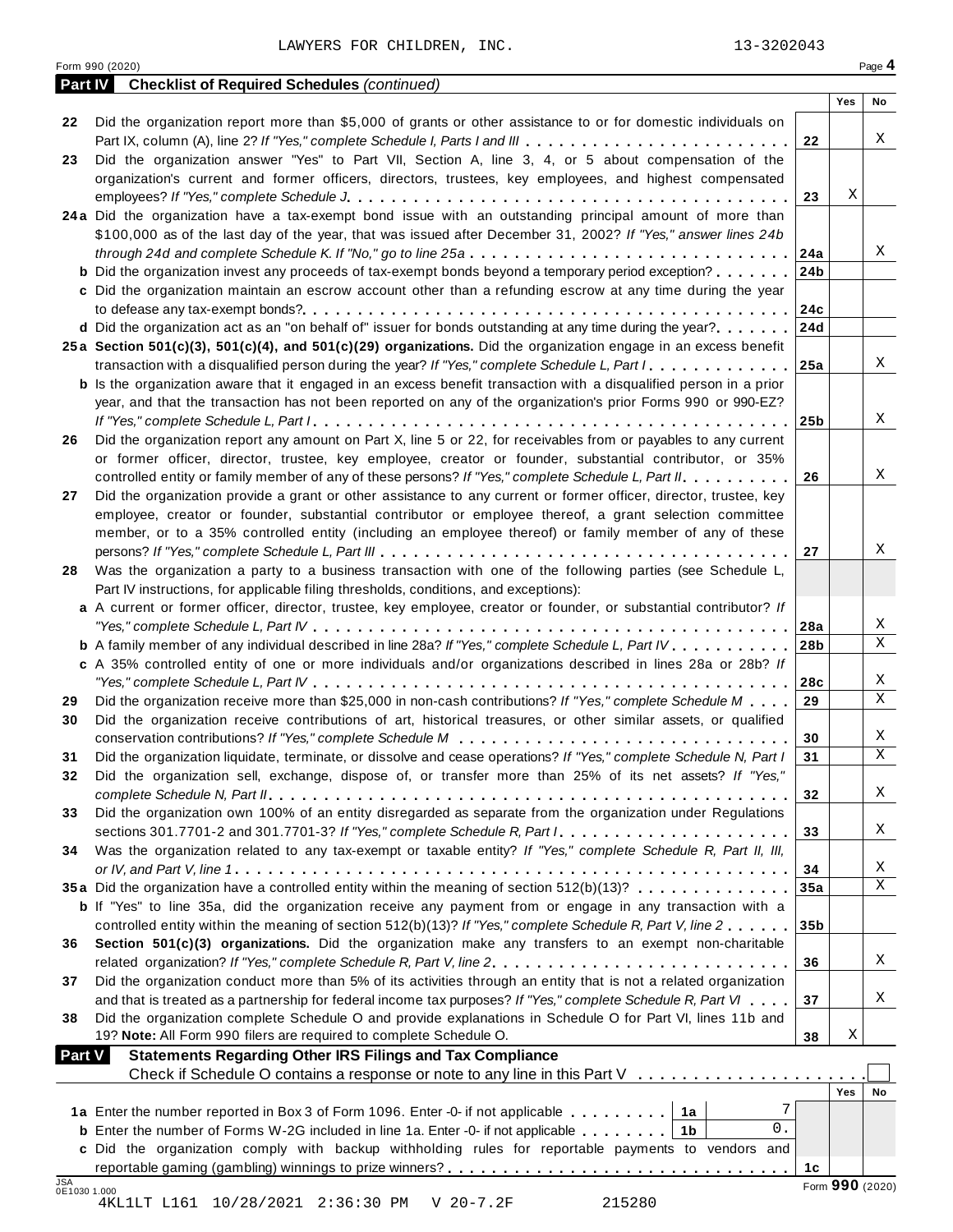|     | Part V<br>Statements Regarding Other IRS Filings and Tax Compliance (continued)                                                              |     |     |    |
|-----|----------------------------------------------------------------------------------------------------------------------------------------------|-----|-----|----|
|     |                                                                                                                                              |     |     |    |
|     |                                                                                                                                              |     | Yes | No |
|     | 2a Enter the number of employees reported on Form W-3, Transmittal of Wage and Tax<br>69                                                     |     |     |    |
|     | Statements, filed for the calendar year ending with or within the year covered by this return. [2a                                           |     |     |    |
|     | <b>b</b> If at least one is reported on line 2a, did the organization file all required federal employment tax returns?                      | 2b  | Χ   |    |
|     | <b>Note:</b> If the sum of lines 1a and 2a is greater than 250, you may be required to e-file (see instructions).                            |     |     |    |
|     | 3a Did the organization have unrelated business gross income of \$1,000 or more during the year?                                             | 3a  |     | Χ  |
|     | <b>b</b> If "Yes," has it filed a Form 990-T for this year? If "No" to line 3b, provide an explanation on Schedule O                         | 3b  |     |    |
|     | 4a At any time during the calendar year, did the organization have an interest in, or a signature or other authority over,                   |     |     |    |
|     | a financial account in a foreign country (such as a bank account, securities account, or other financial account)?                           | 4a  |     | Χ  |
|     | <b>b</b> If "Yes," enter the name of the foreign country $\blacktriangleright$                                                               |     |     |    |
|     | See instructions for filing requirements for FinCEN Form 114, Report of Foreign Bank and Financial Accounts (FBAR).                          |     |     |    |
|     | 5a Was the organization a party to a prohibited tax shelter transaction at any time during the tax year?                                     | 5a  |     | Χ  |
|     | <b>b</b> Did any taxable party notify the organization that it was or is a party to a prohibited tax shelter transaction?                    | 5b  |     | Χ  |
|     |                                                                                                                                              | 5c  |     |    |
|     | 6a Does the organization have annual gross receipts that are normally greater than \$100,000, and did the                                    |     |     |    |
|     | organization solicit any contributions that were not tax deductible as charitable contributions?                                             | 6a  |     | Χ  |
|     | <b>b</b> If "Yes," did the organization include with every solicitation an express statement that such contributions or                      |     |     |    |
|     |                                                                                                                                              | 6b  |     |    |
|     | Organizations that may receive deductible contributions under section 170(c).                                                                |     |     |    |
|     | a Did the organization receive a payment in excess of \$75 made partly as a contribution and partly for goods                                |     |     |    |
|     |                                                                                                                                              | 7а  |     | Χ  |
|     | <b>b</b> If "Yes," did the organization notify the donor of the value of the goods or services provided?                                     | 7b  |     |    |
|     | c Did the organization sell, exchange, or otherwise dispose of tangible personal property for which it was                                   |     |     |    |
|     |                                                                                                                                              | 7с  |     | Χ  |
|     | 7d                                                                                                                                           |     |     |    |
|     | e Did the organization receive any funds, directly or indirectly, to pay premiums on a personal benefit contract?                            | 7е  |     | Χ  |
|     | f Did the organization, during the year, pay premiums, directly or indirectly, on a personal benefit contract?                               | 7f  |     | Χ  |
|     | If the organization received a contribution of qualified intellectual property, did the organization file Form 8899 as required?             | 7g  |     |    |
|     | h If the organization received a contribution of cars, boats, airplanes, or other vehicles, did the organization file a Form 1098-C?         | 7h  |     |    |
|     | Sponsoring organizations maintaining donor advised funds. Did a donor advised fund maintained by the                                         |     |     |    |
|     | sponsoring organization have excess business holdings at any time during the year?                                                           | 8   |     |    |
|     | Sponsoring organizations maintaining donor advised funds.                                                                                    |     |     |    |
|     | <b>a</b> Did the sponsoring organization make any taxable distributions under section 4966?                                                  | 9а  |     |    |
|     | <b>b</b> Did the sponsoring organization make a distribution to a donor, donor advisor, or related person?                                   | 9b  |     |    |
|     | 10 Section 501(c)(7) organizations. Enter:                                                                                                   |     |     |    |
|     | 10a <br>a Initiation fees and capital contributions included on Part VIII, line 12                                                           |     |     |    |
|     | 10b<br><b>b</b> Gross receipts, included on Form 990, Part VIII, line 12, for public use of club facilities                                  |     |     |    |
|     | Section 501(c)(12) organizations. Enter:                                                                                                     |     |     |    |
|     | 11a                                                                                                                                          |     |     |    |
|     | b Gross income from other sources (Do not net amounts due or paid to other sources                                                           |     |     |    |
|     | 11b                                                                                                                                          |     |     |    |
|     | 12a Section 4947(a)(1) non-exempt charitable trusts. Is the organization filing Form 990 in lieu of Form 1041?                               | 12a |     |    |
|     | 12b                                                                                                                                          |     |     |    |
|     | <b>b</b> If "Yes," enter the amount of tax-exempt interest received or accrued during the year                                               |     |     |    |
| 13. | Section 501(c)(29) qualified nonprofit health insurance issuers.                                                                             | 13а |     |    |
|     | a Is the organization licensed to issue qualified health plans in more than one state?                                                       |     |     |    |
|     | Note: See the instructions for additional information the organization must report on Schedule O.                                            |     |     |    |
|     | <b>b</b> Enter the amount of reserves the organization is required to maintain by the states in which                                        |     |     |    |
|     | 13b<br>the organization is licensed to issue qualified health plans                                                                          |     |     |    |
|     | 13c                                                                                                                                          |     |     |    |
|     | 14a Did the organization receive any payments for indoor tanning services during the tax year?                                               | 14a |     | Χ  |
|     | <b>b</b> If "Yes," has it filed a Form 720 to report these payments? If "No," provide an explanation on Schedule $0 \cdot \cdot \cdot \cdot$ | 14b |     |    |
| 15  | Is the organization subject to the section 4960 tax on payment(s) of more than \$1,000,000 in remuneration or                                |     |     |    |
|     |                                                                                                                                              | 15  |     | Χ  |
|     | If "Yes," see instructions and file Form 4720, Schedule N.                                                                                   |     |     |    |
|     | Is the organization an educational institution subject to the section 4968 excise tax on net investment income?                              | 16  |     | Χ  |
|     |                                                                                                                                              |     |     |    |

JSA 0E1040 1.000 4KL1LT L161 10/28/2021 2:36:30 PM V 20-7.2F 215280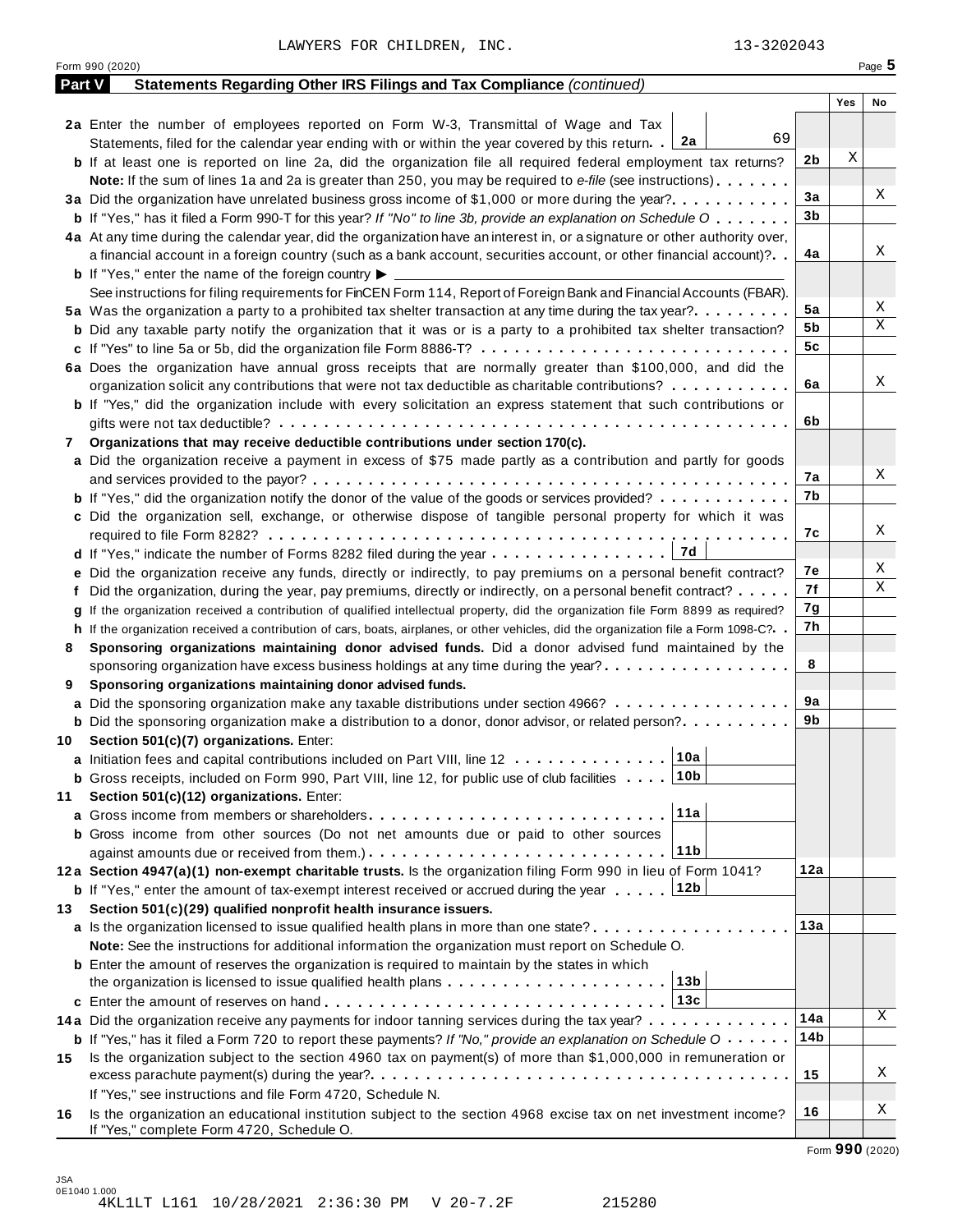|              | 13-3202043<br>LAWYERS FOR CHILDREN, INC.<br>Form 990 (2020)                                                                                                                                                                             |                 |                 | Page $6$     |
|--------------|-----------------------------------------------------------------------------------------------------------------------------------------------------------------------------------------------------------------------------------------|-----------------|-----------------|--------------|
| Part VI      | Governance, Management, and Disclosure For each "Yes" response to lines 2 through 7b below, and for a "No"<br>response to line 8a, 8b, or 10b below, describe the circumstances, processes, or changes on Schedule O. See instructions. |                 |                 | $\mathbf{x}$ |
|              | <b>Section A. Governing Body and Management</b>                                                                                                                                                                                         |                 |                 |              |
|              |                                                                                                                                                                                                                                         |                 | <b>Yes</b>      | No           |
|              | 15<br>1a                                                                                                                                                                                                                                |                 |                 |              |
|              | 1a Enter the number of voting members of the governing body at the end of the tax year<br>If there are material differences in voting rights among members of the governing body, or                                                    |                 |                 |              |
|              | if the governing body delegated broad authority to an executive committee or similar                                                                                                                                                    |                 |                 |              |
|              | committée, explain on Schedule O.<br>14<br>1 <sub>b</sub>                                                                                                                                                                               |                 |                 |              |
|              | <b>b</b> Enter the number of voting members included on line 1a, above, who are independent                                                                                                                                             |                 |                 |              |
| $\mathbf{2}$ | Did any officer, director, trustee, or key employee have a family relationship or a business relationship with                                                                                                                          | $\mathbf{2}$    |                 | Χ            |
|              |                                                                                                                                                                                                                                         |                 |                 |              |
| 3            | Did the organization delegate control over management duties customarily performed by or under the direct                                                                                                                               | 3               |                 | Χ            |
|              | supervision of officers, directors, trustees, or key employees to a management company or other person?<br>Did the organization make any significant changes to its governing documents since the prior Form 990 was filed?             | 4               |                 | X            |
| 4<br>5       | Did the organization become aware during the year of a significant diversion of the organization's assets?                                                                                                                              | 5               |                 | X            |
| 6            |                                                                                                                                                                                                                                         | 6               |                 | X            |
| 7a           | Did the organization have members, stockholders, or other persons who had the power to elect or appoint                                                                                                                                 |                 |                 |              |
|              |                                                                                                                                                                                                                                         | 7a              |                 | Χ            |
|              | b Are any governance decisions of the organization reserved to (or subject to approval by) members,                                                                                                                                     |                 |                 |              |
|              |                                                                                                                                                                                                                                         | 7b              |                 | Χ            |
|              | Did the organization contemporaneously document the meetings held or written actions undertaken during                                                                                                                                  |                 |                 |              |
| 8            | the year by the following:                                                                                                                                                                                                              |                 |                 |              |
| a            |                                                                                                                                                                                                                                         | 8a              | Χ               |              |
| b            |                                                                                                                                                                                                                                         | 8b              | Χ               |              |
| 9            | Is there any officer, director, trustee, or key employee listed in Part VII, Section A, who cannot be reached at                                                                                                                        |                 |                 |              |
|              | the organization's mailing address? If "Yes," provide the names and addresses on Schedule O.                                                                                                                                            | 9               |                 | X            |
|              | Section B. Policies (This Section B requests information about policies not required by the Internal Revenue Code.)                                                                                                                     |                 |                 |              |
|              |                                                                                                                                                                                                                                         |                 | Yes             | No           |
|              |                                                                                                                                                                                                                                         | 10a             |                 | X            |
|              | <b>b</b> If "Yes," did the organization have written policies and procedures governing the activities of such chapters,                                                                                                                 |                 |                 |              |
|              | affiliates, and branches to ensure their operations are consistent with the organization's exempt purposes?                                                                                                                             | 10b             |                 |              |
|              | 11a Has the organization provided a complete copy of this Form 990 to all members of its governing body before filing the form?                                                                                                         | 11a             | X               |              |
|              | <b>b</b> Describe in Schedule O the process, if any, used by the organization to review this Form 990.                                                                                                                                  |                 |                 |              |
|              | 12a Did the organization have a written conflict of interest policy? If "No," go to line 13                                                                                                                                             | 12a             | Χ               |              |
|              | <b>b</b> Were officers, directors, or trustees, and key employees required to disclose annually interests that could give                                                                                                               |                 |                 |              |
|              |                                                                                                                                                                                                                                         | 12 <sub>b</sub> | X               |              |
| C            | Did the organization regularly and consistently monitor and enforce compliance with the policy? If "Yes,"                                                                                                                               |                 |                 |              |
|              |                                                                                                                                                                                                                                         | 12c             | X               |              |
| 13           |                                                                                                                                                                                                                                         | 13              | Χ               |              |
| 14           | Did the organization have a written document retention and destruction policy?                                                                                                                                                          | 14              | Χ               |              |
| 15           | Did the process for determining compensation of the following persons include a review and approval by                                                                                                                                  |                 |                 |              |
|              | independent persons, comparability data, and contemporaneous substantiation of the deliberation and decision?                                                                                                                           |                 |                 |              |
| а            |                                                                                                                                                                                                                                         | 15a             | х               |              |
| b            |                                                                                                                                                                                                                                         | 15 <sub>b</sub> | Χ               |              |
|              | If "Yes" to line 15a or 15b, describe the process in Schedule O (see instructions).                                                                                                                                                     |                 |                 |              |
|              | 16a Did the organization invest in, contribute assets to, or participate in a joint venture or similar arrangement                                                                                                                      |                 |                 |              |
|              |                                                                                                                                                                                                                                         | 16a             |                 | Χ            |
|              | <b>b</b> If "Yes," did the organization follow a written policy or procedure requiring the organization to evaluate its                                                                                                                 |                 |                 |              |
|              | participation in joint venture arrangements under applicable federal tax law, and take steps to safeguard the                                                                                                                           |                 |                 |              |
|              |                                                                                                                                                                                                                                         | 16b             |                 |              |
|              | <b>Section C. Disclosure</b>                                                                                                                                                                                                            |                 |                 |              |
| 17           | List the states with which a copy of this Form 990 is required to be filed $\blacktriangleright^{\underline{NY}}$ .                                                                                                                     |                 |                 |              |
| 18           | Section 6104 requires an organization to make its Forms 1023 (1024 or 1024-A, if applicable), 990, and 990-T (Section 501(c)                                                                                                            |                 |                 |              |
|              | (3)s only) available for public inspection. Indicate how you made these available. Check all that apply.                                                                                                                                |                 |                 |              |
|              | $X$ Upon request<br>Another's website<br>Other (explain on Schedule O)<br>Own website                                                                                                                                                   |                 |                 |              |
| 19           | Describe on Schedule O whether (and if so, how) the organization made its governing documents, conflict of interest policy,                                                                                                             |                 |                 |              |
|              | and financial statements available to the public during the tax year.                                                                                                                                                                   |                 |                 |              |
| 20           | State the name, address, and telephone number of the person who possesses the organization's books and records $\blacktriangleright$ GAIL SHAMILOV 110 LAFAYETTE ST. NEW YORK, NY 10013                                                 |                 |                 |              |
|              |                                                                                                                                                                                                                                         |                 |                 |              |
| JSA          |                                                                                                                                                                                                                                         |                 | Form 990 (2020) |              |
|              |                                                                                                                                                                                                                                         |                 |                 |              |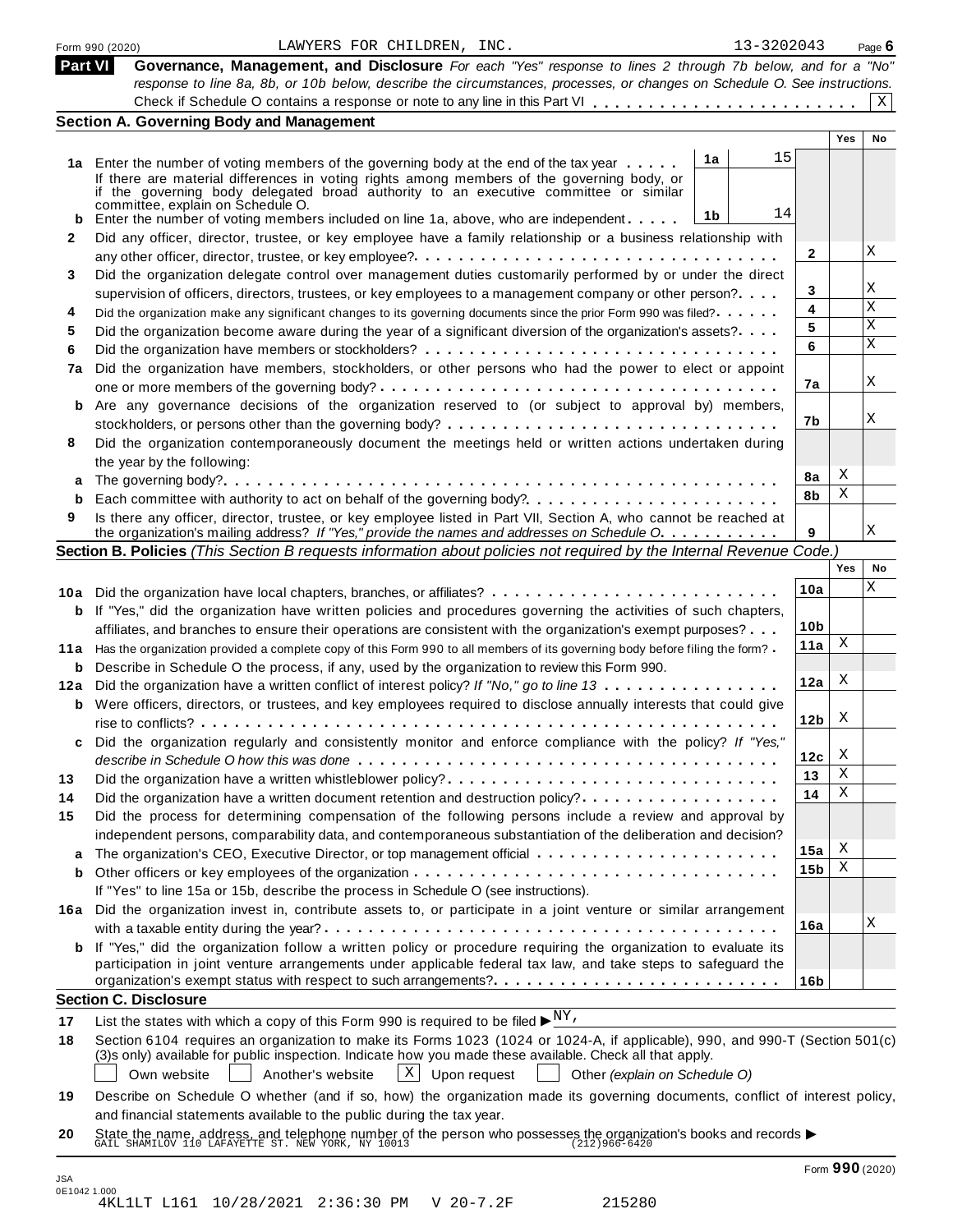| Part VII Compensation of Officers, Directors, Trustees, Key Employees, Highest Compensated Employees, and |  |  |  |  |  |  |  |  |  |  |  |
|-----------------------------------------------------------------------------------------------------------|--|--|--|--|--|--|--|--|--|--|--|
| <b>Independent Contractors</b>                                                                            |  |  |  |  |  |  |  |  |  |  |  |
|                                                                                                           |  |  |  |  |  |  |  |  |  |  |  |

**Section A. Officers, Directors, Trustees, Key Employees, and Highest Compensated Employees**

**1a** Complete this table for all persons required to be listed. Report compensation for the calendar year ending with or within the organization's tax year.

anization's lax year.<br>● List all of the organization's **current** officers, directors, trustees (whether individuals or organizations), regardless of amount of<br>nnensation Enter -0- in columns (D) (E) and (E) if no compensa compensation. Enter -0- in columns (D), (E), and (F) if no compensation was paid.

• List all of the organization's current key employees, if any. See instructions for definition of "key employee."

■ List all of the organization's current key employees, if any. See instructions for definition of "key employee."<br>■ List the organization's five current highest compensated employees (other than an officer, director, tru who received reportable compensation (Box 5 of Form W-2 and/or Box 7 of Form 1099-MISC) of more than \$100,000 from the

organization and any related organizations.<br>• List all of the organization's **former** officers, key employees, and highest compensated employees who received more than<br>\$1.00.000 of reportable componention from the erganiza \$100,000 of reportable compensation from the organization and any related organizations.

% List all of the organization's **former directors or trustees** that received, in the capacity as a former director or trustee of the organization, more than \$10,000 of reportable compensation from the organization and any related organizations. See instructions for the order in which to list the persons above.

Check this box if neither the organization nor any related organization compensated any current officer, director, or trustee.

|                                |                                                |                                   |                       |         | (C)             |                                 |                                                                                     |                 |                               |                                           |
|--------------------------------|------------------------------------------------|-----------------------------------|-----------------------|---------|-----------------|---------------------------------|-------------------------------------------------------------------------------------|-----------------|-------------------------------|-------------------------------------------|
| (A)                            | (B)                                            |                                   |                       |         | Position        |                                 |                                                                                     | (D)             | (E)                           | (F)                                       |
| Name and title                 | Average                                        |                                   |                       |         |                 | (do not check more than one     | Reportable<br>officer and a director/trustee)<br>from the<br>organization<br>Former |                 | Reportable                    | <b>Estimated amount</b>                   |
|                                | hours                                          |                                   |                       |         |                 | box, unless person is both an   |                                                                                     | compensation    | compensation                  | of other                                  |
|                                | per week<br>(list any                          |                                   |                       |         |                 |                                 |                                                                                     |                 | from related<br>organizations | compensation<br>from the                  |
|                                | hours for<br>related<br>organizations<br>below | Individual trustee<br>or director | Institutional trustee | Officer | Key<br>employee | Highest compensated<br>employee |                                                                                     | (W-2/1099-MISC) | (W-2/1099-MISC)               | organization and<br>related organizations |
|                                | dotted line)                                   |                                   |                       |         |                 |                                 |                                                                                     |                 |                               |                                           |
| (1) KAREN J. FREEDMAN          | 40.00                                          |                                   |                       |         |                 |                                 |                                                                                     |                 |                               |                                           |
| EXECUTIVE DIRECTOR             | 0.                                             | Χ                                 |                       | Χ       |                 |                                 |                                                                                     | 191,959.        | 0.                            | 29,386.                                   |
| (2) GLENN METSCH-AMPEL         | 40.00                                          |                                   |                       |         |                 |                                 |                                                                                     |                 |                               |                                           |
| DEPUTY EXECUTIVE DIRECTOR      | 0.                                             |                                   |                       | X       |                 |                                 |                                                                                     | 178,216.        | 0.                            | 19,176.                                   |
| (3) HAL SILVERMAN              | 40.00                                          |                                   |                       |         |                 |                                 |                                                                                     |                 |                               |                                           |
| DIRECTOR OF LITIGATION         | 0.                                             |                                   |                       |         |                 | X                               |                                                                                     | 142,917.        | 0.                            | 17,034.                                   |
| (4) MICHAEL MURTAGH            | 40.00                                          |                                   |                       |         |                 |                                 |                                                                                     |                 |                               |                                           |
| DIRECTOR OF SOCIAL WORK        | 0.                                             |                                   |                       |         |                 | Χ                               |                                                                                     | 137,292.        | 0.                            | 16,753.                                   |
| (5) BETSY KRAMER               | 40.00                                          |                                   |                       |         |                 |                                 |                                                                                     |                 |                               |                                           |
| DIRECTOR OF POLICY & SP. LITIG | 0.                                             |                                   |                       |         |                 | Χ                               |                                                                                     | 118,588.        | 0.                            | 34,129.                                   |
| (6) GAIL SHAMILOV              | 40.00                                          |                                   |                       |         |                 |                                 |                                                                                     |                 |                               |                                           |
| CHIEF FINANCIAL OFFICER        | 0.                                             |                                   |                       | Χ       |                 |                                 |                                                                                     | 121,476.        | 0.                            | 25,862.                                   |
| (7) MARGARET TARVIN            | 40.00                                          |                                   |                       |         |                 |                                 |                                                                                     |                 |                               |                                           |
| SENIOR LITIGATION SUPERVISOR   | 0.                                             |                                   |                       |         |                 | X                               |                                                                                     | 130,298.        | 0.                            | 16,403.                                   |
| (8) LINDA DIAZ                 | 40.00                                          |                                   |                       |         |                 |                                 |                                                                                     |                 |                               |                                           |
| SENIOR STAFF ATTORNEY          | 0.                                             |                                   |                       |         |                 | $\mathbf X$                     |                                                                                     | 119,943.        | 0                             | 15,885.                                   |
| (9) JOHN M. SHAPIRO            | 1.00                                           |                                   |                       |         |                 |                                 |                                                                                     |                 |                               |                                           |
| <b>BOARD CHAIR</b>             | 0.                                             | Χ                                 |                       | X       |                 |                                 |                                                                                     | 0.              | 0.                            | 0.                                        |
| (10) ALAN B. ABRAMSON          | 1.00                                           |                                   |                       |         |                 |                                 |                                                                                     |                 |                               |                                           |
| VICE CHAIR                     | 0.                                             | Χ                                 |                       | X       |                 |                                 |                                                                                     | 0.              | 0.                            | 0.                                        |
| (11) BRIAN L. SCHORR           | 1.00                                           |                                   |                       |         |                 |                                 |                                                                                     |                 |                               |                                           |
| TREASURER                      | 0.                                             | X                                 |                       | X       |                 |                                 |                                                                                     | 0               | 0                             | 0.                                        |
| (12) JEREMY FIELDING           | 1.00                                           |                                   |                       |         |                 |                                 |                                                                                     |                 |                               |                                           |
| SECRETARY                      | 0.                                             | X                                 |                       | Χ       |                 |                                 |                                                                                     | 0               | 0                             | 0.                                        |
| (13) JACOB W. BUCHDAHL         | 1.00                                           |                                   |                       |         |                 |                                 |                                                                                     |                 |                               |                                           |
| <b>DIRECTOR</b>                | $0$ .                                          | Χ                                 |                       |         |                 |                                 |                                                                                     | 0               | 0                             | $0$ .                                     |
| (14) MARI C. HINOJOSA          | 1.00                                           |                                   |                       |         |                 |                                 |                                                                                     |                 |                               |                                           |
| DIRECTOR                       | 0.                                             | Χ                                 |                       |         |                 |                                 |                                                                                     | $0$ .           | $0$ .                         | $0$ .                                     |

Form **990** (2020)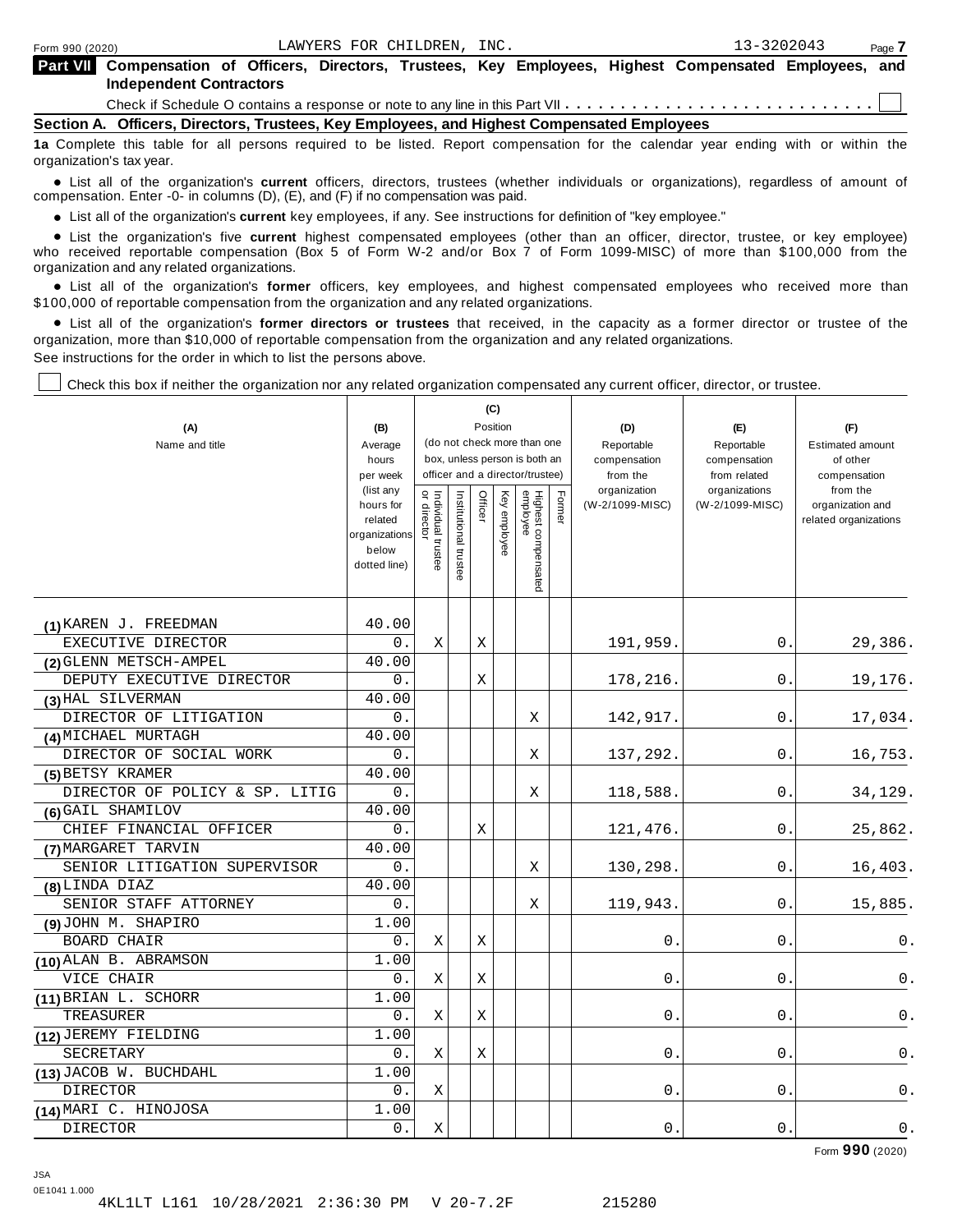# LAWYERS FOR CHILDREN, INC. 13-3202043

| Form 990 (2020) |  |
|-----------------|--|
|-----------------|--|

| <br>  Individual trustee<br>  or director<br>Highest compensated<br>employee<br>Institutional trustee<br>Officer<br>Key employee<br>Former<br>from the<br>related<br>(W-2/1099-MISC)<br>organization<br>organization<br>organizations<br>(W-2/1099-MISC)<br>and related<br>below dotted<br>organizations<br>line)<br>1.00<br><b>DIRECTOR</b><br>0.<br>Χ<br>0<br>0.<br>(16) ANDREA MARKS<br>1.00<br>DIRECTOR<br>0.<br>0<br>0.<br>Χ<br>1.00<br><b>DIRECTOR</b><br>0.<br>0<br>0.<br>Χ<br>1.00<br>DIRECTOR<br>0.<br>Χ<br>0<br>0.<br>(19) JAMIE B.W. STECHER<br>1.00<br><b>DIRECTOR</b><br>0.<br>Χ<br>0<br>0.<br>20) ALLISON LEVINE-STILLMAN<br>1.00<br><b>DIRECTOR</b><br>0.<br>0<br>0.<br>Χ<br>1.00<br><b>DIRECTOR</b><br>0.<br>0<br>0.<br>Χ<br>22) VAUGHN WILLIAMS<br>1.00<br><b>DIRECTOR</b><br>$0$ .<br>0<br>0.<br>0.<br>Χ<br>1,140,689.<br>0<br>1b Sub-total<br>0<br>$\mathbf{0}$ .<br>c Total from continuation sheets to Part VII, Section A<br>1,140,689.<br>0.<br>2 Total number of individuals (including but not limited to those listed above) who received more than \$100,000 of<br>reportable compensation from the organization ▶<br>21<br><b>Yes</b><br>Did the organization list any former officer, director, or trustee, key employee, or highest compensated<br>X<br>employee on line 1a? If "Yes," complete Schedule J for such individual<br>3<br>For any individual listed on line 1a, is the sum of reportable compensation and other compensation from the<br>organization and related organizations greater than \$150,000? If "Yes," complete Schedule J for such<br>х<br>4<br>Did any person listed on line 1a receive or accrue compensation from any unrelated organization or individual<br>х<br>for services rendered to the organization? If "Yes," complete Schedule J for such person<br>5<br>Complete this table for your five highest compensated independent contractors that received more than \$100,000 of<br>compensation from the organization. Report compensation for the calendar year ending with or within the organization's tax<br>year.<br>(A)<br>(B)<br>(C)<br>Description of services<br>Name and business address<br>Compensation | Name and title                            | (B)<br>Average<br>hours per<br>week (list any<br>hours for |  | (C)<br>Position | (do not check more than one<br>box, unless person is both an<br>officer and a director/trustee) |  | (D)<br>Reportable<br>compensation<br>from<br>the | (E)<br>Reportable<br>compensation from<br>related<br>organizations | (F)<br>Estimated<br>amount of<br>other<br>compensation |
|--------------------------------------------------------------------------------------------------------------------------------------------------------------------------------------------------------------------------------------------------------------------------------------------------------------------------------------------------------------------------------------------------------------------------------------------------------------------------------------------------------------------------------------------------------------------------------------------------------------------------------------------------------------------------------------------------------------------------------------------------------------------------------------------------------------------------------------------------------------------------------------------------------------------------------------------------------------------------------------------------------------------------------------------------------------------------------------------------------------------------------------------------------------------------------------------------------------------------------------------------------------------------------------------------------------------------------------------------------------------------------------------------------------------------------------------------------------------------------------------------------------------------------------------------------------------------------------------------------------------------------------------------------------------------------------------------------------------------------------------------------------------------------------------------------------------------------------------------------------------------------------------------------------------------------------------------------------------------------------------------------------------------------------------------------------------------------------------------------------------------------------------------------------------------------------|-------------------------------------------|------------------------------------------------------------|--|-----------------|-------------------------------------------------------------------------------------------------|--|--------------------------------------------------|--------------------------------------------------------------------|--------------------------------------------------------|
|                                                                                                                                                                                                                                                                                                                                                                                                                                                                                                                                                                                                                                                                                                                                                                                                                                                                                                                                                                                                                                                                                                                                                                                                                                                                                                                                                                                                                                                                                                                                                                                                                                                                                                                                                                                                                                                                                                                                                                                                                                                                                                                                                                                      |                                           |                                                            |  |                 |                                                                                                 |  |                                                  |                                                                    |                                                        |
|                                                                                                                                                                                                                                                                                                                                                                                                                                                                                                                                                                                                                                                                                                                                                                                                                                                                                                                                                                                                                                                                                                                                                                                                                                                                                                                                                                                                                                                                                                                                                                                                                                                                                                                                                                                                                                                                                                                                                                                                                                                                                                                                                                                      | 15) ALAN M. KLEIN                         |                                                            |  |                 |                                                                                                 |  |                                                  |                                                                    |                                                        |
|                                                                                                                                                                                                                                                                                                                                                                                                                                                                                                                                                                                                                                                                                                                                                                                                                                                                                                                                                                                                                                                                                                                                                                                                                                                                                                                                                                                                                                                                                                                                                                                                                                                                                                                                                                                                                                                                                                                                                                                                                                                                                                                                                                                      |                                           |                                                            |  |                 |                                                                                                 |  |                                                  |                                                                    | 0.                                                     |
|                                                                                                                                                                                                                                                                                                                                                                                                                                                                                                                                                                                                                                                                                                                                                                                                                                                                                                                                                                                                                                                                                                                                                                                                                                                                                                                                                                                                                                                                                                                                                                                                                                                                                                                                                                                                                                                                                                                                                                                                                                                                                                                                                                                      |                                           |                                                            |  |                 |                                                                                                 |  |                                                  |                                                                    | 0.                                                     |
|                                                                                                                                                                                                                                                                                                                                                                                                                                                                                                                                                                                                                                                                                                                                                                                                                                                                                                                                                                                                                                                                                                                                                                                                                                                                                                                                                                                                                                                                                                                                                                                                                                                                                                                                                                                                                                                                                                                                                                                                                                                                                                                                                                                      | (17) SARA E. NATHAN                       |                                                            |  |                 |                                                                                                 |  |                                                  |                                                                    |                                                        |
|                                                                                                                                                                                                                                                                                                                                                                                                                                                                                                                                                                                                                                                                                                                                                                                                                                                                                                                                                                                                                                                                                                                                                                                                                                                                                                                                                                                                                                                                                                                                                                                                                                                                                                                                                                                                                                                                                                                                                                                                                                                                                                                                                                                      |                                           |                                                            |  |                 |                                                                                                 |  |                                                  |                                                                    | 0.                                                     |
|                                                                                                                                                                                                                                                                                                                                                                                                                                                                                                                                                                                                                                                                                                                                                                                                                                                                                                                                                                                                                                                                                                                                                                                                                                                                                                                                                                                                                                                                                                                                                                                                                                                                                                                                                                                                                                                                                                                                                                                                                                                                                                                                                                                      | (18) PATRICIA O'DONALD                    |                                                            |  |                 |                                                                                                 |  |                                                  |                                                                    |                                                        |
|                                                                                                                                                                                                                                                                                                                                                                                                                                                                                                                                                                                                                                                                                                                                                                                                                                                                                                                                                                                                                                                                                                                                                                                                                                                                                                                                                                                                                                                                                                                                                                                                                                                                                                                                                                                                                                                                                                                                                                                                                                                                                                                                                                                      |                                           |                                                            |  |                 |                                                                                                 |  |                                                  |                                                                    | 0.                                                     |
|                                                                                                                                                                                                                                                                                                                                                                                                                                                                                                                                                                                                                                                                                                                                                                                                                                                                                                                                                                                                                                                                                                                                                                                                                                                                                                                                                                                                                                                                                                                                                                                                                                                                                                                                                                                                                                                                                                                                                                                                                                                                                                                                                                                      |                                           |                                                            |  |                 |                                                                                                 |  |                                                  |                                                                    | 0.                                                     |
|                                                                                                                                                                                                                                                                                                                                                                                                                                                                                                                                                                                                                                                                                                                                                                                                                                                                                                                                                                                                                                                                                                                                                                                                                                                                                                                                                                                                                                                                                                                                                                                                                                                                                                                                                                                                                                                                                                                                                                                                                                                                                                                                                                                      |                                           |                                                            |  |                 |                                                                                                 |  |                                                  |                                                                    |                                                        |
|                                                                                                                                                                                                                                                                                                                                                                                                                                                                                                                                                                                                                                                                                                                                                                                                                                                                                                                                                                                                                                                                                                                                                                                                                                                                                                                                                                                                                                                                                                                                                                                                                                                                                                                                                                                                                                                                                                                                                                                                                                                                                                                                                                                      |                                           |                                                            |  |                 |                                                                                                 |  |                                                  |                                                                    | 0.                                                     |
|                                                                                                                                                                                                                                                                                                                                                                                                                                                                                                                                                                                                                                                                                                                                                                                                                                                                                                                                                                                                                                                                                                                                                                                                                                                                                                                                                                                                                                                                                                                                                                                                                                                                                                                                                                                                                                                                                                                                                                                                                                                                                                                                                                                      | 21) DAVID A. TANNER                       |                                                            |  |                 |                                                                                                 |  |                                                  |                                                                    |                                                        |
|                                                                                                                                                                                                                                                                                                                                                                                                                                                                                                                                                                                                                                                                                                                                                                                                                                                                                                                                                                                                                                                                                                                                                                                                                                                                                                                                                                                                                                                                                                                                                                                                                                                                                                                                                                                                                                                                                                                                                                                                                                                                                                                                                                                      |                                           |                                                            |  |                 |                                                                                                 |  |                                                  |                                                                    | 0.                                                     |
|                                                                                                                                                                                                                                                                                                                                                                                                                                                                                                                                                                                                                                                                                                                                                                                                                                                                                                                                                                                                                                                                                                                                                                                                                                                                                                                                                                                                                                                                                                                                                                                                                                                                                                                                                                                                                                                                                                                                                                                                                                                                                                                                                                                      |                                           |                                                            |  |                 |                                                                                                 |  |                                                  |                                                                    |                                                        |
|                                                                                                                                                                                                                                                                                                                                                                                                                                                                                                                                                                                                                                                                                                                                                                                                                                                                                                                                                                                                                                                                                                                                                                                                                                                                                                                                                                                                                                                                                                                                                                                                                                                                                                                                                                                                                                                                                                                                                                                                                                                                                                                                                                                      |                                           |                                                            |  |                 |                                                                                                 |  |                                                  |                                                                    |                                                        |
|                                                                                                                                                                                                                                                                                                                                                                                                                                                                                                                                                                                                                                                                                                                                                                                                                                                                                                                                                                                                                                                                                                                                                                                                                                                                                                                                                                                                                                                                                                                                                                                                                                                                                                                                                                                                                                                                                                                                                                                                                                                                                                                                                                                      |                                           |                                                            |  |                 |                                                                                                 |  |                                                  |                                                                    | 174,628.                                               |
|                                                                                                                                                                                                                                                                                                                                                                                                                                                                                                                                                                                                                                                                                                                                                                                                                                                                                                                                                                                                                                                                                                                                                                                                                                                                                                                                                                                                                                                                                                                                                                                                                                                                                                                                                                                                                                                                                                                                                                                                                                                                                                                                                                                      |                                           |                                                            |  |                 |                                                                                                 |  |                                                  |                                                                    | 0.                                                     |
|                                                                                                                                                                                                                                                                                                                                                                                                                                                                                                                                                                                                                                                                                                                                                                                                                                                                                                                                                                                                                                                                                                                                                                                                                                                                                                                                                                                                                                                                                                                                                                                                                                                                                                                                                                                                                                                                                                                                                                                                                                                                                                                                                                                      |                                           |                                                            |  |                 |                                                                                                 |  |                                                  |                                                                    | 174,628.                                               |
|                                                                                                                                                                                                                                                                                                                                                                                                                                                                                                                                                                                                                                                                                                                                                                                                                                                                                                                                                                                                                                                                                                                                                                                                                                                                                                                                                                                                                                                                                                                                                                                                                                                                                                                                                                                                                                                                                                                                                                                                                                                                                                                                                                                      |                                           |                                                            |  |                 |                                                                                                 |  |                                                  |                                                                    |                                                        |
|                                                                                                                                                                                                                                                                                                                                                                                                                                                                                                                                                                                                                                                                                                                                                                                                                                                                                                                                                                                                                                                                                                                                                                                                                                                                                                                                                                                                                                                                                                                                                                                                                                                                                                                                                                                                                                                                                                                                                                                                                                                                                                                                                                                      |                                           |                                                            |  |                 |                                                                                                 |  |                                                  |                                                                    | No.                                                    |
|                                                                                                                                                                                                                                                                                                                                                                                                                                                                                                                                                                                                                                                                                                                                                                                                                                                                                                                                                                                                                                                                                                                                                                                                                                                                                                                                                                                                                                                                                                                                                                                                                                                                                                                                                                                                                                                                                                                                                                                                                                                                                                                                                                                      | 3                                         |                                                            |  |                 |                                                                                                 |  |                                                  |                                                                    |                                                        |
|                                                                                                                                                                                                                                                                                                                                                                                                                                                                                                                                                                                                                                                                                                                                                                                                                                                                                                                                                                                                                                                                                                                                                                                                                                                                                                                                                                                                                                                                                                                                                                                                                                                                                                                                                                                                                                                                                                                                                                                                                                                                                                                                                                                      | 4                                         |                                                            |  |                 |                                                                                                 |  |                                                  |                                                                    |                                                        |
|                                                                                                                                                                                                                                                                                                                                                                                                                                                                                                                                                                                                                                                                                                                                                                                                                                                                                                                                                                                                                                                                                                                                                                                                                                                                                                                                                                                                                                                                                                                                                                                                                                                                                                                                                                                                                                                                                                                                                                                                                                                                                                                                                                                      |                                           |                                                            |  |                 |                                                                                                 |  |                                                  |                                                                    |                                                        |
|                                                                                                                                                                                                                                                                                                                                                                                                                                                                                                                                                                                                                                                                                                                                                                                                                                                                                                                                                                                                                                                                                                                                                                                                                                                                                                                                                                                                                                                                                                                                                                                                                                                                                                                                                                                                                                                                                                                                                                                                                                                                                                                                                                                      | 5.                                        |                                                            |  |                 |                                                                                                 |  |                                                  |                                                                    |                                                        |
|                                                                                                                                                                                                                                                                                                                                                                                                                                                                                                                                                                                                                                                                                                                                                                                                                                                                                                                                                                                                                                                                                                                                                                                                                                                                                                                                                                                                                                                                                                                                                                                                                                                                                                                                                                                                                                                                                                                                                                                                                                                                                                                                                                                      | <b>Section B. Independent Contractors</b> |                                                            |  |                 |                                                                                                 |  |                                                  |                                                                    |                                                        |
|                                                                                                                                                                                                                                                                                                                                                                                                                                                                                                                                                                                                                                                                                                                                                                                                                                                                                                                                                                                                                                                                                                                                                                                                                                                                                                                                                                                                                                                                                                                                                                                                                                                                                                                                                                                                                                                                                                                                                                                                                                                                                                                                                                                      | 1                                         |                                                            |  |                 |                                                                                                 |  |                                                  |                                                                    |                                                        |
|                                                                                                                                                                                                                                                                                                                                                                                                                                                                                                                                                                                                                                                                                                                                                                                                                                                                                                                                                                                                                                                                                                                                                                                                                                                                                                                                                                                                                                                                                                                                                                                                                                                                                                                                                                                                                                                                                                                                                                                                                                                                                                                                                                                      |                                           |                                                            |  |                 |                                                                                                 |  |                                                  |                                                                    |                                                        |
|                                                                                                                                                                                                                                                                                                                                                                                                                                                                                                                                                                                                                                                                                                                                                                                                                                                                                                                                                                                                                                                                                                                                                                                                                                                                                                                                                                                                                                                                                                                                                                                                                                                                                                                                                                                                                                                                                                                                                                                                                                                                                                                                                                                      |                                           |                                                            |  |                 |                                                                                                 |  |                                                  |                                                                    |                                                        |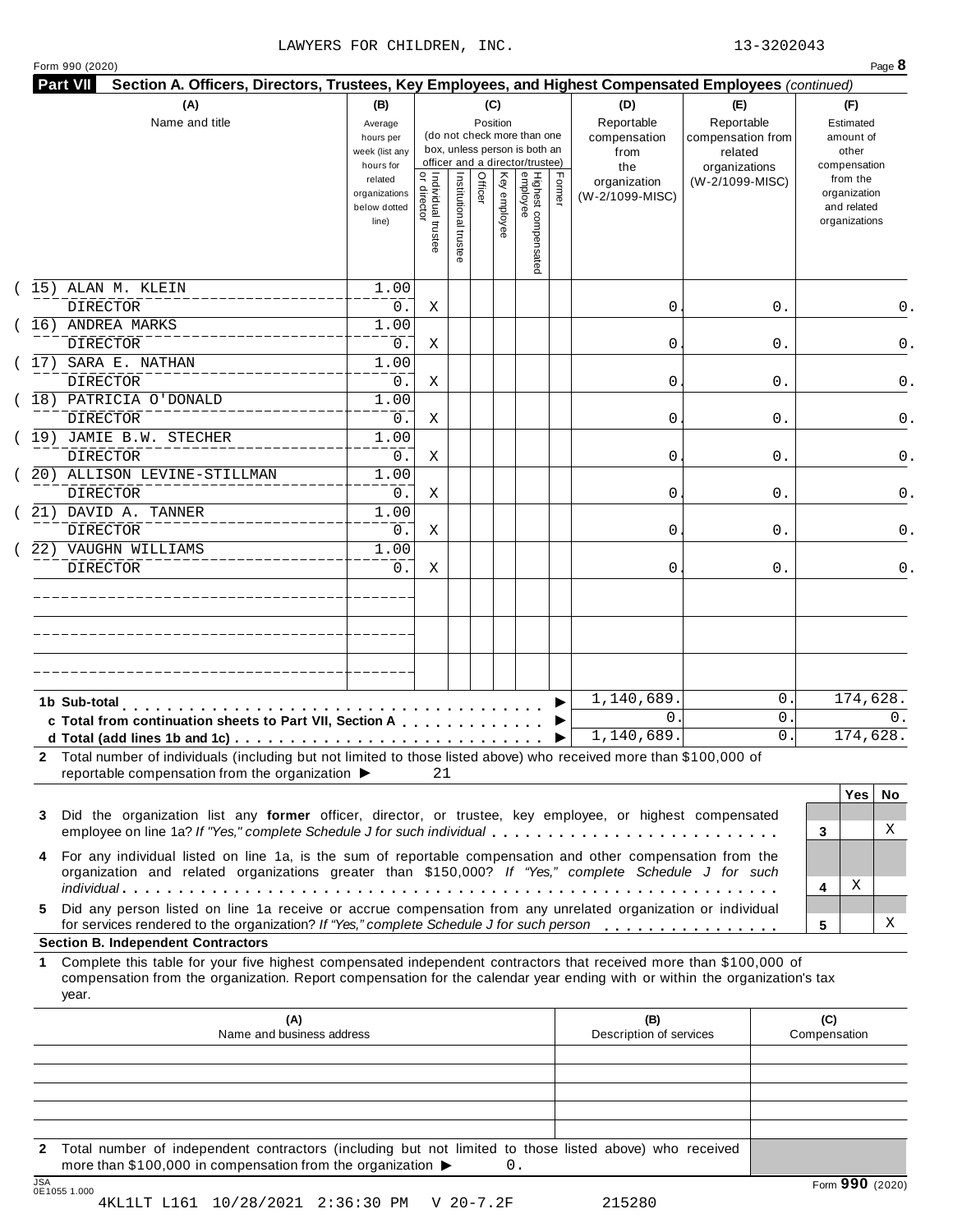# Form <sup>990</sup> (2020) Page **9** LAWYERS FOR CHILDREN, INC. 13-3202043 **Part VIII Statement of Revenue**

|                                                           | <b>Part VIII</b>  | Statement of Revenue<br>Check if Schedule O contains a response or note to any line in this Part VIII                                                                                                                                                                                                                                                          |                      |                                              |                                                 |                                                               |
|-----------------------------------------------------------|-------------------|----------------------------------------------------------------------------------------------------------------------------------------------------------------------------------------------------------------------------------------------------------------------------------------------------------------------------------------------------------------|----------------------|----------------------------------------------|-------------------------------------------------|---------------------------------------------------------------|
|                                                           |                   |                                                                                                                                                                                                                                                                                                                                                                | (A)<br>Total revenue | (B)<br>Related or exempt<br>function revenue | $\overline{C}$<br>Unrelated<br>business revenue | (D)<br>Revenue excluded<br>from tax under<br>sections 512-514 |
| Contributions, Gifts, Grants<br>and Other Similar Amounts | 1a<br>b<br>c<br>d | Federated campaigns <b>Federated</b><br>1a<br>1b<br>Fundraising events <b>Exercises Fundraising events</b><br>1c<br>Related organizations <b>and the set of the set of the set of the set of the set of the set of the set of the set of the set of the set of the set of the set of the set of the set of the set of the set of the set of the set </b><br>1d |                      |                                              |                                                 |                                                               |
|                                                           | е<br>t            | Government grants (contributions)<br>5,674,987.<br>1е<br>All other contributions, gifts, grants,<br>and similar amounts not included above<br>1f<br>2,059,078.                                                                                                                                                                                                 |                      |                                              |                                                 |                                                               |
|                                                           | g                 | Noncash contributions included in<br>lines 1a-1f. $\ldots$ , $\ldots$ , $\lfloor$ 1g $\rfloor$ \$<br>16,071.                                                                                                                                                                                                                                                   |                      |                                              |                                                 |                                                               |
|                                                           |                   | h Total. Add lines 1a-1f $\ldots$ , $\ldots$ , $\ldots$ , $\blacktriangleright$<br><b>Business Code</b>                                                                                                                                                                                                                                                        | 7,734,065.           |                                              |                                                 |                                                               |
|                                                           | 2a<br>b           |                                                                                                                                                                                                                                                                                                                                                                |                      |                                              |                                                 |                                                               |
| Program Service<br>Revenue                                | c<br>d            |                                                                                                                                                                                                                                                                                                                                                                |                      |                                              |                                                 |                                                               |
|                                                           | е<br>f<br>g       | All other program service revenue                                                                                                                                                                                                                                                                                                                              | $0$ .                |                                              |                                                 |                                                               |
|                                                           | 3                 | Investment income (including dividends, interest, and<br>other similar amounts) ▶                                                                                                                                                                                                                                                                              | 711.                 |                                              |                                                 |                                                               |
|                                                           | 4                 | Income from investment of tax-exempt bond proceeds $\blacktriangleright$                                                                                                                                                                                                                                                                                       | $\mathsf{0}$ .       |                                              |                                                 |                                                               |
|                                                           | 5                 |                                                                                                                                                                                                                                                                                                                                                                | $\mathbf 0$ .        |                                              |                                                 |                                                               |
|                                                           | 6a                | (i) Real<br>(ii) Personal<br>Gross rents  <br>6a                                                                                                                                                                                                                                                                                                               |                      |                                              |                                                 |                                                               |
|                                                           | $\mathbf b$<br>c  | Less: rental expenses<br>6b<br>Rental income or (loss) 6c                                                                                                                                                                                                                                                                                                      |                      |                                              |                                                 |                                                               |
|                                                           | d                 | Net rental income or (loss) ▶                                                                                                                                                                                                                                                                                                                                  | 0.                   |                                              |                                                 |                                                               |
|                                                           | 7a                | (i) Securities<br>(ii) Other<br>Gross amount from<br>sales<br>of<br>assets                                                                                                                                                                                                                                                                                     |                      |                                              |                                                 |                                                               |
| evenue                                                    | b                 | other than inventory<br>7a<br>Less: cost or other basis<br>and sales expenses<br>7b                                                                                                                                                                                                                                                                            |                      |                                              |                                                 |                                                               |
|                                                           |                   | 7c<br><b>c</b> Gain or (loss) <b>c</b>                                                                                                                                                                                                                                                                                                                         |                      |                                              |                                                 |                                                               |
|                                                           | d                 | Net gain or (loss) $\cdots$ $\cdots$ $\cdots$ $\cdots$ $\cdots$ $\cdots$ $\cdots$                                                                                                                                                                                                                                                                              | $0$ .                |                                              |                                                 |                                                               |
| Other <sub>R</sub>                                        | 8а                | income from fundraising<br>Gross<br>events (not including \$<br>of contributions reported on line<br>0.                                                                                                                                                                                                                                                        |                      |                                              |                                                 |                                                               |
|                                                           | $\mathbf b$       | 1c). See Part IV, line 18<br>8а<br>$0$ .<br>8b<br>Less: direct expenses                                                                                                                                                                                                                                                                                        | $\mathbf{0}$ .       |                                              |                                                 |                                                               |
|                                                           | c<br>9а           | Net income or (loss) from fundraising events<br>▶<br>gaming<br>income<br>from<br>Gross<br>activities. See Part IV, line 19   9a<br>0.                                                                                                                                                                                                                          |                      |                                              |                                                 |                                                               |
|                                                           | b                 | $0$ .<br>9b<br>Less: direct expenses                                                                                                                                                                                                                                                                                                                           |                      |                                              |                                                 |                                                               |
|                                                           | c<br>10a          | Net income or (loss) from gaming activities<br>▸<br>sales of inventory,<br>less<br>Gross                                                                                                                                                                                                                                                                       | $\mathsf{0}$ .       |                                              |                                                 |                                                               |
|                                                           | b<br>C            | returns and allowances 1.10a<br>0.<br>10 <sub>b</sub><br>0.<br>Less: cost of goods sold<br>Net income or (loss) from sales of inventory                                                                                                                                                                                                                        | $\mathbf{0}$ .       |                                              |                                                 |                                                               |
|                                                           |                   | ▶<br><b>Business Code</b>                                                                                                                                                                                                                                                                                                                                      |                      |                                              |                                                 |                                                               |
| Revenue                                                   | 11a<br>b          | the contract of the contract of the contract of the contract of the contract of<br><u> 1980 - Johann Barbara, martin amerikan basar dan berasal dalam basar dalam basar dalam basar dalam basar dala</u>                                                                                                                                                       |                      |                                              |                                                 |                                                               |
|                                                           | c                 | the control of the control of the control of the control of the control of                                                                                                                                                                                                                                                                                     |                      |                                              |                                                 |                                                               |
| Miscellaneous                                             | d<br>е            | All other revenue experience and the state of the state of the state of the state of the state of the state of                                                                                                                                                                                                                                                 | $\mathsf{0}$ .       |                                              |                                                 |                                                               |
| 10A                                                       | 12                |                                                                                                                                                                                                                                                                                                                                                                | 7,734,776.           |                                              |                                                 |                                                               |

JSA Form **990** (2020) 0E1051 1.000 4KL1LT L161 10/28/2021 2:36:30 PM V 20-7.2F 215280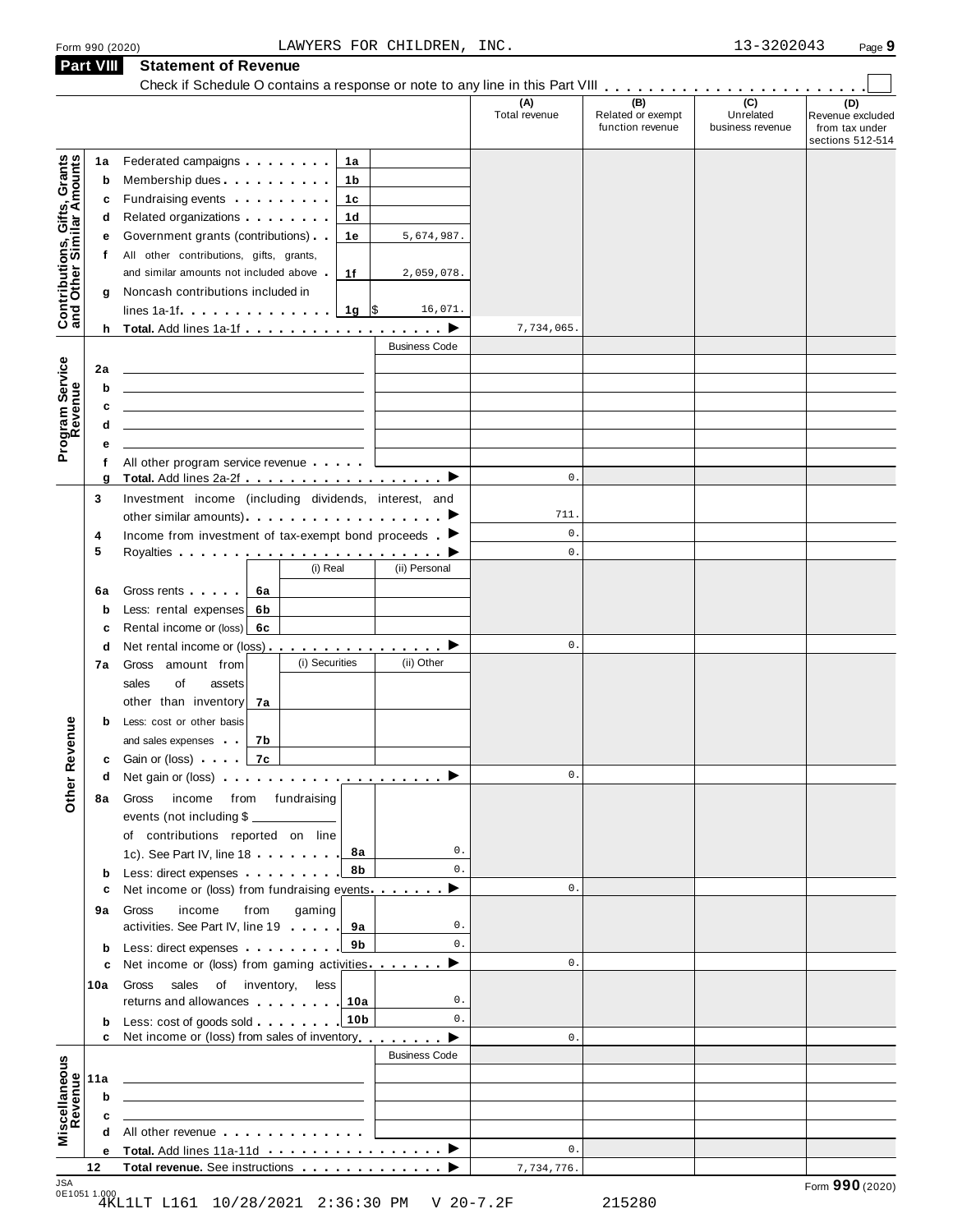## Form <sup>990</sup> (2020) Page **10** LAWYERS FOR CHILDREN, INC. 13-3202043

|          | <b>Part IX</b> Statement of Functional Expenses                                                                                           |                                |                                    |                                           |                                |
|----------|-------------------------------------------------------------------------------------------------------------------------------------------|--------------------------------|------------------------------------|-------------------------------------------|--------------------------------|
|          | Section 501(c)(3) and 501(c)(4) organizations must complete all columns. All other organizations must complete column (A).                |                                |                                    |                                           |                                |
|          | Do not include amounts reported on lines 6b, 7b,<br>8b, 9b, and 10b of Part VIII.                                                         | (A)<br>Total expenses          | (B)<br>Program service<br>expenses | (C)<br>Management and<br>general expenses | (D)<br>Fundraising<br>expenses |
|          | 1 Grants and other assistance to domestic organizations                                                                                   |                                |                                    |                                           |                                |
|          | and domestic governments. See Part IV, line 21                                                                                            | 0.                             |                                    |                                           |                                |
|          | 2 Grants and other assistance to domestic                                                                                                 |                                |                                    |                                           |                                |
|          | individuals. See Part IV, line 22                                                                                                         | 0.                             |                                    |                                           |                                |
|          | 3 Grants and other assistance to foreign                                                                                                  |                                |                                    |                                           |                                |
|          | organizations,<br>foreign governments,<br>and                                                                                             |                                |                                    |                                           |                                |
|          | foreign individuals. See Part IV, lines 15 and 16                                                                                         | 0.                             |                                    |                                           |                                |
|          | Benefits paid to or for members                                                                                                           | 0.                             |                                    |                                           |                                |
| 5        | Compensation of current officers, directors,<br>trustees, and key employees                                                               | 566,075.                       | 492,485.                           | 50,946.                                   | 22,644.                        |
| 6        | Compensation not included above to disqualified                                                                                           |                                |                                    |                                           |                                |
|          | persons (as defined under section 4958(f)(1)) and                                                                                         |                                |                                    |                                           |                                |
|          | persons described in section 4958(c)(3)(B)                                                                                                | 0.<br>$\overline{5,315,204}$ . | 4,624,228.                         | 478,367.                                  | 212,609.                       |
|          | 7 Other salaries and wages                                                                                                                |                                |                                    |                                           |                                |
| 8        | Pension plan accruals and contributions (include                                                                                          | 246,219.                       | 214,210.                           | 22,161.                                   | 9,848.                         |
|          | section 401(k) and 403(b) employer contributions)                                                                                         | 909,638.                       | 791,385.                           | 81,867.                                   | 36,386.                        |
| 9        | Other employee benefits                                                                                                                   | 453,747.                       | 394,760.                           | 40,837.                                   | 18,150.                        |
| 10<br>11 | Fees for services (nonemployees):                                                                                                         |                                |                                    |                                           |                                |
|          | a Management                                                                                                                              | $0$ .                          |                                    |                                           |                                |
|          | b Legal and the contract of the contract of the contract of the contract of the contract of the contract of the                           | 0.                             |                                    |                                           |                                |
|          | c Accounting                                                                                                                              | 33,500.                        |                                    | 33,500.                                   |                                |
|          | d Lobbying the contract of the contract of the contract of the contract of the contract of the contract of the                            | 0.                             |                                    |                                           |                                |
|          | e Professional fundraising services. See Part IV, line 17                                                                                 | 0.                             |                                    |                                           |                                |
|          | f Investment management fees                                                                                                              | 0.                             |                                    |                                           |                                |
|          | <b>g</b> Other. (If line 11g amount exceeds 10% of line 25, column                                                                        |                                |                                    |                                           |                                |
|          | (A) amount, list line 11g expenses on Schedule O.)                                                                                        | 77,975.                        | 51,132.                            | 1,722.                                    | 25,121.                        |
| 12       | Advertising and promotion entitled and the set of the set of the set of the set of the set of the set of the s                            | 0.                             |                                    |                                           |                                |
| 13       | Office expenses example.                                                                                                                  | 144,903.                       | 132,640.                           | 6,420.                                    | 5,843.                         |
| 14       | Information technology.                                                                                                                   | 0.<br>0.                       |                                    |                                           |                                |
| 15       |                                                                                                                                           | 982, 318.                      | 864,439.                           | 88,409.                                   | 29,470.                        |
| 16       | Occupancy                                                                                                                                 | 8,498                          | 8,498.                             |                                           |                                |
|          | 17 Travel <b>1996</b> Travel <b>1996</b><br>Payments of travel or entertainment expenses                                                  |                                |                                    |                                           |                                |
| 18       | for any federal, state, or local public officials                                                                                         | 0.                             |                                    |                                           |                                |
| 19       | Conferences, conventions, and meetings                                                                                                    | 0.                             |                                    |                                           |                                |
| 20       |                                                                                                                                           | 0.                             |                                    |                                           |                                |
| 21       | Payments to affiliates                                                                                                                    | 0.                             |                                    |                                           |                                |
| 22       | Depreciation, depletion, and amortization                                                                                                 | 28, 471.                       | 24,769.                            | 2,563.                                    | 1,139.                         |
| 23       | Insurance <b>All According to the Contract of Taylor</b>                                                                                  | 60,741.                        | 27,944.                            | 32,797.                                   |                                |
| 24       | Other expenses. Itemize expenses not covered                                                                                              |                                |                                    |                                           |                                |
|          | above (List miscellaneous expenses on line 24e. If                                                                                        |                                |                                    |                                           |                                |
|          | line 24e amount exceeds 10% of line 25, column                                                                                            |                                |                                    |                                           |                                |
|          | (A) amount, list line 24e expenses on Schedule O.)                                                                                        |                                |                                    |                                           |                                |
|          | aCLIENT SERVICES EXPENSES                                                                                                                 | 32,867.                        | 32,867.                            |                                           |                                |
|          | <b>bDUES AND PUBLICATIONS</b>                                                                                                             | 36,298.                        | 36,298.                            | 3,019.                                    | 2,010.                         |
|          | <b>cEQUIPMENT RENTAL/MAINTENANCE</b><br><b>d</b> TELEPHONE                                                                                | 100,563.<br>63, 110.           | 95,534.<br>56,168.                 | 5,049                                     | 1,893.                         |
|          |                                                                                                                                           |                                |                                    |                                           |                                |
|          | e All other expenses<br>25 Total functional expenses. Add lines 1 through 24e                                                             | 9,060,127.                     | 7,847,357.                         | 847,657.                                  | 365, 113.                      |
|          | 26 Joint costs. Complete this line only if the                                                                                            |                                |                                    |                                           |                                |
|          | organization reported in column (B) joint costs<br>from a combined educational campaign and<br>fundraising solicitation. Check here<br>if |                                |                                    |                                           |                                |
|          | following SOP 98-2 (ASC 958-720)                                                                                                          | 0.                             |                                    |                                           |                                |

Form **990** (2020) JSA 0E1052 1.000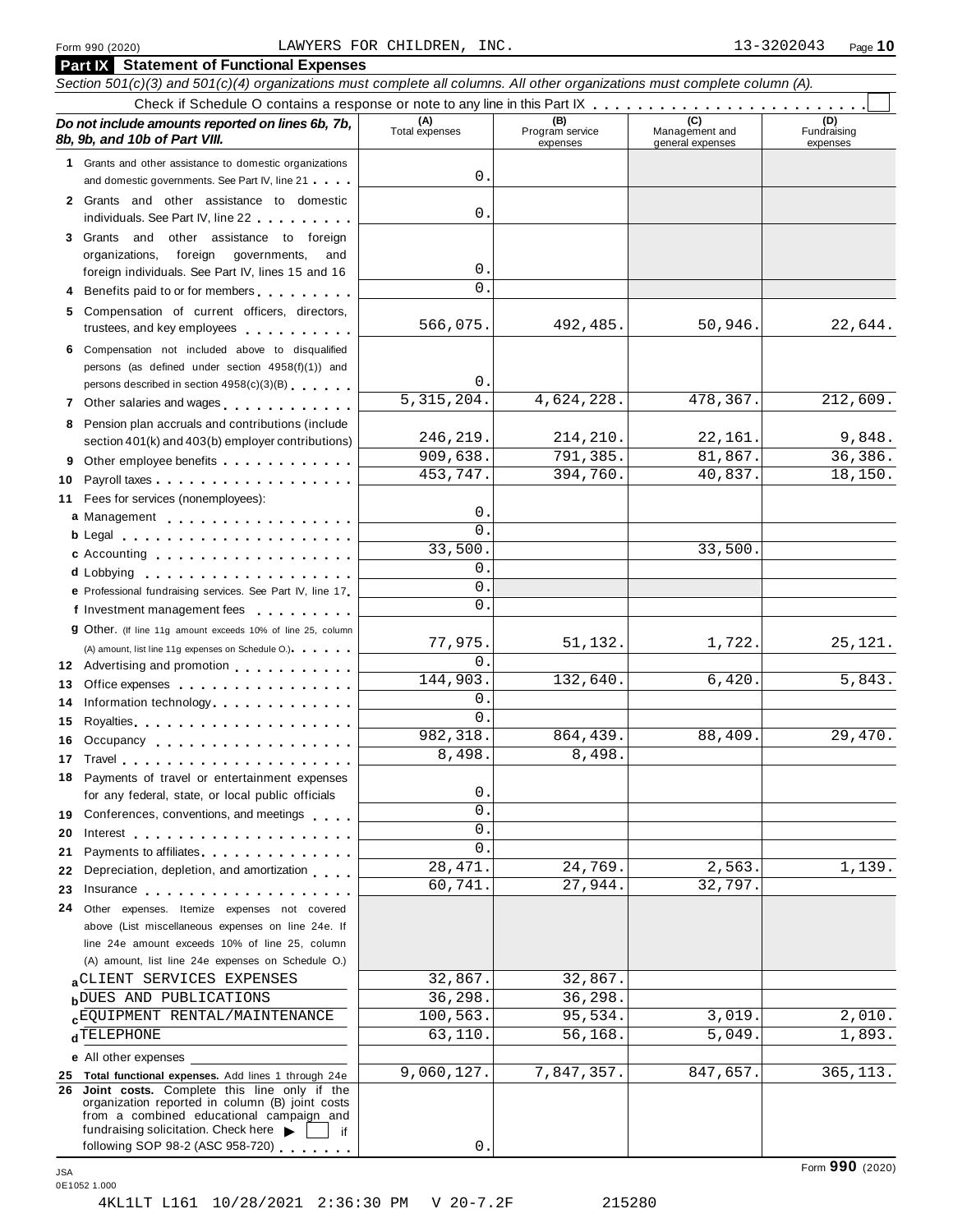LAWYERS FOR CHILDREN, INC. 13-3202043

|--|--|--|

|                             | Form 990 (2020)<br><b>Balance Sheet</b>                                                            |                          |                | Page 11            |
|-----------------------------|----------------------------------------------------------------------------------------------------|--------------------------|----------------|--------------------|
| Part X                      |                                                                                                    |                          |                | X                  |
|                             | Check if Schedule O contains a response or note to any line in this Part X                         | (A)<br>Beginning of year |                | (B)<br>End of year |
| 1                           |                                                                                                    | 276,510.                 | $\mathbf{1}$   | 142,228.           |
| 2                           |                                                                                                    | 1,139,982.               | $\mathbf{2}$   | 2,544,423.         |
| 3                           |                                                                                                    | 14,275.                  | $\mathbf{3}$   | 157,657.           |
| 4                           |                                                                                                    | $0$ .                    | 4              | 0.                 |
| 5                           | Loans and other receivables from any current or former officer, director,                          |                          |                |                    |
|                             | trustee, key employee, creator or founder, substantial contributor, or 35%                         |                          |                |                    |
|                             | controlled entity or family member of any of these persons                                         | $\mathsf{0}$ .           | 5              | 0.                 |
| 6                           | Loans and other receivables from other disqualified persons (as defined                            |                          |                |                    |
|                             | under section $4958(f)(1)$ , and persons described in section $4958(c)(3)(B)$                      | 0.                       | $\bf 6$        | 0.                 |
| 7                           |                                                                                                    | $\mathsf{O}$             | $\overline{7}$ | 0.                 |
| Assets<br>8                 |                                                                                                    | $\Omega$                 | 8              | 0.                 |
| 9                           |                                                                                                    | 46,304.                  | 9              | 58, 250.           |
|                             | 10a Land, buildings, and equipment: cost or other                                                  |                          |                |                    |
|                             | 1,385,245.<br>basis. Complete Part VI of Schedule D 10a                                            |                          |                |                    |
|                             | 1,215,809.<br><b>b</b> Less: accumulated depreciation 10b                                          | 55,033. 10c              |                | 169,436.           |
| 11                          |                                                                                                    | 0.                       | 11             | 0.                 |
| 12                          | Investments - other securities. See Part IV, line 11                                               | 17,150.                  | $12$           | 17,150.            |
| 13                          | Investments - program-related. See Part IV, line 11.                                               | 0.                       | 13             | 0.                 |
| 14                          |                                                                                                    | $\mathbf{0}$ .           | 14             | 0.                 |
| 15                          |                                                                                                    | $\mathbf 0$ .            | 15             | 0.                 |
| 16                          | Total assets. Add lines 1 through 15 (must equal line 33)                                          | 1,549,254.               | 16             | 3,089,144.         |
| 17                          |                                                                                                    | 200,595.                 | 17             | 242,744.           |
| 18                          |                                                                                                    | 0.                       | 18             | 0.                 |
| 19                          |                                                                                                    | $\mathbf{0}$ .           | 19             | 325,000.           |
| 20                          |                                                                                                    | $\mathbf{0}$ .           | 20             | 0.                 |
| 21                          | Escrow or custodial account liability. Complete Part IV of Schedule D.                             | 17,150.                  | 21             | 17,150.            |
| 22                          | Loans and other payables to any current or former officer, director,                               |                          |                |                    |
|                             | trustee, key employee, creator or founder, substantial contributor, or 35%                         |                          |                |                    |
|                             | controlled entity or family member of any of these persons                                         | 0.                       | 22             | 0.                 |
| 23                          | Secured mortgages and notes payable to unrelated third parties                                     | $\mathsf{0}$ .           | 23             | $0$ .              |
| 24                          | Unsecured notes and loans payable to unrelated third parties                                       | 0.                       | 24             | 2,368,520.         |
| 25                          | Other liabilities (including federal income tax, payables to related third                         |                          |                |                    |
|                             | parties, and other liabilities not included on lines 17-24). Complete Part X                       |                          |                |                    |
|                             |                                                                                                    | 220, 353.                | 25             | 349,925.           |
| 26                          |                                                                                                    | 438,098.                 | 26             | 3,303,339.         |
|                             | X <br>Organizations that follow FASB ASC 958, check here<br>and complete lines 27, 28, 32, and 33. |                          |                |                    |
| 27                          |                                                                                                    | 855,681.                 | 27             | $-440,787.$        |
| 28                          |                                                                                                    | 255, 475.                | 28             | 226, 592.          |
| Net Assets or Fund Balances | Organizations that do not follow FASB ASC 958, check here ▶<br>and complete lines 29 through 33.   |                          |                |                    |
| 29                          | Capital stock or trust principal, or current funds                                                 |                          | 29             |                    |
| 30                          | Paid-in or capital surplus, or land, building, or equipment fund.                                  |                          | 30             |                    |
| 31                          | Retained earnings, endowment, accumulated income, or other funds                                   |                          | 31             |                    |
| 32                          |                                                                                                    | 1,111,156.               | 32             | $-214, 195.$       |
|                             | Total liabilities and net assets/fund balances                                                     | 1,549,254.               | 33             | 3,089,144.         |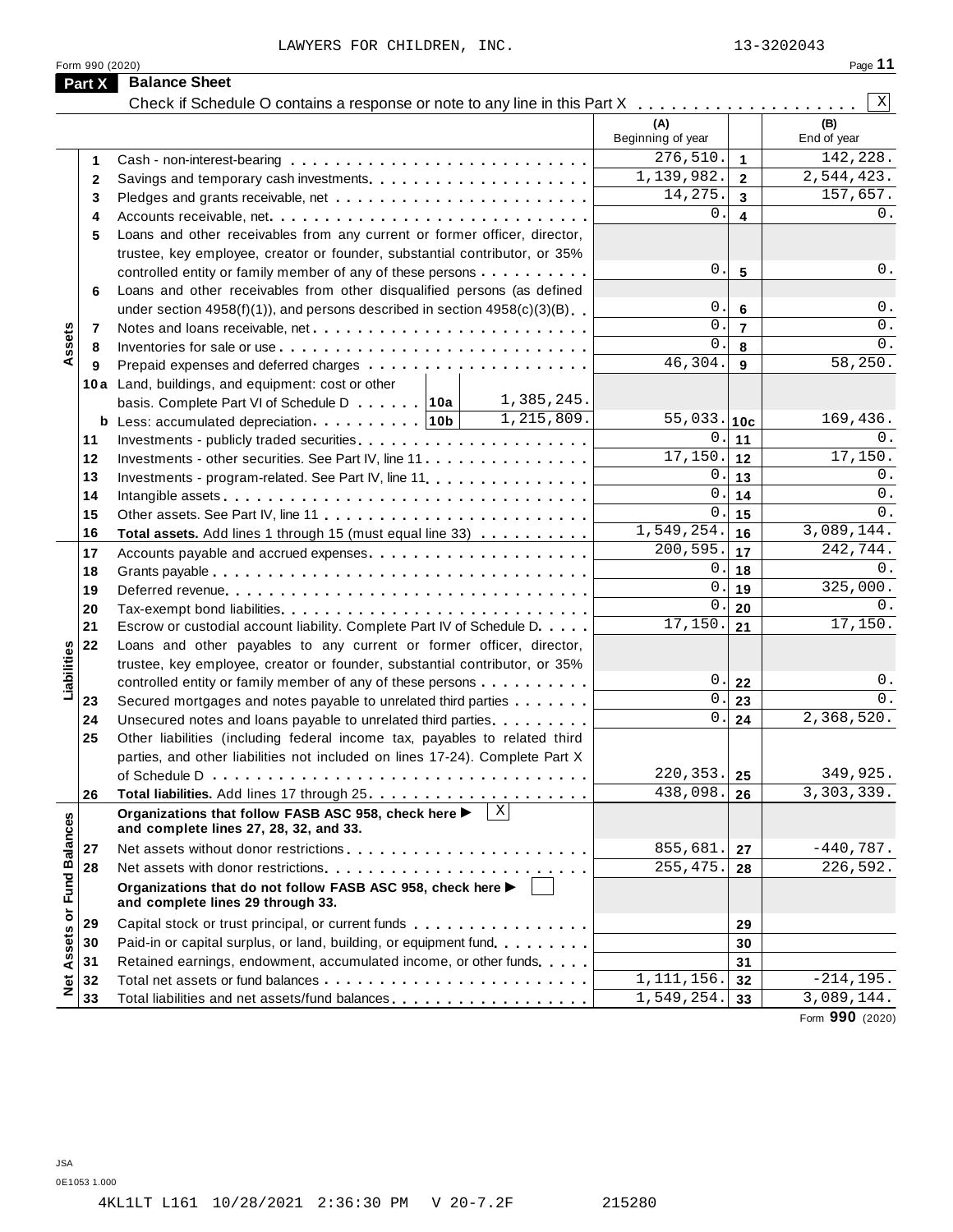LAWYERS FOR CHILDREN, INC. 13-3202043

|          | Form 990 (2020)                                                                                                                                                                                                                                                                                                                                                   |                 |              | Page 12         |
|----------|-------------------------------------------------------------------------------------------------------------------------------------------------------------------------------------------------------------------------------------------------------------------------------------------------------------------------------------------------------------------|-----------------|--------------|-----------------|
| Part XI  | <b>Reconciliation of Net Assets</b>                                                                                                                                                                                                                                                                                                                               |                 |              |                 |
|          |                                                                                                                                                                                                                                                                                                                                                                   |                 |              |                 |
| 1        | $\mathbf{1}$                                                                                                                                                                                                                                                                                                                                                      |                 | 7,734,776.   |                 |
| 2        | $\mathbf{2}$                                                                                                                                                                                                                                                                                                                                                      |                 | 9,060,127.   |                 |
| 3        | $\overline{3}$                                                                                                                                                                                                                                                                                                                                                    | $-1, 325, 351.$ |              |                 |
| 4        | $\overline{\mathbf{4}}$<br>Net assets or fund balances at beginning of year (must equal Part X, line 32, column (A))                                                                                                                                                                                                                                              |                 | 1, 111, 156. |                 |
| 5        | 5                                                                                                                                                                                                                                                                                                                                                                 |                 |              | $0$ .           |
| 6        | 6                                                                                                                                                                                                                                                                                                                                                                 |                 |              | $0$ .           |
| 7        | $\overline{7}$                                                                                                                                                                                                                                                                                                                                                    |                 |              | 0.              |
| 8        | 8                                                                                                                                                                                                                                                                                                                                                                 |                 |              | 0.              |
| 9        | 9<br>Other changes in net assets or fund balances (explain on Schedule O)                                                                                                                                                                                                                                                                                         |                 |              | 0.              |
| 10       | Net assets or fund balances at end of year. Combine lines 3 through 9 (must equal Part X, line                                                                                                                                                                                                                                                                    |                 |              |                 |
|          | 10                                                                                                                                                                                                                                                                                                                                                                |                 | $-214, 195.$ |                 |
| Part XII | <b>Financial Statements and Reporting</b>                                                                                                                                                                                                                                                                                                                         |                 |              |                 |
|          |                                                                                                                                                                                                                                                                                                                                                                   |                 |              |                 |
| 1        | $X$ Accrual<br>Accounting method used to prepare the Form 990:     Cash<br>Other<br>If the organization changed its method of accounting from a prior year or checked "Other," explain in<br>Schedule O.                                                                                                                                                          |                 | Yes          | No              |
|          | 2a Were the organization's financial statements compiled or reviewed by an independent accountant?<br>If "Yes," check a box below to indicate whether the financial statements for the year were compiled or<br>reviewed on a separate basis, consolidated basis, or both:<br>Separate basis<br><b>Consolidated basis</b><br>Both consolidated and separate basis | 2a              |              | Χ               |
|          |                                                                                                                                                                                                                                                                                                                                                                   | 2 <sub>b</sub>  | X            |                 |
|          | <b>b</b> Were the organization's financial statements audited by an independent accountant?<br>If "Yes," check a box below to indicate whether the financial statements for the year were audited on a<br>separate basis, consolidated basis, or both:<br>$\mathbf{x}$<br>Separate basis<br><b>Consolidated basis</b><br>Both consolidated and separate basis     |                 |              |                 |
|          | c If "Yes" to line 2a or 2b, does the organization have a committee that assumes responsibility for oversight of                                                                                                                                                                                                                                                  |                 |              |                 |
|          | the audit, review, or compilation of its financial statements and selection of an independent accountant?                                                                                                                                                                                                                                                         | 2c              | Χ            |                 |
|          | If the organization changed either its oversight process or selection process during the tax year, explain on                                                                                                                                                                                                                                                     |                 |              |                 |
|          | Schedule O.                                                                                                                                                                                                                                                                                                                                                       |                 |              |                 |
|          | 3a As a result of a federal award, was the organization required to undergo an audit or audits as set forth in the                                                                                                                                                                                                                                                |                 |              |                 |
|          |                                                                                                                                                                                                                                                                                                                                                                   | 3a              |              | X               |
|          | <b>b</b> If "Yes," did the organization undergo the required audit or audits? If the organization did not undergo the                                                                                                                                                                                                                                             |                 |              |                 |
|          | required audit or audits, explain why on Schedule O and describe any steps taken to undergo such audits                                                                                                                                                                                                                                                           | 3 <sub>b</sub>  |              |                 |
|          |                                                                                                                                                                                                                                                                                                                                                                   |                 |              | Form 990 (2020) |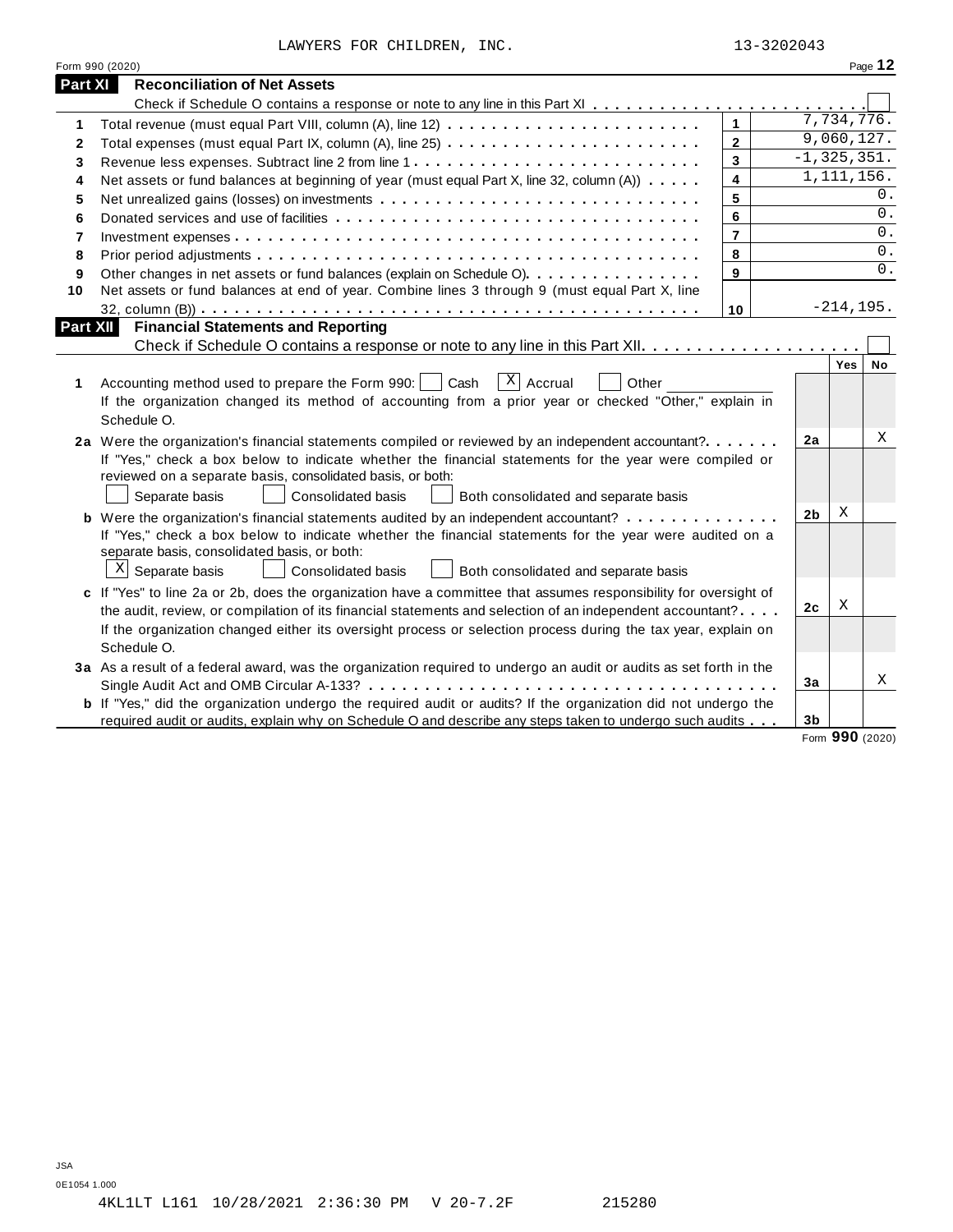JSA 0E1210 0.030

# **SCHEDULE A Public Charity Status and Public Support**<br>(Form 990 or 990-EZ) complete if the organization is a section 501(c)(3) organization or a section 4947(a)(1) popeyempt charitable trust  $\mathcal{D}(\mathbf{Q})$

(Form 990 or 990-EZ) complete if the organization is a section 501(c)(3) organization or a section 4947(a)(1) nonexempt charitable trust.  $2020$ 

|        |                                                                                  |                                                            | Complete if the organization is a section 501(c)(3) organization or a section 4947(a)(1) nonexempt charitable trust. |     |                          |                                                                                                                                                                                                                                                                                                                                                                                | ZWŁU                                                                                                                             |
|--------|----------------------------------------------------------------------------------|------------------------------------------------------------|----------------------------------------------------------------------------------------------------------------------|-----|--------------------------|--------------------------------------------------------------------------------------------------------------------------------------------------------------------------------------------------------------------------------------------------------------------------------------------------------------------------------------------------------------------------------|----------------------------------------------------------------------------------------------------------------------------------|
|        | Department of the Treasury<br><b>Internal Revenue Service</b>                    |                                                            | Attach to Form 990 or Form 990-EZ.<br>Go to www.irs.gov/Form990 for instructions and the latest information.         |     |                          |                                                                                                                                                                                                                                                                                                                                                                                | Open to Public<br><b>Inspection</b>                                                                                              |
|        | Name of the organization                                                         |                                                            |                                                                                                                      |     |                          | <b>Employer identification number</b>                                                                                                                                                                                                                                                                                                                                          |                                                                                                                                  |
|        | LAWYERS FOR CHILDREN, INC.                                                       |                                                            |                                                                                                                      |     |                          | 13-3202043                                                                                                                                                                                                                                                                                                                                                                     |                                                                                                                                  |
| Part I |                                                                                  |                                                            |                                                                                                                      |     |                          | Reason for Public Charity Status. (All organizations must complete this part.) See instructions.                                                                                                                                                                                                                                                                               |                                                                                                                                  |
|        |                                                                                  |                                                            | The organization is not a private foundation because it is: (For lines 1 through 12, check only one box.)            |     |                          |                                                                                                                                                                                                                                                                                                                                                                                |                                                                                                                                  |
| 1      |                                                                                  |                                                            | A church, convention of churches, or association of churches described in section 170(b)(1)(A)(i).                   |     |                          |                                                                                                                                                                                                                                                                                                                                                                                |                                                                                                                                  |
| 2      |                                                                                  |                                                            | A school described in section 170(b)(1)(A)(ii). (Attach Schedule E (Form 990 or 990-EZ).)                            |     |                          |                                                                                                                                                                                                                                                                                                                                                                                |                                                                                                                                  |
| 3      |                                                                                  |                                                            | A hospital or a cooperative hospital service organization described in section 170(b)(1)(A)(iii).                    |     |                          |                                                                                                                                                                                                                                                                                                                                                                                |                                                                                                                                  |
| 4      |                                                                                  |                                                            |                                                                                                                      |     |                          | A medical research organization operated in conjunction with a hospital described in section 170(b)(1)(A)(iii). Enter the                                                                                                                                                                                                                                                      |                                                                                                                                  |
|        | hospital's name, city, and state:                                                |                                                            |                                                                                                                      |     |                          |                                                                                                                                                                                                                                                                                                                                                                                |                                                                                                                                  |
| 5      |                                                                                  |                                                            |                                                                                                                      |     |                          |                                                                                                                                                                                                                                                                                                                                                                                | An organization operated for the benefit of a college or university owned or operated by a governmental unit described in        |
|        |                                                                                  | section 170(b)(1)(A)(iv). (Complete Part II.)              |                                                                                                                      |     |                          |                                                                                                                                                                                                                                                                                                                                                                                |                                                                                                                                  |
| 6<br>7 | x                                                                                |                                                            | A federal, state, or local government or governmental unit described in section 170(b)(1)(A)(v).                     |     |                          |                                                                                                                                                                                                                                                                                                                                                                                | An organization that normally receives a substantial part of its support from a governmental unit or from the general public     |
|        |                                                                                  | described in section 170(b)(1)(A)(vi). (Complete Part II.) |                                                                                                                      |     |                          |                                                                                                                                                                                                                                                                                                                                                                                |                                                                                                                                  |
| 8      |                                                                                  |                                                            | A community trust described in section 170(b)(1)(A)(vi). (Complete Part II.)                                         |     |                          |                                                                                                                                                                                                                                                                                                                                                                                |                                                                                                                                  |
| 9      |                                                                                  |                                                            |                                                                                                                      |     |                          | An agricultural research organization described in section 170(b)(1)(A)(ix) operated in conjunction with a land-grant college                                                                                                                                                                                                                                                  |                                                                                                                                  |
|        |                                                                                  |                                                            |                                                                                                                      |     |                          | or university or a non-land-grant college of agriculture (see instructions). Enter the name, city, and state of the college or                                                                                                                                                                                                                                                 |                                                                                                                                  |
|        | university:                                                                      |                                                            |                                                                                                                      |     |                          |                                                                                                                                                                                                                                                                                                                                                                                |                                                                                                                                  |
| 10     |                                                                                  |                                                            | acquired by the organization after June 30, 1975. See section 509(a)(2). (Complete Part III.)                        |     |                          | An organization that normally receives (1) more than 331/3% of its support from contributions, membership fees, and gross<br>receipts from activities related to its exempt functions, subject to certain exceptions; and (2) no more than 331/3 % of its<br>support from gross investment income and unrelated business taxable income (less section 511 tax) from businesses |                                                                                                                                  |
| 11     |                                                                                  |                                                            | An organization organized and operated exclusively to test for public safety. See section 509(a)(4).                 |     |                          |                                                                                                                                                                                                                                                                                                                                                                                |                                                                                                                                  |
| 12     |                                                                                  |                                                            |                                                                                                                      |     |                          |                                                                                                                                                                                                                                                                                                                                                                                | An organization organized and operated exclusively for the benefit of, to perform the functions of, or to carry out the purposes |
|        |                                                                                  |                                                            |                                                                                                                      |     |                          |                                                                                                                                                                                                                                                                                                                                                                                | of one or more publicly supported organizations described in section 509(a)(1) or section 509(a)(2). See section 509(a)(3).      |
|        |                                                                                  |                                                            |                                                                                                                      |     |                          |                                                                                                                                                                                                                                                                                                                                                                                | Check the box in lines 12a through 12d that describes the type of supporting organization and complete lines 12e, 12f, and 12g.  |
| a      |                                                                                  |                                                            |                                                                                                                      |     |                          | Type I. A supporting organization operated, supervised, or controlled by its supported organization(s), typically by giving                                                                                                                                                                                                                                                    |                                                                                                                                  |
|        |                                                                                  |                                                            |                                                                                                                      |     |                          | the supported organization(s) the power to regularly appoint or elect a majority of the directors or trustees of the                                                                                                                                                                                                                                                           |                                                                                                                                  |
| b      |                                                                                  |                                                            | supporting organization. You must complete Part IV, Sections A and B.                                                |     |                          | Type II. A supporting organization supervised or controlled in connection with its supported organization(s), by having                                                                                                                                                                                                                                                        |                                                                                                                                  |
|        |                                                                                  |                                                            |                                                                                                                      |     |                          | control or management of the supporting organization vested in the same persons that control or manage the supported                                                                                                                                                                                                                                                           |                                                                                                                                  |
|        |                                                                                  |                                                            | organization(s). You must complete Part IV, Sections A and C.                                                        |     |                          |                                                                                                                                                                                                                                                                                                                                                                                |                                                                                                                                  |
| c      |                                                                                  |                                                            |                                                                                                                      |     |                          | Type III functionally integrated. A supporting organization operated in connection with, and functionally integrated with,                                                                                                                                                                                                                                                     |                                                                                                                                  |
|        |                                                                                  |                                                            | its supported organization(s) (see instructions). You must complete Part IV, Sections A, D, and E.                   |     |                          |                                                                                                                                                                                                                                                                                                                                                                                |                                                                                                                                  |
| d      |                                                                                  |                                                            |                                                                                                                      |     |                          | Type III non-functionally integrated. A supporting organization operated in connection with its supported organization(s)                                                                                                                                                                                                                                                      |                                                                                                                                  |
|        |                                                                                  |                                                            |                                                                                                                      |     |                          | that is not functionally integrated. The organization generally must satisfy a distribution requirement and an attentiveness                                                                                                                                                                                                                                                   |                                                                                                                                  |
|        |                                                                                  |                                                            | requirement (see instructions). You must complete Part IV, Sections A and D, and Part V.                             |     |                          |                                                                                                                                                                                                                                                                                                                                                                                |                                                                                                                                  |
| е      |                                                                                  |                                                            |                                                                                                                      |     |                          | Check this box if the organization received a written determination from the IRS that it is a Type I, Type II, Type III                                                                                                                                                                                                                                                        |                                                                                                                                  |
|        |                                                                                  |                                                            | functionally integrated, or Type III non-functionally integrated supporting organization.                            |     |                          |                                                                                                                                                                                                                                                                                                                                                                                |                                                                                                                                  |
| f      |                                                                                  |                                                            |                                                                                                                      |     |                          |                                                                                                                                                                                                                                                                                                                                                                                |                                                                                                                                  |
| g      | (i) Name of supported organization                                               | (ii) EIN                                                   | Provide the following information about the supported organization(s).<br>(iii) Type of organization                 |     | (iv) Is the organization | (v) Amount of monetary                                                                                                                                                                                                                                                                                                                                                         | (vi) Amount of                                                                                                                   |
|        |                                                                                  |                                                            | (described on lines 1-10                                                                                             |     | listed in your governing | support (see                                                                                                                                                                                                                                                                                                                                                                   | other support (see                                                                                                               |
|        |                                                                                  |                                                            | above (see instructions))                                                                                            | Yes | document?<br>No          | instructions)                                                                                                                                                                                                                                                                                                                                                                  | instructions)                                                                                                                    |
|        |                                                                                  |                                                            |                                                                                                                      |     |                          |                                                                                                                                                                                                                                                                                                                                                                                |                                                                                                                                  |
| (A)    |                                                                                  |                                                            |                                                                                                                      |     |                          |                                                                                                                                                                                                                                                                                                                                                                                |                                                                                                                                  |
| (B)    |                                                                                  |                                                            |                                                                                                                      |     |                          |                                                                                                                                                                                                                                                                                                                                                                                |                                                                                                                                  |
| (C)    |                                                                                  |                                                            |                                                                                                                      |     |                          |                                                                                                                                                                                                                                                                                                                                                                                |                                                                                                                                  |
| (D)    |                                                                                  |                                                            |                                                                                                                      |     |                          |                                                                                                                                                                                                                                                                                                                                                                                |                                                                                                                                  |
| (E)    |                                                                                  |                                                            |                                                                                                                      |     |                          |                                                                                                                                                                                                                                                                                                                                                                                |                                                                                                                                  |
| Total  |                                                                                  |                                                            |                                                                                                                      |     |                          |                                                                                                                                                                                                                                                                                                                                                                                |                                                                                                                                  |
|        | For Paperwork Reduction Act Notice, see the Instructions for Form 990 or 990-EZ. |                                                            |                                                                                                                      |     |                          |                                                                                                                                                                                                                                                                                                                                                                                | Schedule A (Form 990 or 990-EZ) 2020                                                                                             |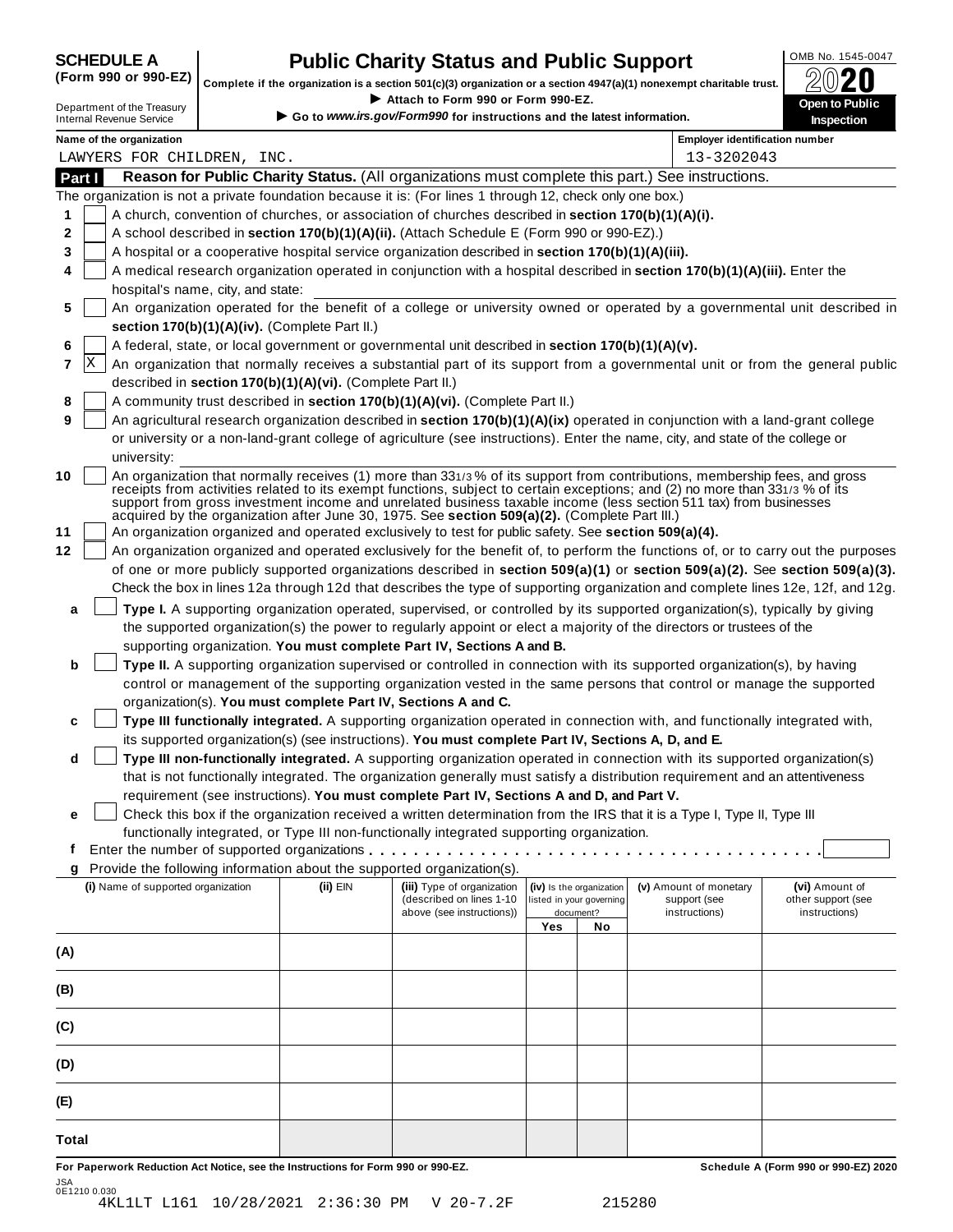# Schedule <sup>A</sup> (Form <sup>990</sup> or 990-EZ) <sup>2020</sup> Page **2**

**Support Schedule for Organizations Described in Sections 170(b)(1)(A)(iv) and 170(b)(1)(A)(vi)** (Complete only if you checked the box on line 5, 7, or 8 of Part I or if the organization failed to qualify under Part III. If the organization fails to qualify under the tests listed below, please complete Part III.) **Part II**

| <b>Section A. Public Support</b>                                                                                                                                                                |                                                                                                                                                                   |            |                                                            |            |                                                                                        |                                                                                                                                                                                                                                                                                                                                                                                                                                                                                                                                                                                                                                                                                                                                                                                                                                                                                                                                              |
|-------------------------------------------------------------------------------------------------------------------------------------------------------------------------------------------------|-------------------------------------------------------------------------------------------------------------------------------------------------------------------|------------|------------------------------------------------------------|------------|----------------------------------------------------------------------------------------|----------------------------------------------------------------------------------------------------------------------------------------------------------------------------------------------------------------------------------------------------------------------------------------------------------------------------------------------------------------------------------------------------------------------------------------------------------------------------------------------------------------------------------------------------------------------------------------------------------------------------------------------------------------------------------------------------------------------------------------------------------------------------------------------------------------------------------------------------------------------------------------------------------------------------------------------|
|                                                                                                                                                                                                 | (a) 2016                                                                                                                                                          | (b) 2017   | (c) 2018                                                   | $(d)$ 2019 | (e) 2020                                                                               | (f) Total                                                                                                                                                                                                                                                                                                                                                                                                                                                                                                                                                                                                                                                                                                                                                                                                                                                                                                                                    |
| Gifts, grants, contributions, and<br>membership fees received. (Do not<br>include any "unusual grants.")                                                                                        | 8,380,867.                                                                                                                                                        | 8,303,312. | 8,491,368.                                                 | 8,767,135. | 7,734,065.                                                                             | 41,676,747.                                                                                                                                                                                                                                                                                                                                                                                                                                                                                                                                                                                                                                                                                                                                                                                                                                                                                                                                  |
| Tax revenues levied for the<br>organization's benefit and either paid to<br>or expended on its behalf                                                                                           |                                                                                                                                                                   |            |                                                            |            |                                                                                        | 0.                                                                                                                                                                                                                                                                                                                                                                                                                                                                                                                                                                                                                                                                                                                                                                                                                                                                                                                                           |
| The value of services or facilities<br>furnished by a governmental unit to the<br>organization without charge                                                                                   |                                                                                                                                                                   |            |                                                            |            |                                                                                        | 0.                                                                                                                                                                                                                                                                                                                                                                                                                                                                                                                                                                                                                                                                                                                                                                                                                                                                                                                                           |
| Total. Add lines 1 through 3                                                                                                                                                                    | 8,380,867.                                                                                                                                                        | 8,303,312. | 8,491,368.                                                 | 8,767,135  | 7,734,065.                                                                             | 41,676,747.                                                                                                                                                                                                                                                                                                                                                                                                                                                                                                                                                                                                                                                                                                                                                                                                                                                                                                                                  |
| The portion of total contributions by<br>each person (other than a<br>governmental unit or publicly<br>supported organization) included on<br>line 1 that exceeds 2% of the amount              |                                                                                                                                                                   |            |                                                            |            |                                                                                        | 2,962,826.                                                                                                                                                                                                                                                                                                                                                                                                                                                                                                                                                                                                                                                                                                                                                                                                                                                                                                                                   |
| Public support. Subtract line 5 from line 4                                                                                                                                                     |                                                                                                                                                                   |            |                                                            |            |                                                                                        | 38,713,921.                                                                                                                                                                                                                                                                                                                                                                                                                                                                                                                                                                                                                                                                                                                                                                                                                                                                                                                                  |
|                                                                                                                                                                                                 |                                                                                                                                                                   |            |                                                            |            |                                                                                        |                                                                                                                                                                                                                                                                                                                                                                                                                                                                                                                                                                                                                                                                                                                                                                                                                                                                                                                                              |
|                                                                                                                                                                                                 | (a) 2016                                                                                                                                                          | (b) 2017   | $(c)$ 2018                                                 | $(d)$ 2019 | (e) 2020                                                                               | (f) Total                                                                                                                                                                                                                                                                                                                                                                                                                                                                                                                                                                                                                                                                                                                                                                                                                                                                                                                                    |
| Amounts from line 4                                                                                                                                                                             | 8,380,867.                                                                                                                                                        | 8,303,312. | 8,491,368.                                                 | 8,767,135  | 7,734,065.                                                                             | 41,676,747.                                                                                                                                                                                                                                                                                                                                                                                                                                                                                                                                                                                                                                                                                                                                                                                                                                                                                                                                  |
| Gross income from interest, dividends,<br>payments received on securities loans,<br>rents, royalties, and income from<br>similar sources experiences                                            | 562.                                                                                                                                                              | 534.       | 364.                                                       | 436        | 711.                                                                                   | 2,607.                                                                                                                                                                                                                                                                                                                                                                                                                                                                                                                                                                                                                                                                                                                                                                                                                                                                                                                                       |
| Net income from unrelated business<br>activities, whether or not the business<br>is regularly carried on the control of the set of the set of the set of the set of the set of the set of the s |                                                                                                                                                                   |            |                                                            |            |                                                                                        | 0.                                                                                                                                                                                                                                                                                                                                                                                                                                                                                                                                                                                                                                                                                                                                                                                                                                                                                                                                           |
| Other income. Do not include gain or<br>loss from the sale of capital assets<br>(Explain in Part VI.)                                                                                           |                                                                                                                                                                   |            |                                                            |            |                                                                                        | 0.                                                                                                                                                                                                                                                                                                                                                                                                                                                                                                                                                                                                                                                                                                                                                                                                                                                                                                                                           |
| Total support. Add lines 7 through 10                                                                                                                                                           |                                                                                                                                                                   |            |                                                            |            |                                                                                        | 41,679,354.                                                                                                                                                                                                                                                                                                                                                                                                                                                                                                                                                                                                                                                                                                                                                                                                                                                                                                                                  |
|                                                                                                                                                                                                 |                                                                                                                                                                   |            |                                                            |            |                                                                                        |                                                                                                                                                                                                                                                                                                                                                                                                                                                                                                                                                                                                                                                                                                                                                                                                                                                                                                                                              |
|                                                                                                                                                                                                 |                                                                                                                                                                   |            |                                                            |            |                                                                                        |                                                                                                                                                                                                                                                                                                                                                                                                                                                                                                                                                                                                                                                                                                                                                                                                                                                                                                                                              |
|                                                                                                                                                                                                 |                                                                                                                                                                   |            |                                                            |            |                                                                                        |                                                                                                                                                                                                                                                                                                                                                                                                                                                                                                                                                                                                                                                                                                                                                                                                                                                                                                                                              |
|                                                                                                                                                                                                 |                                                                                                                                                                   |            |                                                            |            |                                                                                        | 92.89%                                                                                                                                                                                                                                                                                                                                                                                                                                                                                                                                                                                                                                                                                                                                                                                                                                                                                                                                       |
|                                                                                                                                                                                                 |                                                                                                                                                                   |            |                                                            |            |                                                                                        | 91.91%                                                                                                                                                                                                                                                                                                                                                                                                                                                                                                                                                                                                                                                                                                                                                                                                                                                                                                                                       |
|                                                                                                                                                                                                 |                                                                                                                                                                   |            |                                                            |            |                                                                                        |                                                                                                                                                                                                                                                                                                                                                                                                                                                                                                                                                                                                                                                                                                                                                                                                                                                                                                                                              |
|                                                                                                                                                                                                 |                                                                                                                                                                   |            |                                                            |            |                                                                                        | Χ                                                                                                                                                                                                                                                                                                                                                                                                                                                                                                                                                                                                                                                                                                                                                                                                                                                                                                                                            |
|                                                                                                                                                                                                 |                                                                                                                                                                   |            |                                                            |            |                                                                                        |                                                                                                                                                                                                                                                                                                                                                                                                                                                                                                                                                                                                                                                                                                                                                                                                                                                                                                                                              |
|                                                                                                                                                                                                 |                                                                                                                                                                   |            |                                                            |            |                                                                                        |                                                                                                                                                                                                                                                                                                                                                                                                                                                                                                                                                                                                                                                                                                                                                                                                                                                                                                                                              |
|                                                                                                                                                                                                 |                                                                                                                                                                   |            |                                                            |            |                                                                                        |                                                                                                                                                                                                                                                                                                                                                                                                                                                                                                                                                                                                                                                                                                                                                                                                                                                                                                                                              |
|                                                                                                                                                                                                 |                                                                                                                                                                   |            |                                                            |            |                                                                                        |                                                                                                                                                                                                                                                                                                                                                                                                                                                                                                                                                                                                                                                                                                                                                                                                                                                                                                                                              |
|                                                                                                                                                                                                 |                                                                                                                                                                   |            |                                                            |            |                                                                                        |                                                                                                                                                                                                                                                                                                                                                                                                                                                                                                                                                                                                                                                                                                                                                                                                                                                                                                                                              |
|                                                                                                                                                                                                 |                                                                                                                                                                   |            |                                                            |            |                                                                                        |                                                                                                                                                                                                                                                                                                                                                                                                                                                                                                                                                                                                                                                                                                                                                                                                                                                                                                                                              |
|                                                                                                                                                                                                 |                                                                                                                                                                   |            |                                                            |            |                                                                                        |                                                                                                                                                                                                                                                                                                                                                                                                                                                                                                                                                                                                                                                                                                                                                                                                                                                                                                                                              |
| b 10%-facts-and-circumstances test - 2019. If the organization did not check a box on line 13, 16a, 16b, or 17a, and line                                                                       |                                                                                                                                                                   |            |                                                            |            |                                                                                        |                                                                                                                                                                                                                                                                                                                                                                                                                                                                                                                                                                                                                                                                                                                                                                                                                                                                                                                                              |
| 15 is 10% or more, and if the organization meets the facts-and-circumstances test, check this box and stop here. Explain                                                                        |                                                                                                                                                                   |            |                                                            |            |                                                                                        |                                                                                                                                                                                                                                                                                                                                                                                                                                                                                                                                                                                                                                                                                                                                                                                                                                                                                                                                              |
| in Part VI how the organization meets the facts-and-circumstances test. The organization qualifies as a publicly supported                                                                      |                                                                                                                                                                   |            |                                                            |            |                                                                                        |                                                                                                                                                                                                                                                                                                                                                                                                                                                                                                                                                                                                                                                                                                                                                                                                                                                                                                                                              |
| Private foundation. If the organization did not check a box on line 13, 16a, 16b, 17a, or 17b, check this box and see                                                                           |                                                                                                                                                                   |            |                                                            |            |                                                                                        |                                                                                                                                                                                                                                                                                                                                                                                                                                                                                                                                                                                                                                                                                                                                                                                                                                                                                                                                              |
|                                                                                                                                                                                                 | Calendar year (or fiscal year beginning in) ▶<br>shown on line 11, column (f)<br><b>Section B. Total Support</b><br>Calendar year (or fiscal year beginning in) ▶ |            | <b>Section C. Computation of Public Support Percentage</b> |            | Public support percentage for 2020 (line 6, column (f), divided by line 11, column (f) | First 5 years. If the Form 990 is for the organization's first, second, third, fourth, or fifth tax year as a section 501(c)(3)<br>14<br>15<br>16a 331/3% support test - 2020. If the organization did not check the box on line 13, and line 14 is 331/3% or more, check this<br>box and stop here. The organization qualifies as a publicly supported organization $\ldots \ldots \ldots \ldots \ldots \ldots \ldots$<br>b 331/3% support test - 2019. If the organization did not check a box on line 13 or 16a, and line 15 is 331/3% or more, check<br>17a 10%-facts-and-circumstances test - 2020. If the organization did not check a box on line 13, 16a, or 16b, and line 14 is<br>10% or more, and if the organization meets the facts-and-circumstances test, check this box and stop here. Explain in<br>Part VI how the organization meets the facts-and-circumstances test. The organization qualifies as a publicly supported |

**Schedule A (Form 990 or 990-EZ) 2020**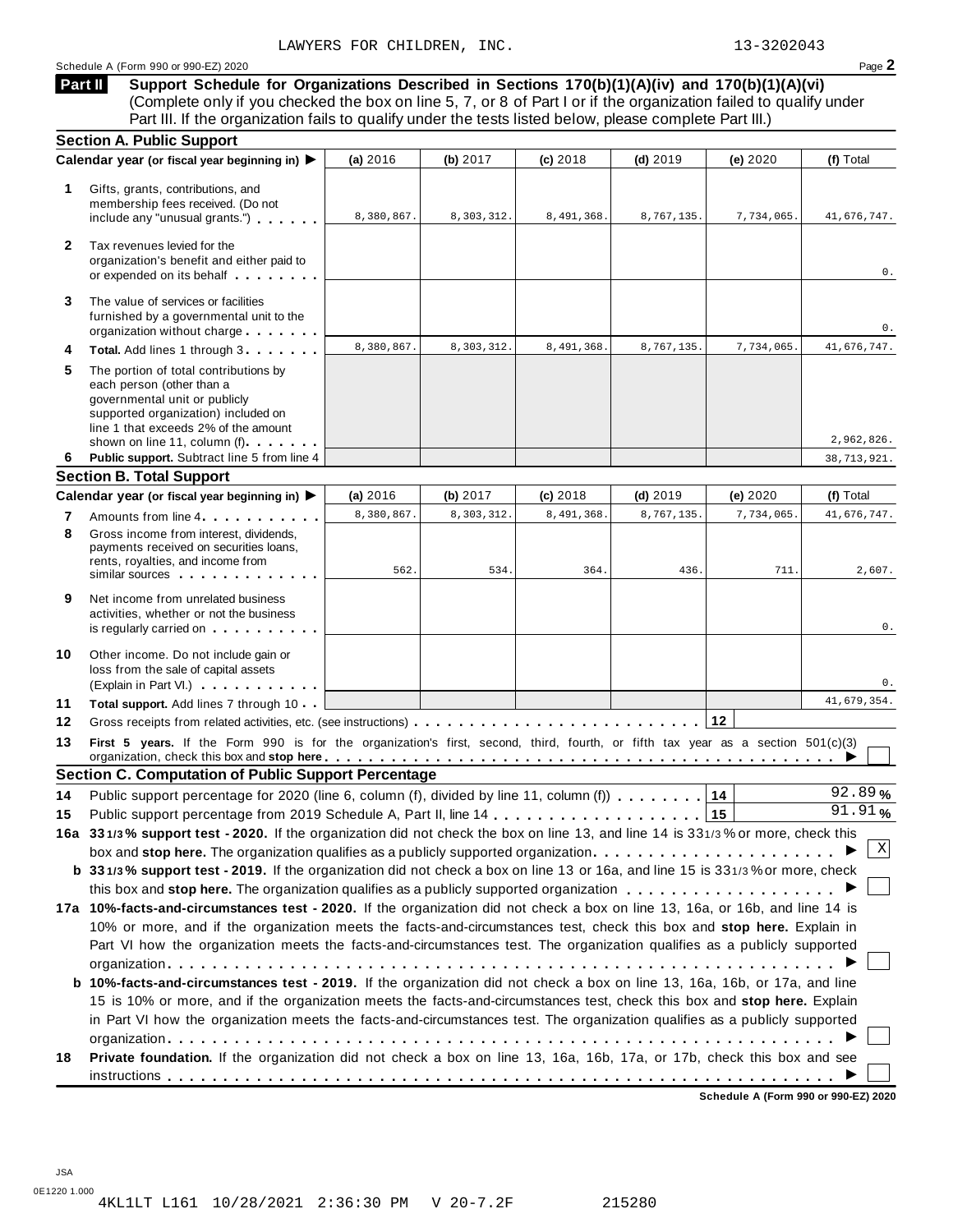# Schedule A (Form 990 or 990-EZ) 2020 Page 3

### **Support Schedule for Organizations Described in Section 509(a)(2) Part III**

(Complete only if you checked the box on line 10 of Part I or if the organization failed to qualify under Part II. If the organization fails to qualify under the tests listed below, please complete Part II.)

|           | <b>Section A. Public Support</b>                                                                                                                                                                                                     |            |             |            |            |                                      |           |
|-----------|--------------------------------------------------------------------------------------------------------------------------------------------------------------------------------------------------------------------------------------|------------|-------------|------------|------------|--------------------------------------|-----------|
|           | Calendar year (or fiscal year beginning in)                                                                                                                                                                                          | (a) $2016$ | (b) $2017$  | $(c)$ 2018 | (d) $2019$ | (e) 2020                             | (f) Total |
| 1.        | Gifts, grants, contributions, and membership fees                                                                                                                                                                                    |            |             |            |            |                                      |           |
|           | received. (Do not include any "unusual grants.")                                                                                                                                                                                     |            |             |            |            |                                      |           |
| 2         | Gross receipts from admissions, merchandise                                                                                                                                                                                          |            |             |            |            |                                      |           |
|           | sold or services performed, or facilities                                                                                                                                                                                            |            |             |            |            |                                      |           |
|           | furnished in any activity that is related to the                                                                                                                                                                                     |            |             |            |            |                                      |           |
|           | organization's tax-exempt purpose                                                                                                                                                                                                    |            |             |            |            |                                      |           |
| 3         | Gross receipts from activities that are not an                                                                                                                                                                                       |            |             |            |            |                                      |           |
|           | unrelated trade or business under section 513 .                                                                                                                                                                                      |            |             |            |            |                                      |           |
|           | Tax revenues levied for the                                                                                                                                                                                                          |            |             |            |            |                                      |           |
|           | organization's benefit and either paid to                                                                                                                                                                                            |            |             |            |            |                                      |           |
|           | or expended on its behalf <b>contains the set of the set of the set of the set of the set of the set of the set of the set of the set of the set of the set of the set of the set of the set of the set of the set of the set of</b> |            |             |            |            |                                      |           |
| 5         | The value of services or facilities                                                                                                                                                                                                  |            |             |            |            |                                      |           |
|           | furnished by a governmental unit to the                                                                                                                                                                                              |            |             |            |            |                                      |           |
|           | organization without charge                                                                                                                                                                                                          |            |             |            |            |                                      |           |
| 6         | <b>Total.</b> Add lines 1 through 5                                                                                                                                                                                                  |            |             |            |            |                                      |           |
|           | 7a Amounts included on lines 1, 2, and 3                                                                                                                                                                                             |            |             |            |            |                                      |           |
|           | received from disqualified persons                                                                                                                                                                                                   |            |             |            |            |                                      |           |
|           | <b>b</b> Amounts included on lines 2 and 3                                                                                                                                                                                           |            |             |            |            |                                      |           |
|           | received from other than disqualified                                                                                                                                                                                                |            |             |            |            |                                      |           |
|           | persons that exceed the greater of \$5,000<br>or 1% of the amount on line 13 for the year                                                                                                                                            |            |             |            |            |                                      |           |
|           | c Add lines 7a and 7b entitled and the same in the same of the same of the same of the same of the same of the same of the same of the same of the same of the same of the same of the same of the same of the same of the sam       |            |             |            |            |                                      |           |
| 8         | Public support. (Subtract line 7c from                                                                                                                                                                                               |            |             |            |            |                                      |           |
|           | $line 6.)$                                                                                                                                                                                                                           |            |             |            |            |                                      |           |
|           | <b>Section B. Total Support</b>                                                                                                                                                                                                      |            |             |            |            |                                      |           |
|           | Calendar year (or fiscal year beginning in)                                                                                                                                                                                          | (a) 2016   | (b) 2017    | $(c)$ 2018 | (d) $2019$ | (e) $2020$                           | (f) Total |
| 9         | Amounts from line 6                                                                                                                                                                                                                  |            |             |            |            |                                      |           |
|           | 10 a Gross income from interest, dividends,<br>payments received on securities loans,                                                                                                                                                |            |             |            |            |                                      |           |
|           | rents, royalties, and income from similar                                                                                                                                                                                            |            |             |            |            |                                      |           |
|           | SOUICES                                                                                                                                                                                                                              |            |             |            |            |                                      |           |
|           | <b>b</b> Unrelated business taxable income (less                                                                                                                                                                                     |            |             |            |            |                                      |           |
|           | section 511 taxes) from businesses                                                                                                                                                                                                   |            |             |            |            |                                      |           |
|           | acquired after June 30, 1975                                                                                                                                                                                                         |            |             |            |            |                                      |           |
|           | c Add lines 10a and 10b                                                                                                                                                                                                              |            |             |            |            |                                      |           |
| 11        | Net income from unrelated business                                                                                                                                                                                                   |            |             |            |            |                                      |           |
|           | activities not included in line 10b, whether                                                                                                                                                                                         |            |             |            |            |                                      |           |
|           | or not the business is regularly carried on.                                                                                                                                                                                         |            |             |            |            |                                      |           |
| 12        | Other income. Do not include gain or                                                                                                                                                                                                 |            |             |            |            |                                      |           |
|           | loss from the sale of capital assets                                                                                                                                                                                                 |            |             |            |            |                                      |           |
|           | (Explain in Part VI.)                                                                                                                                                                                                                |            |             |            |            |                                      |           |
| 13        | Total support. (Add lines 9, 10c, 11,                                                                                                                                                                                                |            |             |            |            |                                      |           |
|           | and 12.) $\cdots$ $\cdots$ $\cdots$ $\cdots$                                                                                                                                                                                         |            |             |            |            |                                      |           |
| 14        | First 5 years. If the Form 990 is for the organization's first, second, third, fourth, or fifth tax year as a section 501(c)(3)                                                                                                      |            |             |            |            |                                      |           |
|           |                                                                                                                                                                                                                                      |            |             |            |            |                                      |           |
|           | <b>Section C. Computation of Public Support Percentage</b>                                                                                                                                                                           |            |             |            |            |                                      |           |
| 15        |                                                                                                                                                                                                                                      |            |             |            |            | 15                                   | %         |
| 16        | Public support percentage from 2019 Schedule A, Part III, line 15.                                                                                                                                                                   |            |             |            |            | 16                                   | %         |
|           | Section D. Computation of Investment Income Percentage                                                                                                                                                                               |            |             |            |            |                                      |           |
| 17        | Investment income percentage for 2020 (line 10c, column (f), divided by line 13, column (f)), $\ldots$ , , , , , , ,                                                                                                                 |            |             |            |            | 17                                   | %         |
| 18        |                                                                                                                                                                                                                                      |            |             |            |            | 18                                   | %         |
|           | 19a 331/3% support tests - 2020. If the organization did not check the box on line 14, and line 15 is more than 331/3%, and line                                                                                                     |            |             |            |            |                                      |           |
|           | 17 is not more than 331/3%, check this box and stop here. The organization qualifies as a publicly supported organization.                                                                                                           |            |             |            |            |                                      |           |
|           | b 331/3% support tests - 2019. If the organization did not check a box on line 14 or line 19a, and line 16 is more than 331/3%, and                                                                                                  |            |             |            |            |                                      |           |
|           | line 18 is not more than 331/3%, check this box and stop here. The organization qualifies as a publicly supported organization                                                                                                       |            |             |            |            |                                      |           |
|           | Private foundation. If the organization did not check a box on line 14, 19a, or 19b, check this box and see instructions                                                                                                             |            |             |            |            |                                      |           |
| 20<br>JSA |                                                                                                                                                                                                                                      |            |             |            |            | Schedule A (Form 990 or 990-EZ) 2020 |           |
|           | 0E1221 1.000<br>10/28/2021 2:36:30 PM<br>4KL1LT L161                                                                                                                                                                                 |            | $V$ 20-7.2F |            | 215280     |                                      |           |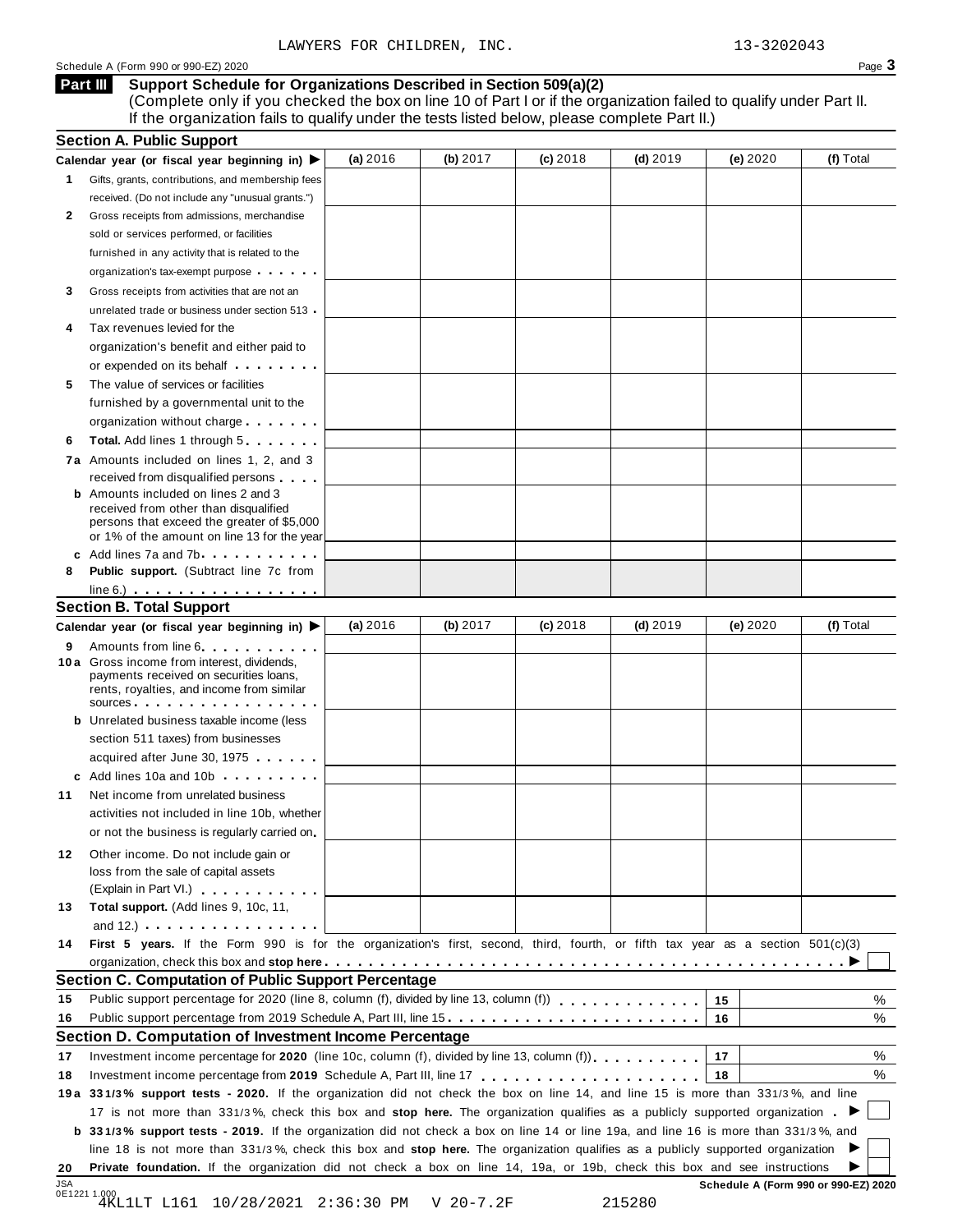**Yes No**

**2**

**3a**

**3b**

**3c**

**4a**

**4b**

**4c**

**5a**

**5b 5c**

**6**

**7**

**8**

**9a**

**9b**

**9c**

**10a**

# **Part IV Supporting Organizations**

(Complete only if you checked a box in line 12 on Part I. If you checked box 12a, Part I, complete Sections A and B. If you checked box 12b, Part I, complete Sections A and C. If you checked box 12c, Part I, complete Sections A, D, and E. If you checked box 12d, Part I, complete Sections A and D, and complete Part V.)

# **Section A. All Supporting Organizations**

- **1** Are all of the organization's supported organizations listed by name in the organization's governing documents? *If "No," describe in Part VI how the supported organizations are designated. If designated by class or purpose, describe the designation. If historic and continuing relationship, explain.* **1**
- **2** Did the organization have any supported organization that does not have an IRS determination of status under section 509(a)(1) or (2)? *If"Yes," explain in Part VI how the organization determined that the supported organization was described in section 509(a)(1) or (2).*
- **3 a** Did the organization have a supported organization described in section 501(c)(4), (5), or (6)? *If "Yes," answer lines 3b and 3c below.*
- **b** Did the organization confirm that each supported organization qualified under section 501(c)(4), (5), or (6) and | satisfied the public support tests under section 509(a)(2)? *If "Yes," describe in Part VI when and how the organization made the determination.*
- **c** Did the organization ensure that all support to such organizations was used exclusively for section 170(c)(2)(B) purposes? *If"Yes," explain in Part VI what controls the organization put in place to ensure such use.*
- **4 a** Was any supported organization not organized in the United States ("foreign supported organization")? *If "Yes," and if you checked box 12a or 12b in Part I, answer lines 4b and 4c below.*
- **b** Did the organization have ultimate control and discretion in deciding whether to make grants to the foreign | supported organization? *If "Yes," describe in Part VI how the organization had such control and discretion despite being controlled or supervised by or in connection with its supported organizations.*
- **c** Did the organization support any foreign supported organization that does not have an IRS determination | under sections 501(c)(3) and 509(a)(1) or (2)? *If "Yes," explain in Part VI what controls the organization used to ensure that all support to the foreign supported organization was used exclusively for section 170(c)(2)(B) purposes.*
- **5 a** Did the organization add, substitute, or remove any supported organizations during the tax year? *If "Yes,"* answer lines 5b and 5c below (if applicable). Also, provide detail in Part VI, including (i) the names and EIN *numbers of the supported organizations added, substituted, or removed; (ii) the reasons for each such action;* (iii) the authority under the organization's organizing document authorizing such action; and (iv) how the action *was accomplished (such as by amendment to the organizing document).*
- **b Type I or Type II only.** Was any added or substituted supported organization part of a class already designated in the organization's organizing document?
- **c Substitutions only.** Was the substitution the result of an event beyond the organization's control?
- **6** Did the organization provide support (whether in the form of grants or the provision of services or facilities) to anyone other than (i) its supported organizations, (ii) individuals that are part of the charitable class benefited by one or more of its supported organizations, or (iii) other supporting organizations that also support or benefit one or more of the filing organization's supported organizations? *If"Yes," provide detail in Part VI.*
- **7** Did the organization provide a grant, loan, compensation, or other similar payment to a substantial contributor (as defined in section 4958(c)(3)(C)), a family member of a substantial contributor, or a 35% controlled entity with regard to a substantial contributor? *If"Yes," complete Part I of Schedule L (Form 990 or 990-EZ).*
- **8** Did the organization make a loan to a disqualified person (as defined in section 4958) not described in line 7? *If "Yes," complete Part I of Schedule L (Form 990 or 990-EZ).*
- **9a** Was the organization controlled directly or indirectly at any time during the tax year by one or more | disqualified persons, as defined in section 4946 (other than foundation managers and organizations described in section 509(a)(1) or (2))? *If"Yes," provide detail in Part VI.*
- **b** Did one or more disqualified persons (as defined in line 9a) hold a controlling interest in any entity in which | the supporting organization had an interest? *If"Yes," provide detail in Part VI.*
- **c** Did a disqualified person (as defined in line 9a) have an ownership interest in, or derive any personal benefit from, assets in which the supporting organization also had an interest? *If"Yes," provide detail in Part VI.*
- **10a** Was the organization subject to the excess business holdings rules of section 4943 because of section | 4943(f) (regarding certain Type II supporting organizations, and all Type III non-functionally integrated supporting organizations)? *If"Yes," answer line 10b below.*
	- **b** Did the organization have any excess business holdings in the tax year? *(Use Schedule C, Form 4720, to determine whether the organization had excess business holdings.)*

0E1229 1.010

**10b** JSA **Schedule A (Form 990 or 990-EZ) 2020**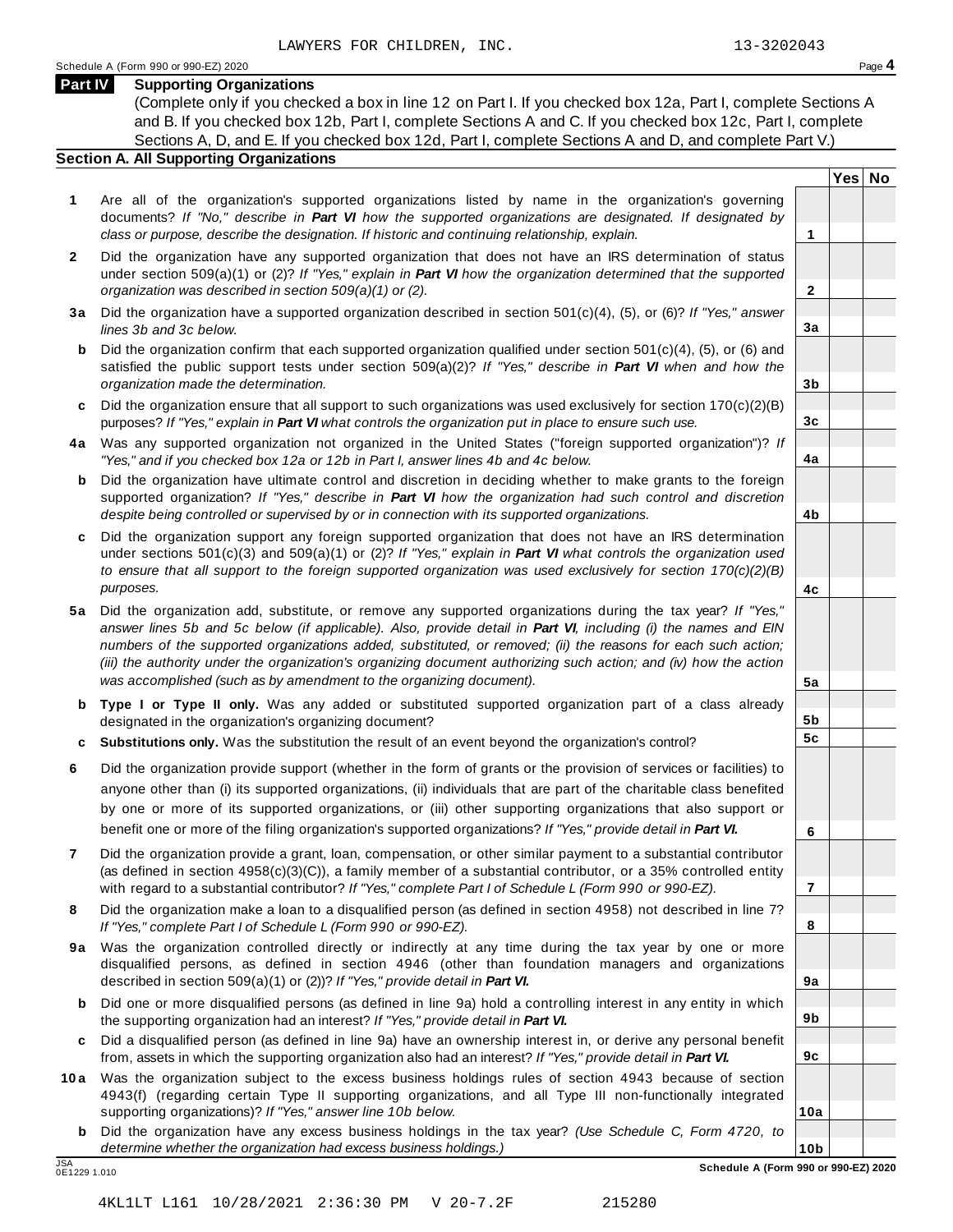| <b>Part IV</b> | <b>Supporting Organizations (continued)</b>                                                                        |                 |      |    |
|----------------|--------------------------------------------------------------------------------------------------------------------|-----------------|------|----|
|                |                                                                                                                    |                 | Yes⊺ | Nο |
| 11             | Has the organization accepted a gift or contribution from any of the following persons?                            |                 |      |    |
| a              | A person who directly or indirectly controls, either alone or together with persons described in lines 11b and     |                 |      |    |
|                | 11c below, the governing body of a supported organization?                                                         | 11a             |      |    |
| b              | A family member of a person described in line 11a above?                                                           | 11 <sub>b</sub> |      |    |
| C.             | A 35% controlled entity of a person described in line 11a or 11b above? If "Yes" to line 11a, 11b, or 11c, provide |                 |      |    |
|                | detail in <b>Part VI.</b>                                                                                          | 11c             |      |    |

| <b>Section B. Type I Supporting Organizations</b> |
|---------------------------------------------------|
|---------------------------------------------------|

|                                                                                                                                                                                                                                                                                                                                                                                                                                                                                                                                                                                                                                                                                                                                                                                 |   | Yes⊺ |  |
|---------------------------------------------------------------------------------------------------------------------------------------------------------------------------------------------------------------------------------------------------------------------------------------------------------------------------------------------------------------------------------------------------------------------------------------------------------------------------------------------------------------------------------------------------------------------------------------------------------------------------------------------------------------------------------------------------------------------------------------------------------------------------------|---|------|--|
| Did the governing body, members of the governing body, officers acting in their official capacity, or membership of one or<br>more supported organizations have the power to regularly appoint or elect at least a majority of the organization's officers,<br>directors, or trustees at all times during the tax year? If "No," describe in <b>Part VI</b> how the supported organization(s)<br>effectively operated, supervised, or controlled the organization's activities. If the organization had more than one supported<br>organization, describe how the powers to appoint and/or remove officers, directors, or trustees were allocated among the<br>supported organizations and what conditions or restrictions, if any, applied to such powers during the tax year. |   |      |  |
| Did the organization operate for the benefit of any supported organization other than the supported<br>organization(s) that operated, supervised, or controlled the supporting organization? If "Yes," explain in Part<br>VI how providing such benefit carried out the purposes of the supported organization(s) that operated,<br>supervised, or controlled the supporting organization.                                                                                                                                                                                                                                                                                                                                                                                      | າ |      |  |

# **Section C. Type II Supporting Organizations**

|                                                                                                                                                                                                                                                                                                                                             | Yes No |  |
|---------------------------------------------------------------------------------------------------------------------------------------------------------------------------------------------------------------------------------------------------------------------------------------------------------------------------------------------|--------|--|
| Were a majority of the organization's directors or trustees during the tax year also a majority of the directors<br>or trustees of each of the organization's supported organization(s)? If "No," describe in Part VI how control<br>or management of the supporting organization was vested in the same persons that controlled or managed |        |  |
| the supported organization(s).                                                                                                                                                                                                                                                                                                              |        |  |

# **Section D. All Type III Supporting Organizations**

|   |                                                                                                                                                                                                                                                                                                                                                                                                                                                                                          |  | Yes⊺ |  |
|---|------------------------------------------------------------------------------------------------------------------------------------------------------------------------------------------------------------------------------------------------------------------------------------------------------------------------------------------------------------------------------------------------------------------------------------------------------------------------------------------|--|------|--|
|   | Did the organization provide to each of its supported organizations, by the last day of the fifth month of the<br>organization's tax year, (i) a written notice describing the type and amount of support provided during the prior<br>tax year, (ii) a copy of the Form 990 that was most recently filed as of the date of notification, and (iii) copies of<br>the organization's governing documents in effect on the date of notification, to the extent not previously<br>provided? |  |      |  |
| 2 | Were any of the organization's officers, directors, or trustees either (i) appointed or elected by the supported<br>organization(s) or (ii) serving on the governing body of a supported organization? If "No," explain in <b>Part VI</b> how<br>the organization maintained a close and continuous working relationship with the supported organization(s).                                                                                                                             |  |      |  |
| 3 | By reason of the relationship described in line 2, above, did the organization's supported organizations have<br>a significant voice in the organization's investment policies and in directing the use of the organization's<br>income or assets at all times during the tax year? If "Yes," describe in Part VI the role the organization's                                                                                                                                            |  |      |  |
|   | supported organizations played in this regard.                                                                                                                                                                                                                                                                                                                                                                                                                                           |  |      |  |

# **Section E. Type III Functionally Integrated Supporting Organizations**

|   | Check the box next to the method that the organization used to satisfy the Integral Part Test during the year (see instructions). |  |                  |    |  |  |  |
|---|-----------------------------------------------------------------------------------------------------------------------------------|--|------------------|----|--|--|--|
| a | The organization satisfied the Activities Test. Complete line 2 below.                                                            |  |                  |    |  |  |  |
| b | The organization is the parent of each of its supported organizations. Complete line 3 below.                                     |  |                  |    |  |  |  |
|   | The organization supported a governmental entity. Describe in Part VI how you supported a governmental entity (see instructions). |  |                  |    |  |  |  |
|   |                                                                                                                                   |  | Yes <sub>1</sub> | No |  |  |  |
|   | Activities Test. Answer lines 2a and 2b below.                                                                                    |  |                  |    |  |  |  |

| a      | Did substantially all of the organization's activities during the tax year directly further the exempt purposes of<br>the supported organization(s) to which the organization was responsive? If "Yes," then in Part VI identify<br>those supported organizations and explain how these activities directly furthered their exempt purposes.<br>how the organization was responsive to those supported organizations, and how the organization determined<br>that these activities constituted substantially all of its activities. | 2a |  |
|--------|-------------------------------------------------------------------------------------------------------------------------------------------------------------------------------------------------------------------------------------------------------------------------------------------------------------------------------------------------------------------------------------------------------------------------------------------------------------------------------------------------------------------------------------|----|--|
|        | <b>b</b> Did the activities described in line 2a, above, constitute activities that, but for the organization's involvement,<br>one or more of the organization's supported organization(s) would have been engaged in? If "Yes," explain in<br>Part VI the reasons for the organization's position that its supported organization(s) would have engaged in<br>these activities but for the organization's involvement.                                                                                                            | 2b |  |
| 3<br>a | Parent of Supported Organizations. Answer lines 3a and 3b below.<br>Did the organization have the power to regularly appoint or elect a majority of the officers, directors, or<br>trustees of each of the supported organizations? If "Yes" or "No," provide details in Part VI.                                                                                                                                                                                                                                                   | Зa |  |
|        | <b>b</b> Did the organization exercise a substantial degree of direction over the policies, programs, and activities of each<br>of its supported organizations? If "Yes," describe in Part VI the role played by the organization in this regard.                                                                                                                                                                                                                                                                                   | 3b |  |

**Schedule A (Form 990 or 990-EZ) 2020**

**Yes No**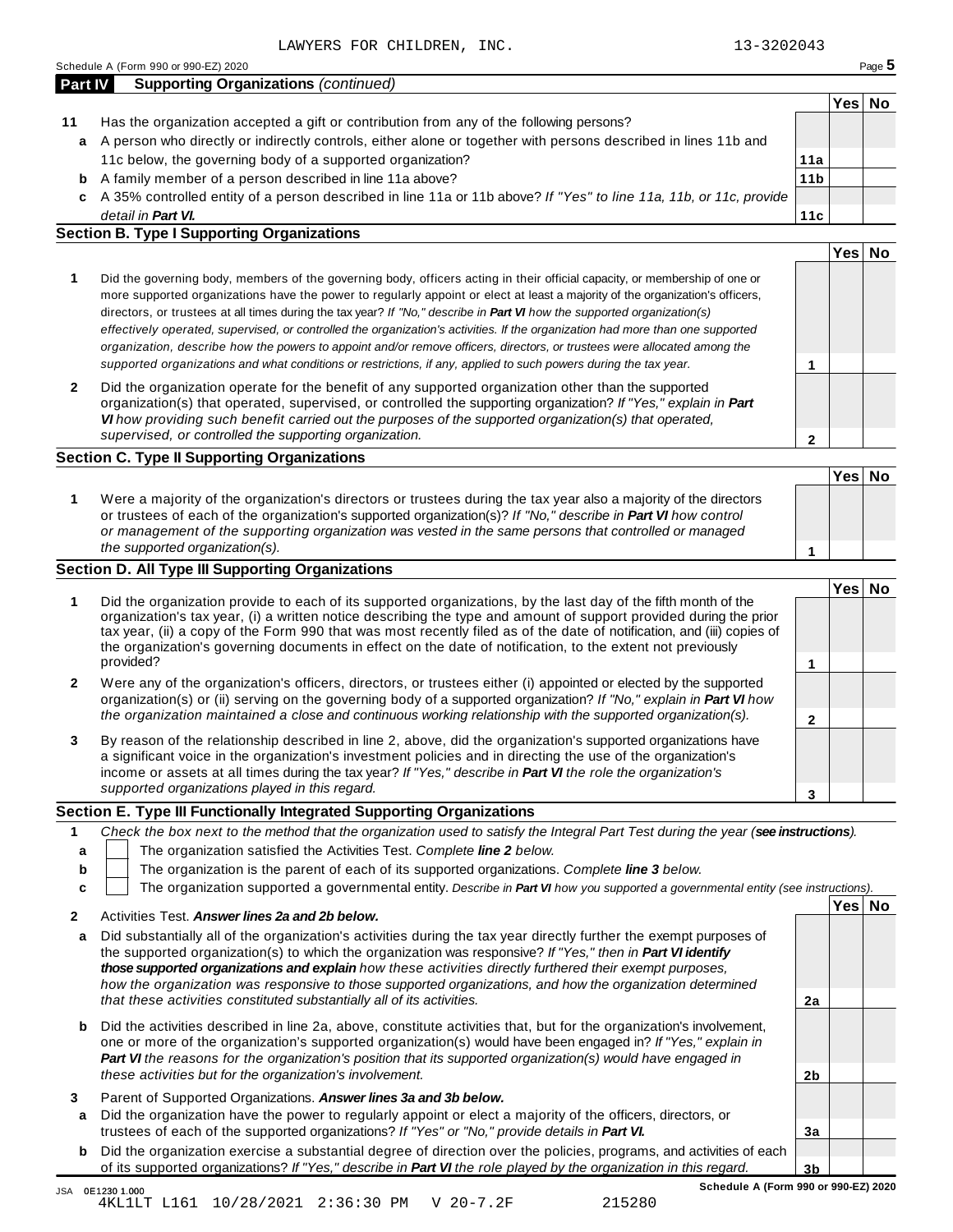| Schedule A (Form 990 or 990-EZ) 2020 |  |  |  |  |
|--------------------------------------|--|--|--|--|
|--------------------------------------|--|--|--|--|

Schedule A (Form 990 or 990-EZ) 2020  $\rho$  **Page 6**  $\rho$ **Part V Type III Non-Functionally Integrated 509(a)(3) Supporting Organizations 1** Check here if the organization satisfied the Integral Part Test as a qualifying trust on Nov. 20, 1970 (*explain in Part VI*). **See instructions.** All other Type III non-functionally integrated supporting organizations must complete Sections A through E. (B) Current Year **Section <sup>A</sup> - Adjusted Net Income** (A) Prior Year (optional) **1** Net short-term capital gain **1 1 2 3 4 5 2** Recoveries of prior-year distributions **3** Other gross income (see instructions) **4** Add lines 1 through 3. **5** Depreciation and depletion **6** Portion of operating expenses paid or incurred for production or collection of gross income or for management, conservation, or maintenance of property held for production of income (see instructions) **6 7** Other expenses (see instructions) **7 8 Adjusted Net Income** (subtract lines 5, 6, and 7 from line 4) **8** (B) Current Year **Section <sup>B</sup> - Minimum Asset Amount** (A) Prior Year (optional) **1** Aggregate fair market value of all non-exempt-use assets (see instructions for short tax year or assets held for part of year): **a** Average monthly value of securities **1a 1b 1c 1d 1e b** Average monthly cash balances **c** Fair market value of other non-exempt-use assets **d Total** (add lines 1a, 1b, and 1c) **e Discount** claimed for blockage or other factors (*explain in detail in Part VI*): **2** Acquisition indebtedness applicable to non-exempt-use assets **2 3 4 5 6 7 8 3** Subtract line 2 from line 1d. **4** Cash deemed held for exempt use. Enter 0.015 of line 3 (for greater amount, see instructions). **5** Net value of non-exempt-use assets (subtract line 4 from line 3) **6** Multiply line 5 by 0.035. **7** Recoveries of prior-year distributions **8 Minimum Asset Amount** (add line 7 to line 6) **Section C -** Distributable Amount **Current Year** Current Year **Current Year** Current Year **Current Year 1** Adjusted net income for prior year (from Section A, line 8, column A) **1 2 3 4 5 2** Enter 0.85 of line 1. **3** Minimum asset amount for prior year (from Section B, line 8, column A) **4** Enter greater of line 2 or line 3. **5** Income tax imposed in prior year **6 Distributable Amount.** Subtract line 5 from line 4, unless subject to

emergency temporary reduction (see instructions).

**7** Check here if the current year is the organization's first as a non-functionally integrated Type III supporting organization (see instructions).

**Schedule A (Form 990 or 990-EZ) 2020**

0E1231 1.000

**6**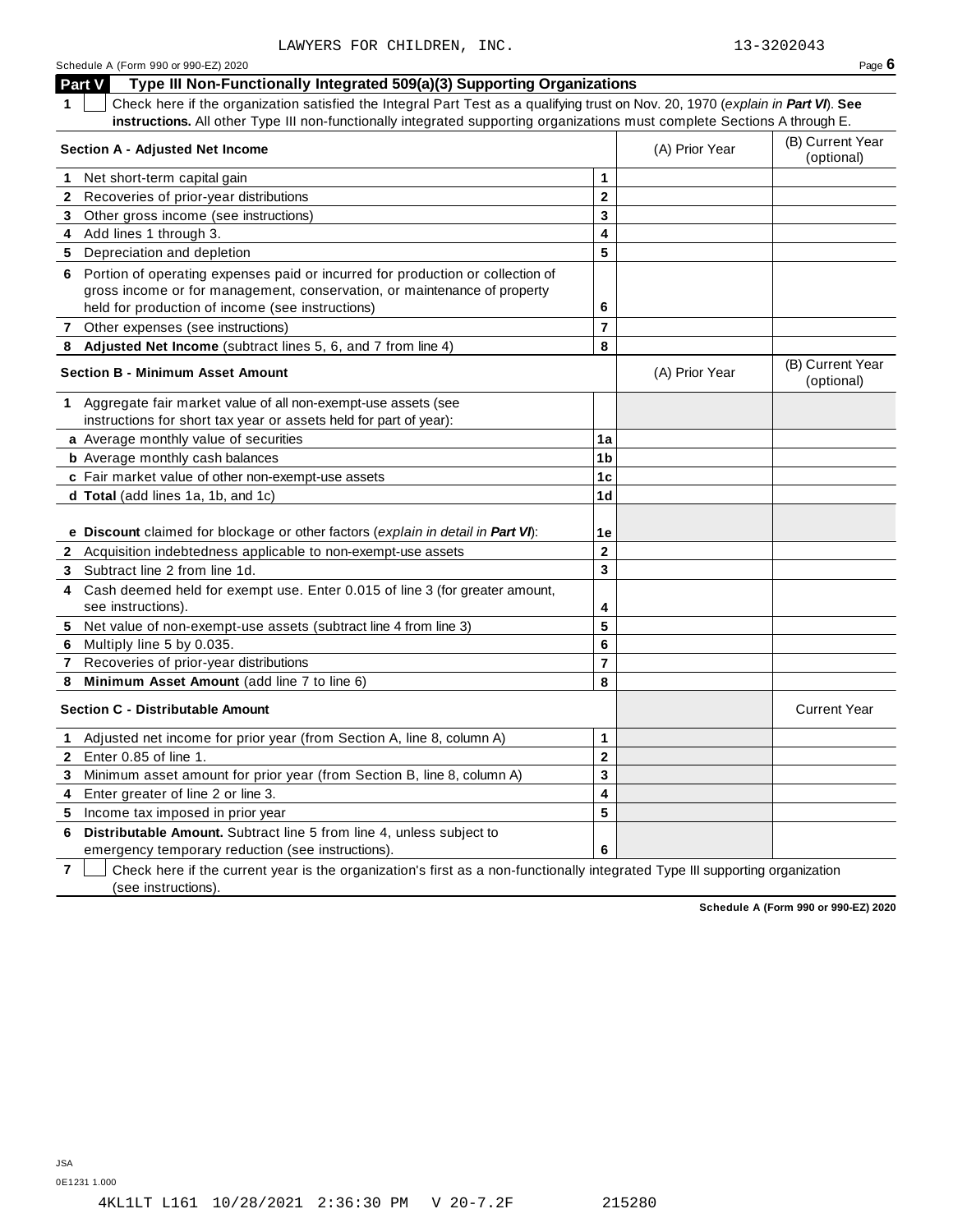Schedule <sup>A</sup> (Form <sup>990</sup> or 990-EZ) <sup>2020</sup> Page **7**

| Part V       | Type III Non-Functionally Integrated 509(a)(3) Supporting Organizations (continued)        |                                    |                                                      |                |                                                  |
|--------------|--------------------------------------------------------------------------------------------|------------------------------------|------------------------------------------------------|----------------|--------------------------------------------------|
|              | <b>Section D - Distributions</b>                                                           |                                    |                                                      |                | <b>Current Year</b>                              |
| 1            | Amounts paid to supported organizations to accomplish exempt purposes                      |                                    |                                                      | $\mathbf{1}$   |                                                  |
| $\mathbf{2}$ | Amounts paid to perform activity that directly furthers exempt purposes of supported       |                                    |                                                      |                |                                                  |
|              | organizations, in excess of income from activity                                           | 2                                  |                                                      |                |                                                  |
| 3            | Administrative expenses paid to accomplish exempt purposes of supported organizations      |                                    |                                                      | 3              |                                                  |
| 4            | Amounts paid to acquire exempt-use assets                                                  |                                    |                                                      | 4              |                                                  |
| 5            | Qualified set-aside amounts (prior IRS approval required - provide details in Part VI)     |                                    |                                                      | 5              |                                                  |
| 6            | Other distributions (describe in Part VI). See instructions.                               |                                    |                                                      | 6              |                                                  |
| 7            | Total annual distributions. Add lines 1 through 6.                                         |                                    |                                                      | $\overline{7}$ |                                                  |
| 8            | Distributions to attentive supported organizations to which the organization is responsive |                                    |                                                      |                |                                                  |
|              | (provide details in Part VI). See instructions.                                            |                                    |                                                      | 8              |                                                  |
| 9            | Distributable amount for 2020 from Section C, line 6                                       |                                    |                                                      | 9              |                                                  |
| 10           | Line 8 amount divided by line 9 amount                                                     |                                    |                                                      | 10             |                                                  |
|              | Section E - Distribution Allocations (see instructions)                                    | (i)<br><b>Excess Distributions</b> | (ii)<br><b>Underdistributions</b><br><b>Pre-2020</b> |                | (iii)<br><b>Distributable</b><br>Amount for 2020 |
| 1            | Distributable amount for 2020 from Section C, line 6                                       |                                    |                                                      |                |                                                  |
| $\mathbf{2}$ | Underdistributions, if any, for years prior to 2020                                        |                                    |                                                      |                |                                                  |
|              | (reasonable cause required - explain in Part VI). See                                      |                                    |                                                      |                |                                                  |
|              | instructions.                                                                              |                                    |                                                      |                |                                                  |
| 3            | Excess distributions carryover, if any, to 2020                                            |                                    |                                                      |                |                                                  |
| a            | From 2015 $\frac{1}{2}$                                                                    |                                    |                                                      |                |                                                  |
| b            | From 2016 $\frac{2016}{200}$                                                               |                                    |                                                      |                |                                                  |
| c            | From 2017 $\frac{1}{2}$                                                                    |                                    |                                                      |                |                                                  |
| d            | From 2018 $\frac{2018}{200}$                                                               |                                    |                                                      |                |                                                  |
| e            | From 2019 <b>Figure 1.1 Figure 1.1</b>                                                     |                                    |                                                      |                |                                                  |
| f            | Total of lines 3a through 3e                                                               |                                    |                                                      |                |                                                  |
| g            | Applied to underdistributions of prior years                                               |                                    |                                                      |                |                                                  |
| h            | Applied to 2020 distributable amount                                                       |                                    |                                                      |                |                                                  |
| j.           | Carryover from 2015 not applied (see instructions)                                         |                                    |                                                      |                |                                                  |
|              | Remainder. Subtract lines 3g, 3h, and 3i from line 3f.                                     |                                    |                                                      |                |                                                  |
| 4            | Distributions for 2020 from                                                                |                                    |                                                      |                |                                                  |
|              | Section D, line 7:<br>\$                                                                   |                                    |                                                      |                |                                                  |
| a            | Applied to underdistributions of prior years                                               |                                    |                                                      |                |                                                  |
| b            | Applied to 2020 distributable amount<br>Remainder. Subtract lines 4a and 4b from line 4.   |                                    |                                                      |                |                                                  |
| c            | Remaining underdistributions for years prior to 2020, if                                   |                                    |                                                      |                |                                                  |
| 5            | any. Subtract lines 3g and 4a from line 2. For result                                      |                                    |                                                      |                |                                                  |
|              | greater than zero, explain in Part VI. See instructions.                                   |                                    |                                                      |                |                                                  |
| 6            | Remaining underdistributions for 2020. Subtract lines 3h                                   |                                    |                                                      |                |                                                  |
|              | and 4b from line 1. For result greater than zero, explain in                               |                                    |                                                      |                |                                                  |
|              | <b>Part VI.</b> See instructions.                                                          |                                    |                                                      |                |                                                  |
| 7            | Excess distributions carryover to 2021. Add lines 3j                                       |                                    |                                                      |                |                                                  |
|              | and 4c.                                                                                    |                                    |                                                      |                |                                                  |
| 8            | Breakdown of line 7:                                                                       |                                    |                                                      |                |                                                  |
| а            | Excess from 2016                                                                           |                                    |                                                      |                |                                                  |
| b            | Excess from 2017                                                                           |                                    |                                                      |                |                                                  |
| c            | Excess from 2018                                                                           |                                    |                                                      |                |                                                  |
| d            | Excess from 2019                                                                           |                                    |                                                      |                |                                                  |
| е            | Excess from 2020                                                                           |                                    |                                                      |                |                                                  |
|              |                                                                                            |                                    |                                                      |                | Schodule A (Form 990 or 990-F7) 2020             |

**Schedule A (Form 990 or 990-EZ) 2020**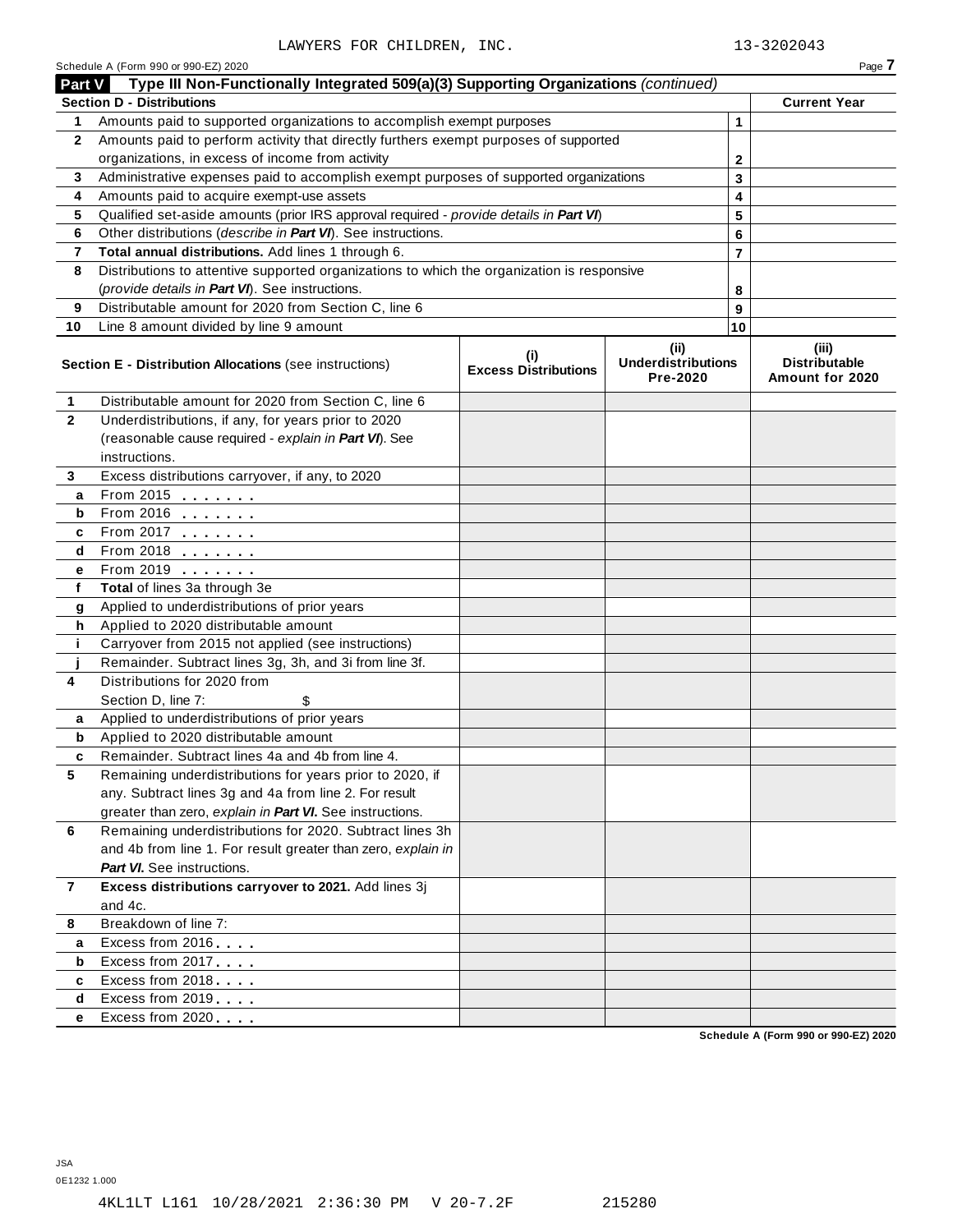Schedule <sup>A</sup> (Form <sup>990</sup> or 990-EZ) <sup>2020</sup> Page **8**

**Supplemental Information.** Provide the explanations required by Part II, line 10; Part II, line 17a or 17b; Part **Part VI** III, line 12; Part IV, Section A, lines 1, 2, 3b, 3c, 4b, 4c, 5a, 6, 9a, 9b, 9c, 11a, 11b, and 11c; Part IV, Section B, lines 1 and 2; Part IV, Section C, line 1; Part IV, Section D, lines 2 and 3; Part IV, Section E, lines 1c, 2a, 2b, 3a and 3b; Part V, line 1; Part V, Section B, line 1e; Part V, Section D, lines 5, 6, and 8; and Part V, Section E, lines 2, 5, and 6. Also complete this part for any additional information. (See instructions.)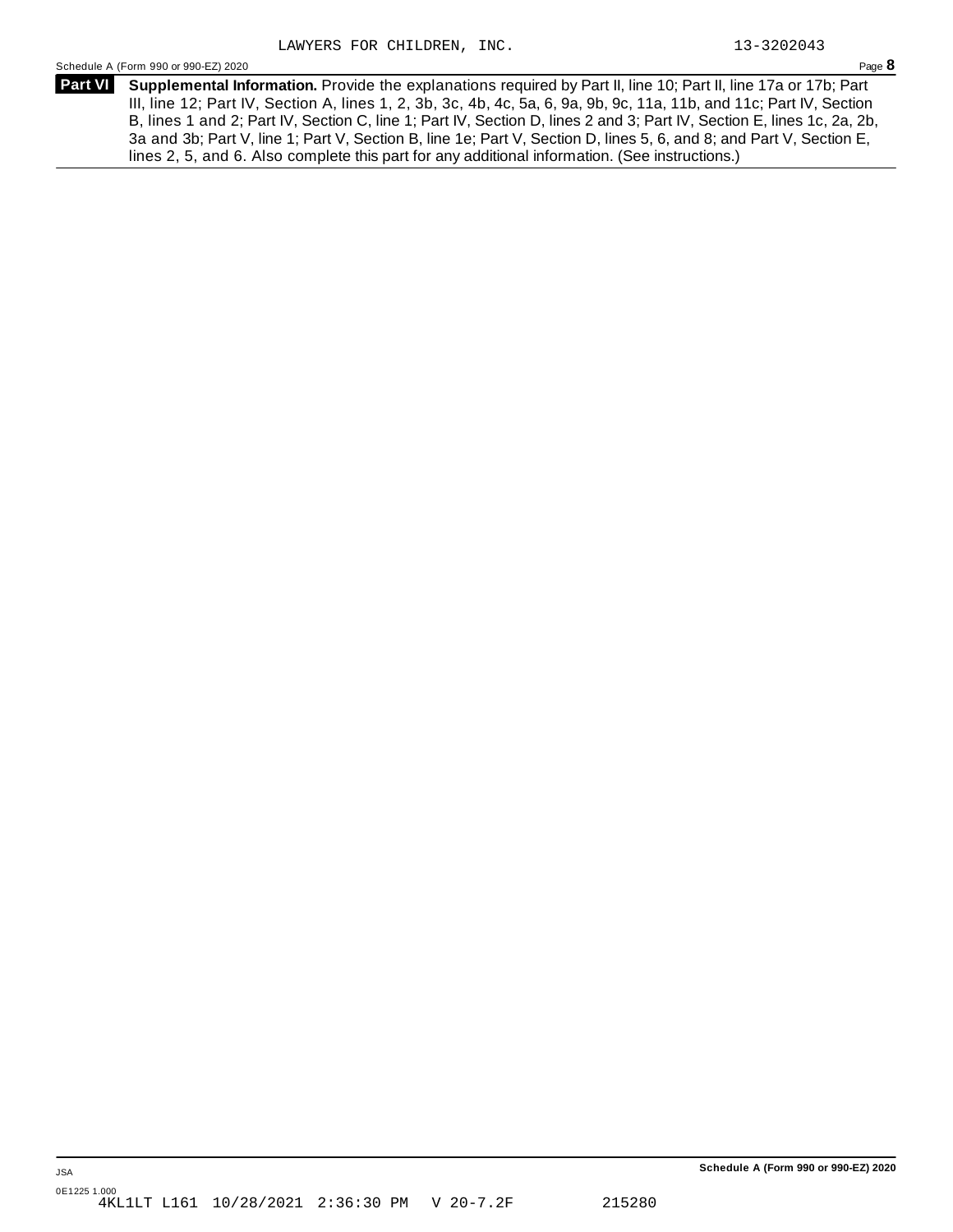**(Form 990, 990-EZ, or 990-PF)** Department of the Treasury<br>Internal Revenue Service

# **Schedule B chedule of Contributors**

(Form 990, 990-EZ,<br>
or 990-PF,<br>
Department of the Treasury **COLOCY**<br>
Internal Revenue Service **COLOCY**<br>
Name of the organization<br>
Name of the organization

**2020** 

LAWYERS FOR CHILDREN, INC.

13-3202043

| Organization type (check one): |  |
|--------------------------------|--|
|--------------------------------|--|

| Filers of:         | Section:                                                                    |
|--------------------|-----------------------------------------------------------------------------|
| Form 990 or 990-EZ | $\lfloor x \rfloor$ 501(c)(3) (enter number) organization                   |
|                    | $4947(a)(1)$ nonexempt charitable trust not treated as a private foundation |
|                    | 527 political organization                                                  |
| Form 990-PF        | 501(c)(3) exempt private foundation                                         |
|                    | 4947(a)(1) nonexempt charitable trust treated as a private foundation       |
|                    | $501(c)(3)$ taxable private foundation                                      |

Check if your organization is covered by the **General Rule** or a **Special Rule.**

**Note:** Only a section 501(c)(7), (8), or (10) organization can check boxes for both the General Rule and a Special Rule. See instructions.

## **General Rule**

For an organization filing Form 990, 990-EZ, or 990-PF that received, during the year, contributions totaling \$5,000 or more (in money or property) from any one contributor. Complete Parts I and II. See instructions for determining a contributor's total contributions.

# **Special Rules**

 $\text{X}$  For an organization described in section 501(c)(3) filing Form 990 or 990-EZ that met the 33 1/3% support test of the regulations under sections 509(a)(1) and 170(b)(1)(A)(vi), that checked Schedule A (Form 990 or 990-EZ), Part II, line 13, 16a, or 16b, and that received from any one contributor, during the year, total contributions of the greater of **(1)** \$5,000; or **(2)** 2% of the amount on (i) Form 990, Part VIII, line 1h; or (ii) Form 990-EZ, line 1. Complete Parts I and II.

For an organization described in section 501(c)(7), (8), or (10) filing Form 990 or 990-EZ that received from any one contributor, during the year, total contributions of more than \$1,000 *exclusively* for religious, charitable, scientific, literary, or educational purposes, or for the prevention of cruelty to children or animals. Complete Parts I (entering "N/A" in column (b) instead of the contributor name and address), II, and III.

For an organization described in section 501(c)(7), (8), or (10) filing Form 990 or 990-EZ that received from any one contributor, during the year, contributions *exclusively* for religious, charitable, etc., purposes, but no such contributions totaled more than \$1,000. If this box is checked, enter here the total contributions that were received during the year for an *exclusively* religious, charitable, etc., purpose. Don't complete any of the parts unless the **General Rule** applies to this organization because it received *nonexclusively* religious, charitable, etc., contributions totaling \$5,000 or more during the year  $\ldots \ldots \ldots \ldots \ldots \ldots \ldots \ldots \ldots \vdots$ 

**Caution:** An organization that isn't covered by the General Rule and/or the Special Rules doesn't file Schedule B (Form 990, 990-EZ, or 990-PF), but it **must** answer "No" on Part IV, line 2, of its Form 990; or check the box on line H of its Form 990-EZ or on its Form 990-PF, Part I, line 2, to certify that it doesn't meet the filing requirements of Schedule B (Form 990, 990-EZ, or 990-PF).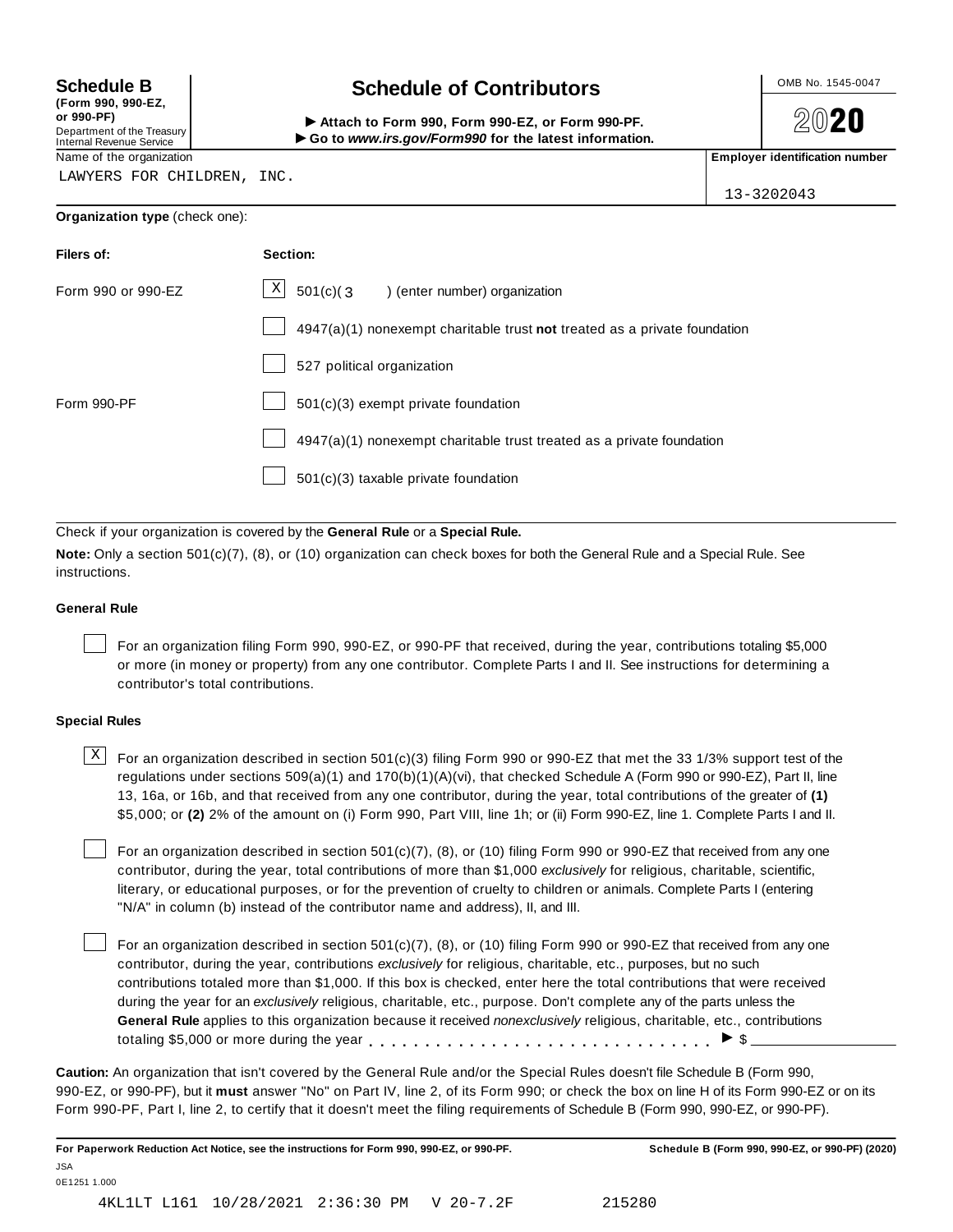| Schedule B (Form 990, 990-EZ, or 990-PF) (2020) |               |                    |       | $Page$ .                                               |
|-------------------------------------------------|---------------|--------------------|-------|--------------------------------------------------------|
| Name<br>organization                            | 'ERS<br>I AW' | LDREN<br>FOR<br>CН | ENC . | $\cdots$<br><b>Emplover</b><br>r identification number |

|                                       | . . |
|---------------------------------------|-----|
| <b>Employer identification number</b> |     |
| 13-3202043                            |     |

| Part I     | Contributors (see instructions). Use duplicate copies of Part I if additional space is needed. |                                   |                                                                                                                                     |  |  |  |  |  |  |
|------------|------------------------------------------------------------------------------------------------|-----------------------------------|-------------------------------------------------------------------------------------------------------------------------------------|--|--|--|--|--|--|
| (a)<br>No. | (b)<br>Name, address, and ZIP + 4                                                              | (c)<br><b>Total contributions</b> | (d)<br>Type of contribution                                                                                                         |  |  |  |  |  |  |
| 1          | N/A                                                                                            | 5,674,987.<br>$\mathsf{\$}$       | Χ<br>Person<br>Payroll<br>Noncash<br>(Complete Part II for<br>noncash contributions.)                                               |  |  |  |  |  |  |
| (a)<br>No. | (b)<br>Name, address, and ZIP + 4                                                              | (c)<br><b>Total contributions</b> | (d)<br>Type of contribution                                                                                                         |  |  |  |  |  |  |
| 2          | N/A                                                                                            | 550,000.<br>\$                    | Χ<br>Person<br>Payroll<br>Noncash<br>(Complete Part II for<br>noncash contributions.)                                               |  |  |  |  |  |  |
| (a)<br>No. | (b)<br>Name, address, and ZIP + 4                                                              | (c)<br><b>Total contributions</b> | (d)<br>Type of contribution                                                                                                         |  |  |  |  |  |  |
| 3          | N/A                                                                                            | 200,000.<br>$\frac{1}{2}$         | Χ<br>Person<br>Payroll<br>Noncash<br>(Complete Part II for<br>noncash contributions.)                                               |  |  |  |  |  |  |
| (a)<br>No. | (b)<br>Name, address, and ZIP + 4                                                              | (c)<br><b>Total contributions</b> | (d)<br>Type of contribution                                                                                                         |  |  |  |  |  |  |
|            |                                                                                                | \$                                | Person<br>Payroll<br>Noncash<br>(Complete Part II for<br>noncash contributions.)                                                    |  |  |  |  |  |  |
| (a)<br>No. | (b)<br>Name, address, and ZIP + 4                                                              | (c)<br><b>Total contributions</b> | (d)<br>Type of contribution                                                                                                         |  |  |  |  |  |  |
|            |                                                                                                | \$                                | Person<br>Payroll<br><b>Noncash</b><br>(Complete Part II for<br>noncash contributions.)                                             |  |  |  |  |  |  |
| (a)<br>No. | (b)<br>Name, address, and ZIP + 4                                                              | (c)<br><b>Total contributions</b> | (d)<br>Type of contribution                                                                                                         |  |  |  |  |  |  |
|            |                                                                                                | \$                                | Person<br>Payroll<br>Noncash<br>(Complete Part II for<br>noncash contributions.)<br>Schedule B (Form 990, 990-EZ, or 990-PF) (2020) |  |  |  |  |  |  |

0E1253 1.000 4KL1LT L161 10/28/2021 2:36:30 PM V 20-7.2F 215280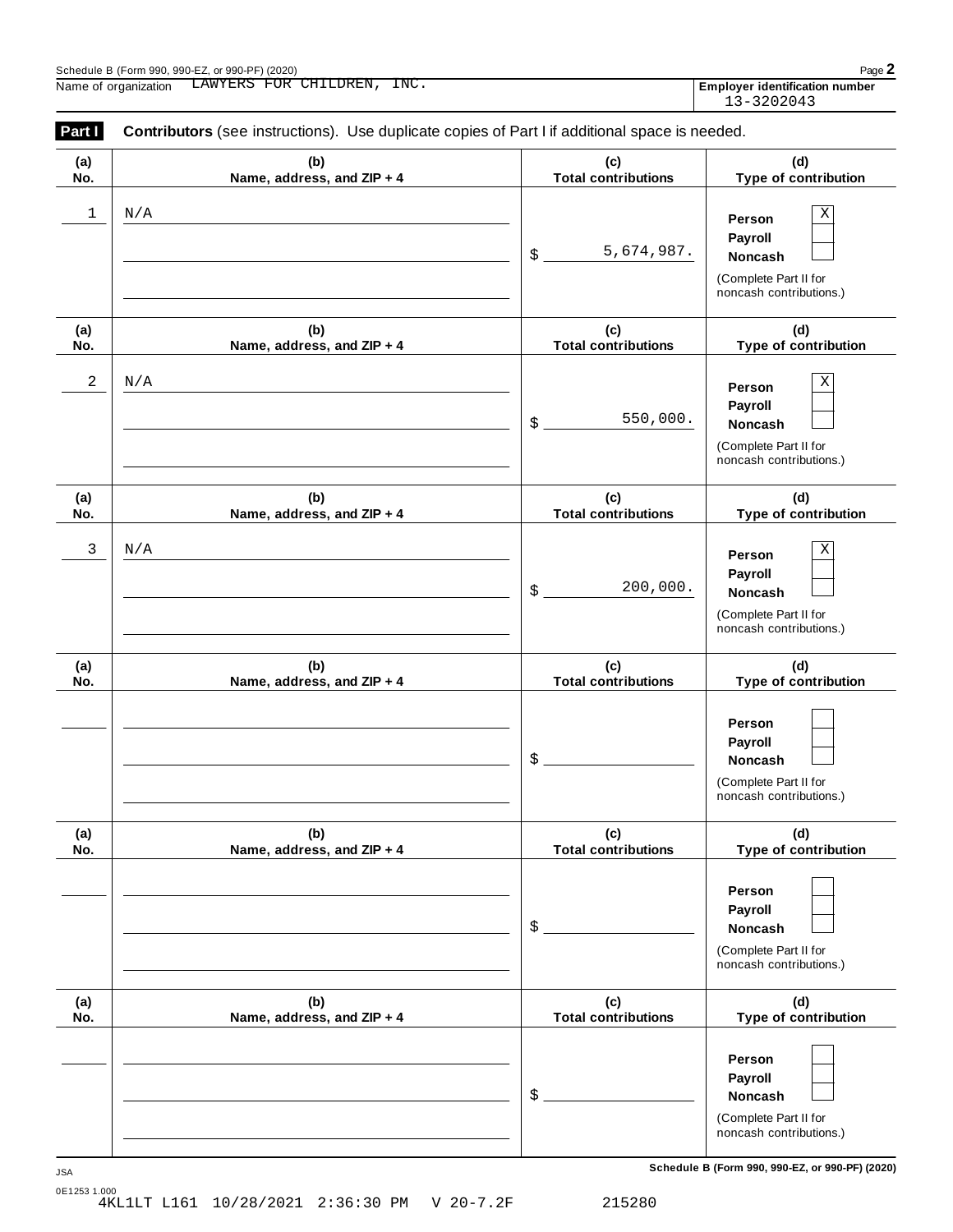| 990.990-EZ.<br>. or 990-PF <sup><math>\prime</math></sup><br>(2020)<br>Schedule<br>. ರ (Form 990 ´ | Page<br>- 1 |
|----------------------------------------------------------------------------------------------------|-------------|
|----------------------------------------------------------------------------------------------------|-------------|

Name of organization **Employer identification number** LAWYERS FOR CHILDREN, INC.

13-3202043

| (a) No.<br>from<br>Part I | (b)<br>Description of noncash property given | (c)<br>FMV (or estimate)<br>(See instructions.) | (d)<br>Date received |
|---------------------------|----------------------------------------------|-------------------------------------------------|----------------------|
|                           |                                              | $\frac{1}{2}$                                   |                      |
| (a) No.<br>from<br>Part I | (b)<br>Description of noncash property given | (c)<br>FMV (or estimate)<br>(See instructions.) | (d)<br>Date received |
|                           |                                              | $\frac{1}{2}$                                   |                      |
| (a) No.<br>from<br>Part I | (b)<br>Description of noncash property given | (c)<br>FMV (or estimate)<br>(See instructions.) | (d)<br>Date received |
|                           |                                              | $\frac{1}{2}$                                   |                      |
| (a) No.<br>from<br>Part I | (b)<br>Description of noncash property given | (c)<br>FMV (or estimate)<br>(See instructions.) | (d)<br>Date received |
|                           |                                              | \$                                              |                      |
| (a) No.<br>from<br>Part I | (b)<br>Description of noncash property given | (c)<br>FMV (or estimate)<br>(See instructions.) | (d)<br>Date received |
|                           |                                              | \$                                              |                      |
| (a) No.<br>from<br>Part I | (b)<br>Description of noncash property given | (c)<br>FMV (or estimate)<br>(See instructions.) | (d)<br>Date received |
|                           |                                              |                                                 |                      |

**Schedule B (Form 990, 990-EZ, or 990-PF) (2020)** JSA

0E1254 1.000 4KL1LT L161 10/28/2021 2:36:30 PM V 20-7.2F 215280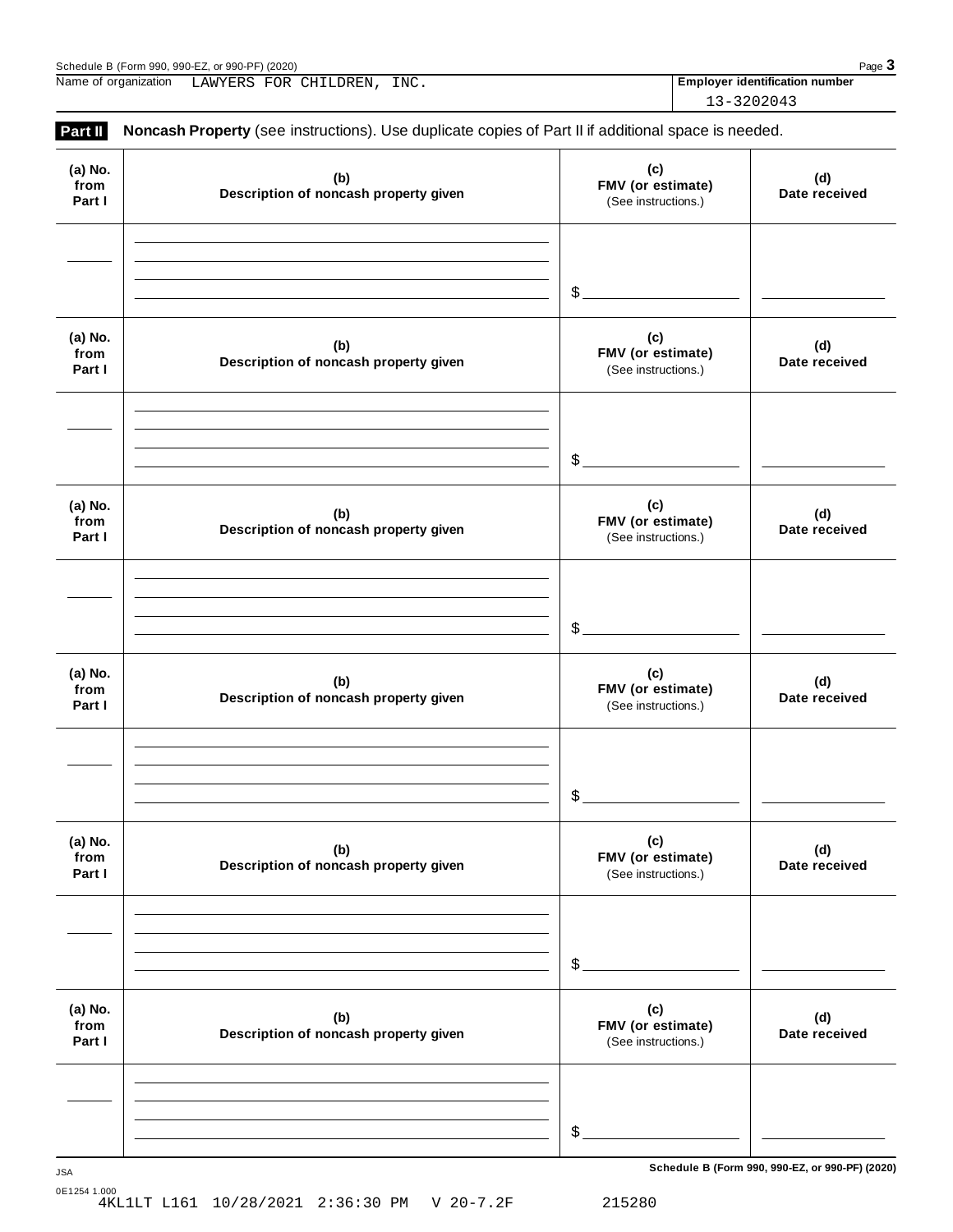| Name of organization LAWYERS FOR CHILDREN, INC. |                                                                                                                                                                          | <b>Employer identification number</b><br>13-3202043                                                                                                                                                                                                                                                                                                                                                                                                                                                |
|-------------------------------------------------|--------------------------------------------------------------------------------------------------------------------------------------------------------------------------|----------------------------------------------------------------------------------------------------------------------------------------------------------------------------------------------------------------------------------------------------------------------------------------------------------------------------------------------------------------------------------------------------------------------------------------------------------------------------------------------------|
|                                                 |                                                                                                                                                                          |                                                                                                                                                                                                                                                                                                                                                                                                                                                                                                    |
|                                                 |                                                                                                                                                                          | Exclusively religious, charitable, etc., contributions to organizations described in section 501(c)(7), (8), or<br>(10) that total more than \$1,000 for the year from any one contributor. Complete columns (a) through (e) and                                                                                                                                                                                                                                                                   |
| (b) Purpose of gift                             |                                                                                                                                                                          | (d) Description of how gift is held                                                                                                                                                                                                                                                                                                                                                                                                                                                                |
|                                                 |                                                                                                                                                                          |                                                                                                                                                                                                                                                                                                                                                                                                                                                                                                    |
|                                                 |                                                                                                                                                                          | Relationship of transferor to transferee                                                                                                                                                                                                                                                                                                                                                                                                                                                           |
|                                                 |                                                                                                                                                                          |                                                                                                                                                                                                                                                                                                                                                                                                                                                                                                    |
| (b) Purpose of gift                             |                                                                                                                                                                          | (d) Description of how gift is held                                                                                                                                                                                                                                                                                                                                                                                                                                                                |
|                                                 |                                                                                                                                                                          |                                                                                                                                                                                                                                                                                                                                                                                                                                                                                                    |
|                                                 |                                                                                                                                                                          | Relationship of transferor to transferee                                                                                                                                                                                                                                                                                                                                                                                                                                                           |
| (b) Purpose of gift                             |                                                                                                                                                                          | (d) Description of how gift is held                                                                                                                                                                                                                                                                                                                                                                                                                                                                |
|                                                 |                                                                                                                                                                          | Relationship of transferor to transferee                                                                                                                                                                                                                                                                                                                                                                                                                                                           |
|                                                 |                                                                                                                                                                          |                                                                                                                                                                                                                                                                                                                                                                                                                                                                                                    |
| (b) Purpose of gift                             |                                                                                                                                                                          | (d) Description of how gift is held                                                                                                                                                                                                                                                                                                                                                                                                                                                                |
|                                                 |                                                                                                                                                                          |                                                                                                                                                                                                                                                                                                                                                                                                                                                                                                    |
|                                                 |                                                                                                                                                                          | Relationship of transferor to transferee                                                                                                                                                                                                                                                                                                                                                                                                                                                           |
|                                                 |                                                                                                                                                                          |                                                                                                                                                                                                                                                                                                                                                                                                                                                                                                    |
|                                                 | Transferee's name, address, and ZIP + 4<br>Transferee's name, address, and ZIP + 4<br>Transferee's name, address, and ZIP + 4<br>Transferee's name, address, and ZIP + 4 | the following line entry. For organizations completing Part III, enter the total of exclusively religious, charitable, etc.,<br>contributions of \$1,000 or less for the year. (Enter this information once. See instructions.) $\triangleright$ \$<br>Use duplicate copies of Part III if additional space is needed.<br>(c) Use of gift<br>(e) Transfer of gift<br>(c) Use of gift<br>(e) Transfer of gift<br>(c) Use of gift<br>(e) Transfer of gift<br>(c) Use of gift<br>(e) Transfer of gift |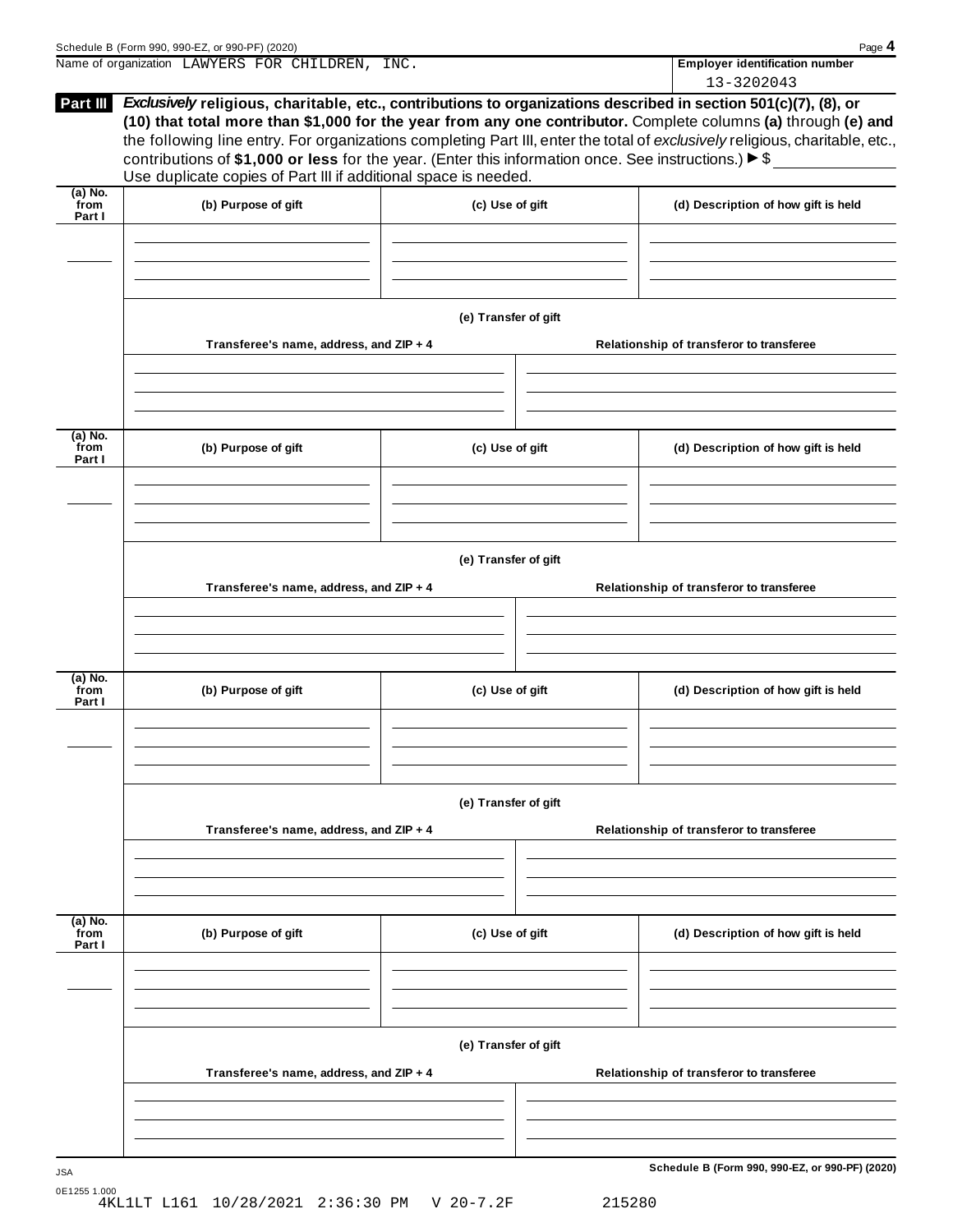| (Form 990 or 990-EZ)                                 | For Organizations Exempt From Income Tax Under section 501(c) and section 527                                                                                                                                                                                                                                                                                                                                                                                                                                                                        |         |                                                                             |                                                                                                                                                             |
|------------------------------------------------------|------------------------------------------------------------------------------------------------------------------------------------------------------------------------------------------------------------------------------------------------------------------------------------------------------------------------------------------------------------------------------------------------------------------------------------------------------------------------------------------------------------------------------------------------------|---------|-----------------------------------------------------------------------------|-------------------------------------------------------------------------------------------------------------------------------------------------------------|
|                                                      | $\triangleright$ Complete if the organization is described below.                                                                                                                                                                                                                                                                                                                                                                                                                                                                                    |         | Attach to Form 990 or Form 990-EZ.                                          |                                                                                                                                                             |
| Department of the Treasury                           | Go to www.irs.gov/Form990 for instructions and the latest information.                                                                                                                                                                                                                                                                                                                                                                                                                                                                               |         |                                                                             | <b>Open to Public</b><br><b>Inspection</b>                                                                                                                  |
| <b>Internal Revenue Service</b>                      | If the organization answered "Yes," on Form 990, Part IV, line 3, or Form 990-EZ, Part V, line 46 (Political Campaign Activities), then                                                                                                                                                                                                                                                                                                                                                                                                              |         |                                                                             |                                                                                                                                                             |
|                                                      | • Section 501(c)(3) organizations: Complete Parts I-A and B. Do not complete Part I-C.                                                                                                                                                                                                                                                                                                                                                                                                                                                               |         |                                                                             |                                                                                                                                                             |
|                                                      | ● Section 501(c) (other than section 501(c)(3)) organizations: Complete Parts I-A and C below. Do not complete Part I-B.                                                                                                                                                                                                                                                                                                                                                                                                                             |         |                                                                             |                                                                                                                                                             |
| • Section 527 organizations: Complete Part I-A only. |                                                                                                                                                                                                                                                                                                                                                                                                                                                                                                                                                      |         |                                                                             |                                                                                                                                                             |
|                                                      | If the organization answered "Yes," on Form 990, Part IV, line 4, or Form 990-EZ, Part VI, line 47 (Lobbying Activities), then                                                                                                                                                                                                                                                                                                                                                                                                                       |         |                                                                             |                                                                                                                                                             |
|                                                      | • Section 501(c)(3) organizations that have filed Form 5768 (election under section 501(h)): Complete Part II-A. Do not complete Part II-B.<br>• Section 501(c)(3) organizations that have NOT filed Form 5768 (election under section 501(h)): Complete Part II-B. Do not complete Part II-A.                                                                                                                                                                                                                                                       |         |                                                                             |                                                                                                                                                             |
| Tax) (See separate instructions), then               | If the organization answered "Yes," on Form 990, Part IV, line 5 (Proxy Tax) (See separate instructions) or Form 990-EZ, Part V, line 35c (Proxy                                                                                                                                                                                                                                                                                                                                                                                                     |         |                                                                             |                                                                                                                                                             |
|                                                      | • Section 501(c)(4), (5), or (6) organizations: Complete Part III.                                                                                                                                                                                                                                                                                                                                                                                                                                                                                   |         |                                                                             |                                                                                                                                                             |
| Name of organization                                 |                                                                                                                                                                                                                                                                                                                                                                                                                                                                                                                                                      |         |                                                                             | <b>Employer identification number</b>                                                                                                                       |
| LAWYERS FOR CHILDREN, INC.                           |                                                                                                                                                                                                                                                                                                                                                                                                                                                                                                                                                      |         | 13-3202043                                                                  |                                                                                                                                                             |
| <b>Part I-A</b>                                      | Complete if the organization is exempt under section 501(c) or is a section 527 organization.                                                                                                                                                                                                                                                                                                                                                                                                                                                        |         |                                                                             |                                                                                                                                                             |
| 1                                                    | Provide a description of the organization's direct and indirect political campaign activities in Part IV. (See instructions for                                                                                                                                                                                                                                                                                                                                                                                                                      |         |                                                                             |                                                                                                                                                             |
| definition of "political campaign activities")       |                                                                                                                                                                                                                                                                                                                                                                                                                                                                                                                                                      |         |                                                                             |                                                                                                                                                             |
| 2                                                    | Political campaign activity expenditures (See instructions)<br>entangleries and entangleries and the \$                                                                                                                                                                                                                                                                                                                                                                                                                                              |         |                                                                             |                                                                                                                                                             |
| 3<br>Part I-B                                        | Complete if the organization is exempt under section 501(c)(3).                                                                                                                                                                                                                                                                                                                                                                                                                                                                                      |         |                                                                             |                                                                                                                                                             |
| 1                                                    | Enter the amount of any excise tax incurred by the organization under section 4955. $\triangleright$ \$                                                                                                                                                                                                                                                                                                                                                                                                                                              |         |                                                                             |                                                                                                                                                             |
| 2                                                    | Enter the amount of any excise tax incurred by organization managers under section 4955 $\triangleright$ \$                                                                                                                                                                                                                                                                                                                                                                                                                                          |         |                                                                             |                                                                                                                                                             |
| 3                                                    |                                                                                                                                                                                                                                                                                                                                                                                                                                                                                                                                                      |         |                                                                             | <b>Yes</b><br><b>No</b>                                                                                                                                     |
|                                                      |                                                                                                                                                                                                                                                                                                                                                                                                                                                                                                                                                      |         |                                                                             | Yes<br>No                                                                                                                                                   |
| <b>b</b> If "Yes," describe in Part IV.              |                                                                                                                                                                                                                                                                                                                                                                                                                                                                                                                                                      |         |                                                                             |                                                                                                                                                             |
| Part I-C                                             | Complete if the organization is exempt under section 501(c), except section 501(c)(3).                                                                                                                                                                                                                                                                                                                                                                                                                                                               |         |                                                                             |                                                                                                                                                             |
| 1                                                    | Enter the amount directly expended by the filing organization for section 527 exempt function                                                                                                                                                                                                                                                                                                                                                                                                                                                        |         |                                                                             | $\triangleright$ \$                                                                                                                                         |
| 2                                                    | Enter the amount of the filing organization's funds contributed to other organizations for section                                                                                                                                                                                                                                                                                                                                                                                                                                                   |         |                                                                             |                                                                                                                                                             |
| 3                                                    | Total exempt function expenditures. Add lines 1 and 2. Enter here and on Form 1120-POL,                                                                                                                                                                                                                                                                                                                                                                                                                                                              |         |                                                                             |                                                                                                                                                             |
| 4<br>5                                               | Enter the names, addresses and employer identification number (EIN) of all section 527 political organizations to which the filing<br>organization made payments. For each organization listed, enter the amount paid from the filing organization's funds. Also enter<br>the amount of political contributions received that were promptly and directly delivered to a separate political organization, such<br>as a separate segregated fund or a political action committee (PAC). If additional space is needed, provide information in Part IV. |         |                                                                             | Yes<br><b>No</b>                                                                                                                                            |
| (a) Name                                             | (b) Address                                                                                                                                                                                                                                                                                                                                                                                                                                                                                                                                          | (c) EIN | (d) Amount paid from<br>filing organization's<br>funds. If none, enter -0-. | (e) Amount of political<br>contributions received and<br>promptly and directly<br>delivered to a separate<br>political organization. If<br>none, enter -0-. |
| (1)                                                  |                                                                                                                                                                                                                                                                                                                                                                                                                                                                                                                                                      |         |                                                                             |                                                                                                                                                             |
| (2)                                                  |                                                                                                                                                                                                                                                                                                                                                                                                                                                                                                                                                      |         |                                                                             |                                                                                                                                                             |
| (3)                                                  |                                                                                                                                                                                                                                                                                                                                                                                                                                                                                                                                                      |         |                                                                             |                                                                                                                                                             |
| (4)                                                  |                                                                                                                                                                                                                                                                                                                                                                                                                                                                                                                                                      |         |                                                                             |                                                                                                                                                             |
| (5)                                                  |                                                                                                                                                                                                                                                                                                                                                                                                                                                                                                                                                      |         |                                                                             |                                                                                                                                                             |
| (6)                                                  |                                                                                                                                                                                                                                                                                                                                                                                                                                                                                                                                                      |         |                                                                             |                                                                                                                                                             |
|                                                      |                                                                                                                                                                                                                                                                                                                                                                                                                                                                                                                                                      |         |                                                                             |                                                                                                                                                             |

# **SCHEDULE C Political Campaign and Lobbying Activities**  $\frac{|\text{OMB No. 1545-0047}|}{\frac{|\text{O MB No. 1545-0047}|}{\frac{|\text{O MB No. 1545-0047}|}{\frac{|\text{O MB No. 1545-0047}|}{\frac{|\text{O MB No. 1545-0047}|}{\frac{|\text{O MB No. 1545-0047}|}{\frac{|\text{O MB No. 1545-0047}|}{\frac{|\text{O MB No$

**(Form 990 or 990-EZ)**

For Paperwork Reduction Act Notice, see the Instructions for Form 990 or 990-EZ. Schedule C (Form 990 or 990-EZ) 2020

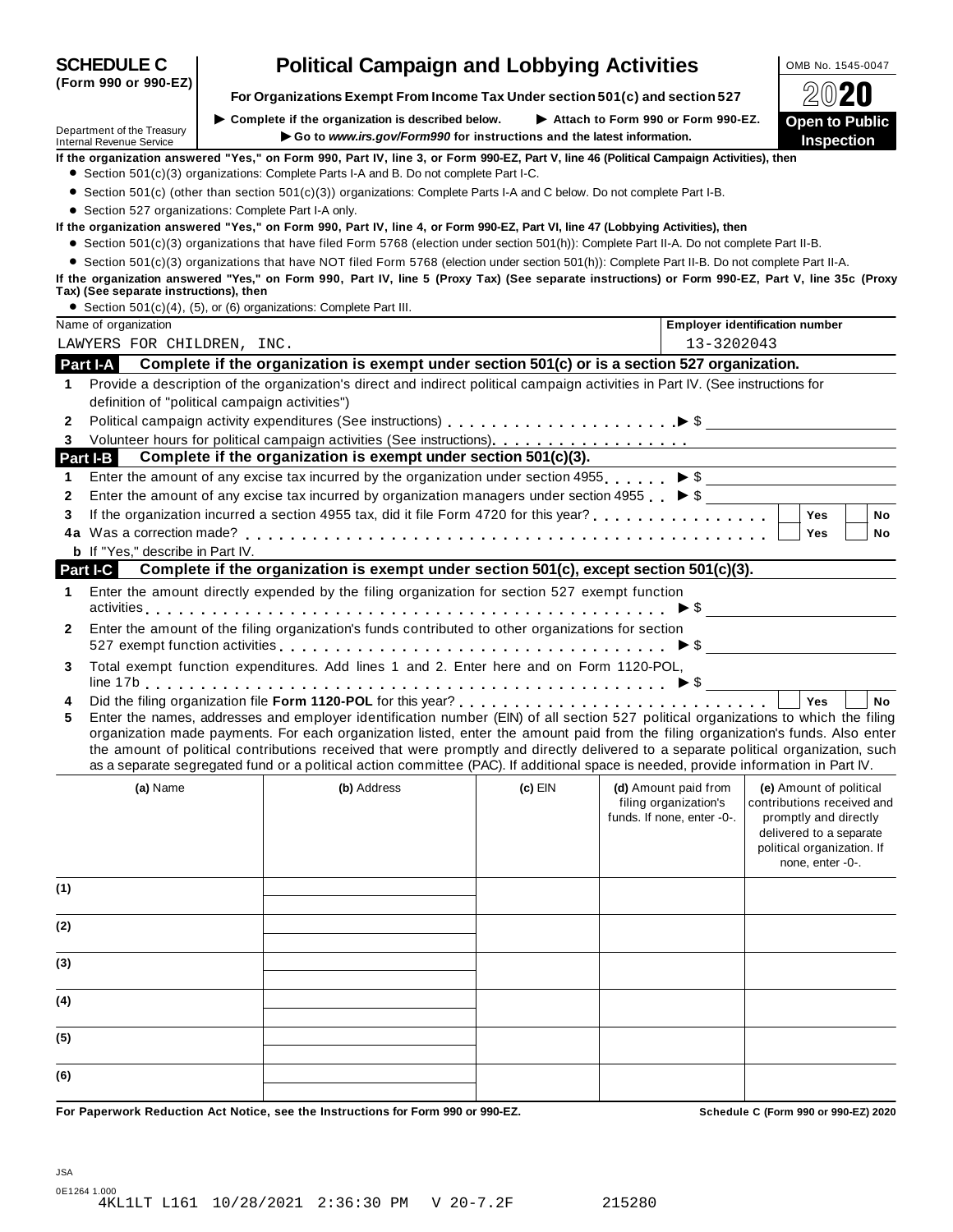| Part II-A<br>section 501(h)).                                                      | Complete if the organization is exempt under section 501(c)(3) and filed Form 5768 (election under                                                                                                                                                                                                                       |                                     |                                |
|------------------------------------------------------------------------------------|--------------------------------------------------------------------------------------------------------------------------------------------------------------------------------------------------------------------------------------------------------------------------------------------------------------------------|-------------------------------------|--------------------------------|
| A Check $\blacktriangleright$                                                      | if the filing organization belongs to an affiliated group (and list in Part IV each affiliated group member's name,<br>address, EIN, expenses, and share of excess lobbying expenditures).                                                                                                                               |                                     |                                |
| Check $\blacktriangleright$<br>В                                                   | if the filing organization checked box A and "limited control" provisions apply.                                                                                                                                                                                                                                         |                                     |                                |
|                                                                                    | <b>Limits on Lobbying Expenditures</b><br>(The term "expenditures" means amounts paid or incurred.)                                                                                                                                                                                                                      | (a) Filing<br>organization's totals | (b) Affiliated<br>group totals |
| columns.                                                                           | 1a Total lobbying expenditures to influence public opinion (grassroots lobbying)<br><b>b</b> Total lobbying expenditures to influence a legislative body (direct lobbying)<br>e Total exempt purpose expenditures (add lines 1c and 1d)<br>Lobbying nontaxable amount. Enter the amount from the following table in both |                                     |                                |
| If the amount on line 1e, column (a) or (b) is: The lobbying nontaxable amount is: |                                                                                                                                                                                                                                                                                                                          |                                     |                                |
| Not over \$500,000                                                                 | 20% of the amount on line 1e.                                                                                                                                                                                                                                                                                            |                                     |                                |
| Over \$500,000 but not over \$1,000,000                                            | \$100,000 plus 15% of the excess over \$500,000.                                                                                                                                                                                                                                                                         |                                     |                                |
| Over \$1,000,000 but not over \$1,500,000                                          | \$175,000 plus 10% of the excess over \$1,000,000.                                                                                                                                                                                                                                                                       |                                     |                                |
| Over \$1,500,000 but not over \$17,000,000                                         | \$225,000 plus 5% of the excess over \$1,500,000.                                                                                                                                                                                                                                                                        |                                     |                                |
| Over \$17,000,000                                                                  | \$1,000,000.                                                                                                                                                                                                                                                                                                             |                                     |                                |
|                                                                                    | g Grassroots nontaxable amount (enter 25% of line 1f)                                                                                                                                                                                                                                                                    |                                     |                                |
|                                                                                    |                                                                                                                                                                                                                                                                                                                          |                                     |                                |
|                                                                                    |                                                                                                                                                                                                                                                                                                                          |                                     |                                |
|                                                                                    | If there is an amount other than zero on either line 1h or line 1i, did the organization file Form 4720                                                                                                                                                                                                                  |                                     |                                |
|                                                                                    |                                                                                                                                                                                                                                                                                                                          |                                     | Yes<br><b>No</b>               |
|                                                                                    | 4-Year Averaging Period Under Section 501(h)                                                                                                                                                                                                                                                                             |                                     |                                |

# (Some organizations that made a section 501(h) election do not have to complete all of the five columns below.

**See the separate instructions for lines 2a through 2f.)**

|    | Lobbying Expenditures During 4-Year Averaging Period                            |            |          |            |            |           |  |
|----|---------------------------------------------------------------------------------|------------|----------|------------|------------|-----------|--|
|    | Calendar year (or fiscal year<br>beginning in)                                  | (a) $2017$ | (b) 2018 | $(c)$ 2019 | $(d)$ 2020 | (e) Total |  |
| 2a | Lobbying nontaxable amount                                                      |            |          |            |            |           |  |
| b  | Lobbying ceiling amount<br>$(150\% \text{ of line } 2a, \text{ column } (e))$   |            |          |            |            |           |  |
| c  | Total lobbying expenditures                                                     |            |          |            |            |           |  |
| d  | Grassroots nontaxable amount                                                    |            |          |            |            |           |  |
| е  | Grassroots ceiling amount<br>$(150\% \text{ of line } 2d, \text{ column } (e))$ |            |          |            |            |           |  |
|    | Grassroots lobbying expenditures                                                |            |          |            |            |           |  |

**Schedule C (Form 990 or 990-EZ) 2020**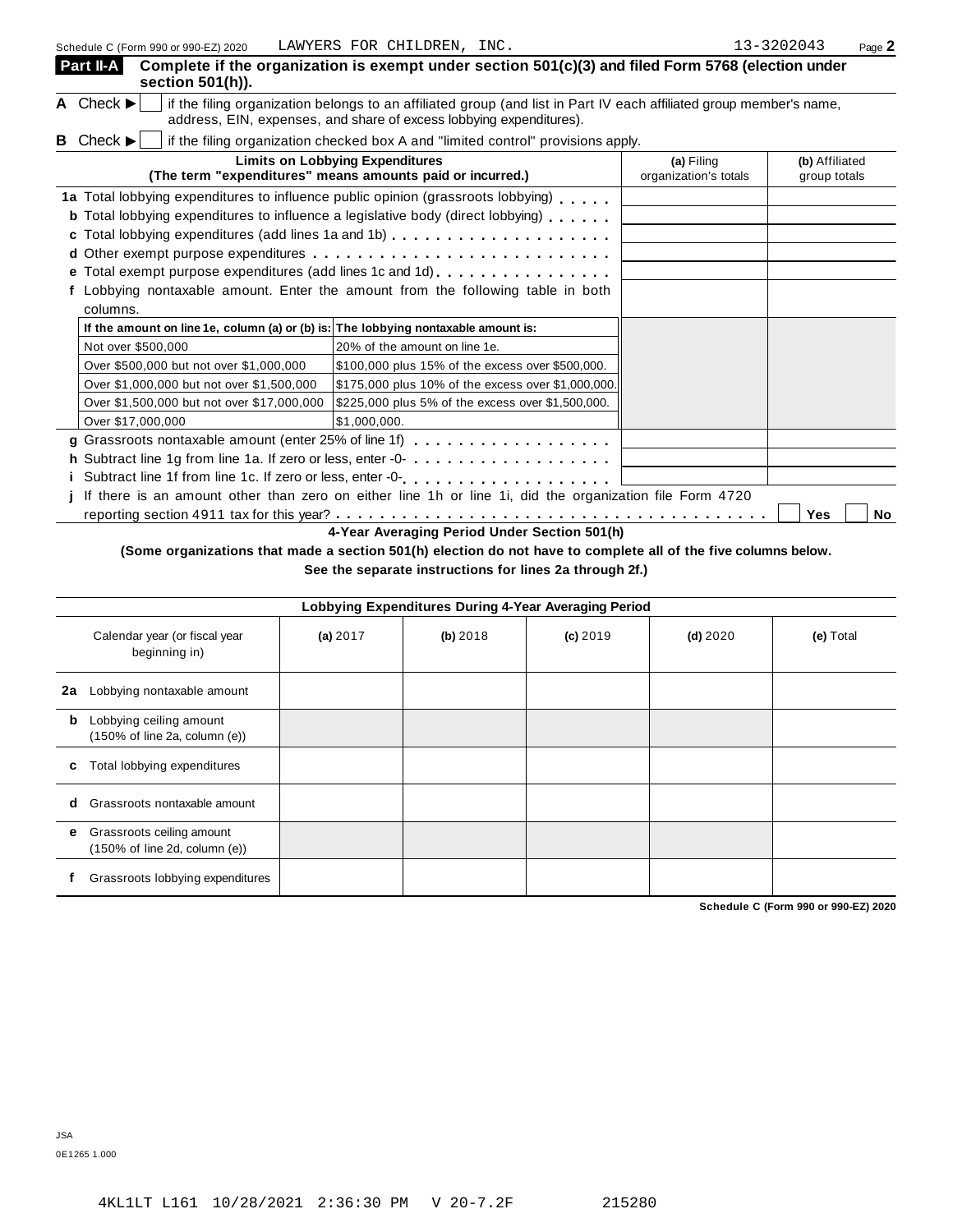| LAWYERS FOR CHILDREN, INC.<br>Schedule C (Form 990 or 990-EZ) 2020                                                                                                                                                       |              |                         | 13-3202043          | Page 3 |
|--------------------------------------------------------------------------------------------------------------------------------------------------------------------------------------------------------------------------|--------------|-------------------------|---------------------|--------|
| Part II-B<br>Complete if the organization is exempt under section 501(c)(3) and has NOT filed Form 5768<br>(election under section 501(h)).                                                                              |              |                         |                     |        |
|                                                                                                                                                                                                                          |              | (a)                     | (b)                 |        |
| For each "Yes," response on lines 1a through 1i below, provide in Part IV a detailed<br>description of the lobbying activity.                                                                                            | Yes          | <b>No</b>               | Amount              |        |
| During the year, did the filing organization attempt to influence foreign, national, state, or local<br>legislation, including any attempt to influence public opinion on a legislative matter or                        |              |                         |                     |        |
| referendum, through the use of:                                                                                                                                                                                          | X            |                         |                     |        |
| a                                                                                                                                                                                                                        | $\mathbf X$  |                         |                     |        |
| Paid staff or management (include compensation in expenses reported on lines 1c through 1i)?<br>b                                                                                                                        |              | $\mathbf{X}$            |                     |        |
| c                                                                                                                                                                                                                        | $\mathbf{X}$ |                         |                     | 3,854. |
| Mailings to members, legislators, or the public?<br>d                                                                                                                                                                    |              | $\mathbf{X}$            |                     |        |
| е<br>f                                                                                                                                                                                                                   |              | $\overline{\mathbf{x}}$ |                     |        |
| Direct contact with legislators, their staffs, government officials, or a legislative body?<br>g                                                                                                                         |              | $\overline{\mathbf{x}}$ |                     |        |
| Rallies, demonstrations, seminars, conventions, speeches, lectures, or any similar means?<br>h                                                                                                                           |              | $\mathbf{X}$            |                     |        |
| Other activities?<br>Ť                                                                                                                                                                                                   |              | $\mathbf{x}$            |                     |        |
| Ī                                                                                                                                                                                                                        |              |                         |                     | 3,854. |
| Did the activities in line 1 cause the organization to be not described in section $501(c)(3)$ ?<br>2a                                                                                                                   |              | X                       |                     |        |
| If "Yes," enter the amount of any tax incurred under section 4912.<br>b                                                                                                                                                  |              |                         |                     |        |
| If "Yes," enter the amount of any tax incurred by organization managers under section 4912<br>C                                                                                                                          |              |                         |                     |        |
| If the filing organization incurred a section 4912 tax, did it file Form 4720 for this year?<br>d                                                                                                                        |              |                         |                     |        |
| Complete if the organization is exempt under section 501(c)(4), section 501(c)(5), or section<br><b>Part III-A</b><br>$501(c)(6)$ .                                                                                      |              |                         |                     |        |
|                                                                                                                                                                                                                          |              |                         | <b>Yes</b>          | No     |
| Were substantially all (90% or more) dues received nondeductible by members?<br>Were substantially all (90% or more) dues received nondeductible by members?                                                             |              |                         | $\mathbf{1}$        |        |
| Did the organization make only in-house lobbying expenditures of \$2,000 or less?<br>$\mathbf{2}$<br>Did the organization agree to carry over lobbying and political campaign activity expenditures from the prior year? |              |                         | $\overline{2}$<br>3 |        |

|              | answered "Yes."                                                                                                                                                                                          |    |  |
|--------------|----------------------------------------------------------------------------------------------------------------------------------------------------------------------------------------------------------|----|--|
|              | Dues, assessments and similar amounts from members $\ldots \ldots \ldots \ldots \ldots \ldots \ldots \ldots \ldots \perp 1$                                                                              |    |  |
| $\mathbf{2}$ | Section 162(e) nondeductible lobbying and political expenditures (do not include amounts of<br>political expenses for which the section 527(f) tax was paid).                                            |    |  |
|              |                                                                                                                                                                                                          | 2a |  |
|              | b Carryover from last year enterchance research response to contact the contract of the carryover from last year.                                                                                        | 2b |  |
|              |                                                                                                                                                                                                          | 2с |  |
| 3            | Aggregate amount reported in section 6033(e)(1)(A) notices of nondeductible section 162(e) dues                                                                                                          |    |  |
| 4            | If notices were sent and the amount on line 2c exceeds the amount on line 3, what portion of the<br>excess does the organization agree to carryover to the reasonable estimate of nondeductible lobbying |    |  |
|              |                                                                                                                                                                                                          | 4  |  |
| 5            | Taxable amount of lobbying and political expenditures (See instructions) $\ldots \ldots \ldots \ldots$                                                                                                   |    |  |

# **Part IV Supplemental Information**

Provide the descriptions required for Part I-A, line 1; Part I-B, line 4; Part I-C, line 5; Part II-A (affiliated group list); Part II-A, lines 1 and 2 (See instructions); and Part II-B, line 1. Also, complete this part for any additional information.

SEE PAGE 4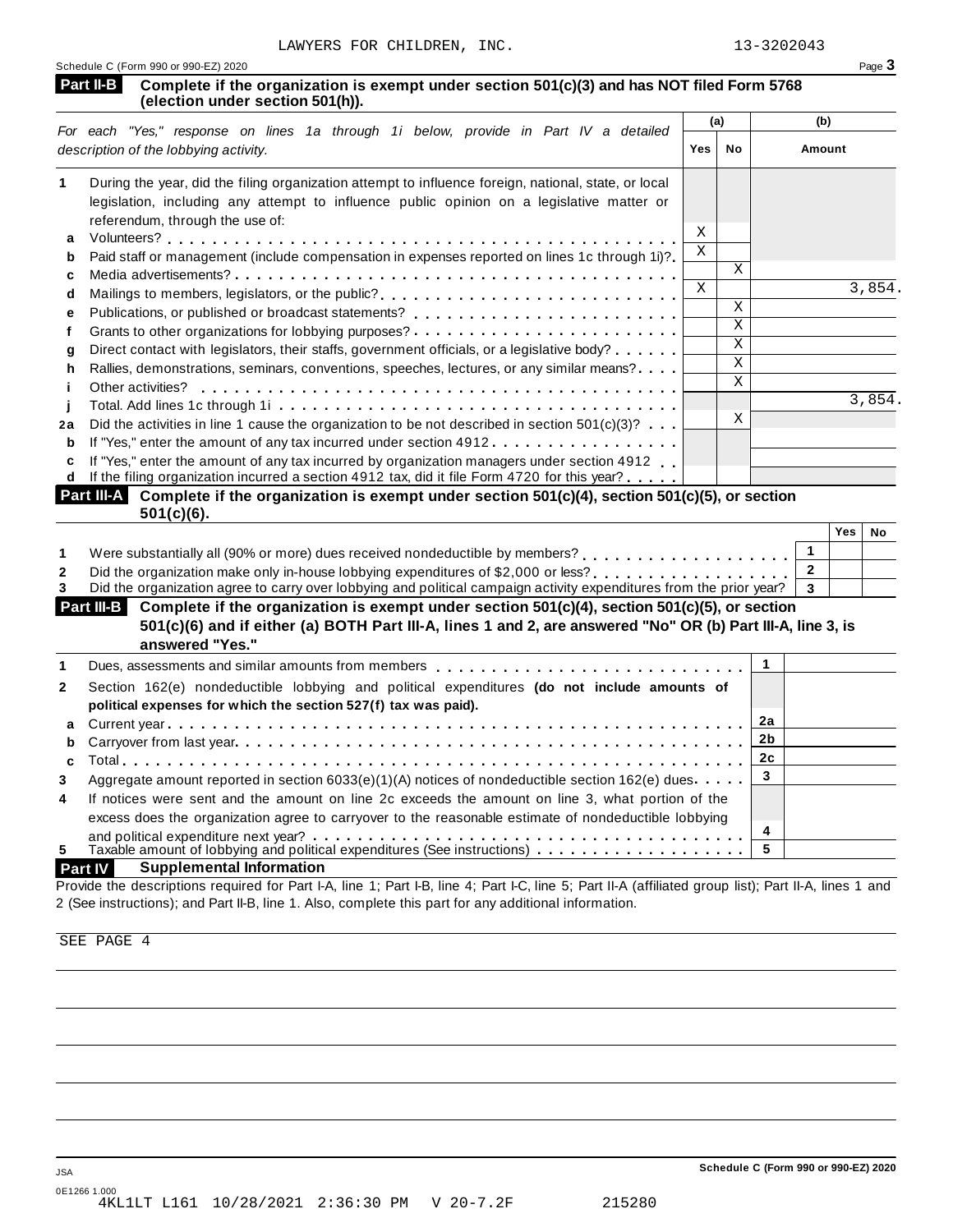Schedule C (Form 990 or 990-EZ) 2020 Page **4**

## **Part IV Supplemental Information** *(continued)*

DETAILED DESCRIPTION OF LOBBYING ACTIVITY

LAWYERS FOR CHILDREN {"LFC") ENGAGED IN EDUCATIONAL AND INFORMATION-BASED COMMUNICATIONS WITH GOVERNMENT OFFICIALS AND/OR EMPLOYEES CONCERNING THE DEVELOPMENT AND/OR IMPLEMENTATION OF POLICIES THAT IMPACT OUR CLIENTS. DURING THE FISCAL-YEAR ENDED MARCH 31, 2021, STAFF SPENT A COMBINED TOTAL OF APPROXIMATELY 47 HOURS ON THESE ACTIVITIES FOR AN EXPENSE TO LFC OF LESS THAN \$4,000. ADDITIONALLY, EXECUTIVE DIRECTOR KAREN FREEDMAN ENGAGED IN EDUCATIONAL AND INFORMATION-BASED COMMUNICATIONS WITH GOVERNMENT OFFICIALS AND/OR EMPLOYEES CONCERNING THE DEVELOPMENT AND IMPLEMENTATION OF POLICIES THAT IMPACT OUR CLIENTS AS A VOLUNTEER BOARD MEMBER.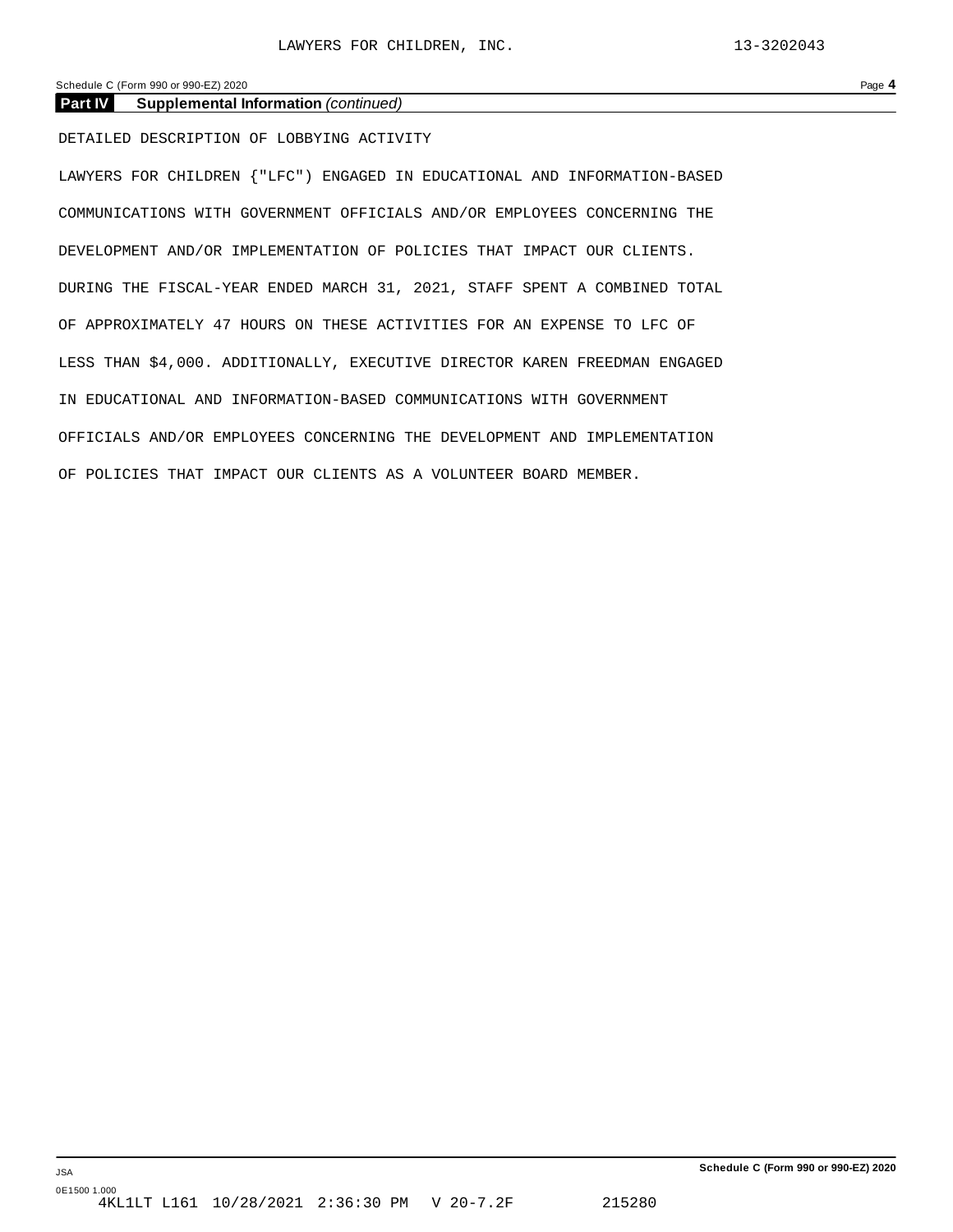|            | <b>SCHEDULE D</b> |
|------------|-------------------|
| (Form 990) |                   |

# SCHEDULE D<br>
Supplemental Financial Statements<br>
Form 990)<br>
Part IV, line 6, 7, 8, 9, 10, 11a, 11b, 11c, 11d, 11e, 11f, 12a, or 12b.<br>
Part IV, line 6, 7, 8, 9, 10, 11a, 11b, 11c, 11d, 11e, 11f, 12a, or 12b.

|                |                                                               |                                                                                                                                                                                                                                                                                                                                                  | Part IV, line 6, 7, 8, 9, 10, 11a, 11b, 11c, 11d, 11e, 11f, 12a, or 12b.                      |                                                |                                                    |
|----------------|---------------------------------------------------------------|--------------------------------------------------------------------------------------------------------------------------------------------------------------------------------------------------------------------------------------------------------------------------------------------------------------------------------------------------|-----------------------------------------------------------------------------------------------|------------------------------------------------|----------------------------------------------------|
|                | Department of the Treasury<br><b>Internal Revenue Service</b> |                                                                                                                                                                                                                                                                                                                                                  | Attach to Form 990.<br>Go to www.irs.gov/Form990 for instructions and the latest information. |                                                | <b>Open to Public</b><br><b>Inspection</b>         |
|                | Name of the organization                                      |                                                                                                                                                                                                                                                                                                                                                  |                                                                                               | <b>Employer identification number</b>          |                                                    |
|                | LAWYERS FOR CHILDREN, INC.                                    |                                                                                                                                                                                                                                                                                                                                                  |                                                                                               | 13-3202043                                     |                                                    |
|                | Part I                                                        | Organizations Maintaining Donor Advised Funds or Other Similar Funds or Accounts.                                                                                                                                                                                                                                                                |                                                                                               |                                                |                                                    |
|                |                                                               | Complete if the organization answered "Yes" on Form 990, Part IV, line 6.                                                                                                                                                                                                                                                                        |                                                                                               |                                                |                                                    |
|                |                                                               |                                                                                                                                                                                                                                                                                                                                                  | (a) Donor advised funds                                                                       |                                                | (b) Funds and other accounts                       |
| 1              |                                                               | Total number at end of year entitled as a set of the set of the set of the set of the set of the set of the set of the set of the set of the set of the set of the set of the set of the set of the set of the set of the set                                                                                                                    |                                                                                               |                                                |                                                    |
| 2              |                                                               | Aggregate value of contributions to (during year)                                                                                                                                                                                                                                                                                                |                                                                                               |                                                |                                                    |
| 3              |                                                               | Aggregate value of grants from (during year)                                                                                                                                                                                                                                                                                                     |                                                                                               |                                                |                                                    |
| 4              |                                                               | Aggregate value at end of year                                                                                                                                                                                                                                                                                                                   |                                                                                               |                                                |                                                    |
| 5              |                                                               | Did the organization inform all donors and donor advisors in writing that the assets held in donor advised                                                                                                                                                                                                                                       |                                                                                               |                                                |                                                    |
|                |                                                               | funds are the organization's property, subject to the organization's exclusive legal control?                                                                                                                                                                                                                                                    |                                                                                               |                                                | Yes<br>No                                          |
| 6              |                                                               | Did the organization inform all grantees, donors, and donor advisors in writing that grant funds can be used                                                                                                                                                                                                                                     |                                                                                               |                                                |                                                    |
|                |                                                               | only for charitable purposes and not for the benefit of the donor or donor advisor, or for any other purpose                                                                                                                                                                                                                                     |                                                                                               |                                                |                                                    |
|                |                                                               |                                                                                                                                                                                                                                                                                                                                                  |                                                                                               |                                                | Yes<br>No.                                         |
|                | Part II                                                       | <b>Conservation Easements.</b>                                                                                                                                                                                                                                                                                                                   |                                                                                               |                                                |                                                    |
|                |                                                               | Complete if the organization answered "Yes" on Form 990, Part IV, line 7.                                                                                                                                                                                                                                                                        |                                                                                               |                                                |                                                    |
| 1              |                                                               | Purpose(s) of conservation easements held by the organization (check all that apply).                                                                                                                                                                                                                                                            |                                                                                               |                                                |                                                    |
|                |                                                               | Preservation of land for public use (for example, recreation or education)                                                                                                                                                                                                                                                                       |                                                                                               |                                                | Preservation of a historically important land area |
|                |                                                               | Protection of natural habitat                                                                                                                                                                                                                                                                                                                    |                                                                                               | Preservation of a certified historic structure |                                                    |
|                |                                                               | Preservation of open space                                                                                                                                                                                                                                                                                                                       |                                                                                               |                                                |                                                    |
| 2              |                                                               | Complete lines 2a through 2d if the organization held a qualified conservation contribution in the form of a conservation                                                                                                                                                                                                                        |                                                                                               |                                                | Held at the End of the Tax Year                    |
|                |                                                               | easement on the last day of the tax year.                                                                                                                                                                                                                                                                                                        |                                                                                               |                                                |                                                    |
| a              |                                                               |                                                                                                                                                                                                                                                                                                                                                  |                                                                                               | 2a                                             |                                                    |
| b              |                                                               | Total acreage restricted by conservation easements                                                                                                                                                                                                                                                                                               |                                                                                               | 2b                                             |                                                    |
| c              |                                                               | Number of conservation easements on a certified historic structure included in (a)                                                                                                                                                                                                                                                               |                                                                                               | 2c                                             |                                                    |
| d              |                                                               | Number of conservation easements included in (c) acquired after 7/25/06, and not on a                                                                                                                                                                                                                                                            |                                                                                               |                                                |                                                    |
|                |                                                               |                                                                                                                                                                                                                                                                                                                                                  |                                                                                               | 2d                                             |                                                    |
| 3              |                                                               | Number of conservation easements modified, transferred, released, extinguished, or terminated by the organization during the                                                                                                                                                                                                                     |                                                                                               |                                                |                                                    |
|                | tax year $\blacktriangleright$                                |                                                                                                                                                                                                                                                                                                                                                  |                                                                                               |                                                |                                                    |
| 4              |                                                               | Number of states where property subject to conservation easement is located ▶ _________                                                                                                                                                                                                                                                          |                                                                                               |                                                |                                                    |
| 5              |                                                               | Does the organization have a written policy regarding the periodic monitoring, inspection, handling of                                                                                                                                                                                                                                           |                                                                                               |                                                |                                                    |
|                |                                                               | violations, and enforcement of the conservation easements it holds?                                                                                                                                                                                                                                                                              |                                                                                               |                                                | Yes<br><b>No</b>                                   |
| 6              |                                                               | Staff and volunteer hours devoted to monitoring, inspecting, handling of violations, and enforcing conservation easements during the year                                                                                                                                                                                                        |                                                                                               |                                                |                                                    |
|                |                                                               |                                                                                                                                                                                                                                                                                                                                                  |                                                                                               |                                                |                                                    |
| $\overline{7}$ |                                                               | Amount of expenses incurred in monitoring, inspecting, handling of violations, and enforcing conservation easements during the year                                                                                                                                                                                                              |                                                                                               |                                                |                                                    |
|                |                                                               |                                                                                                                                                                                                                                                                                                                                                  |                                                                                               |                                                |                                                    |
| 8              |                                                               | Does each conservation easement reported on line 2(d) above satisfy the requirements of section 170(h)(4)(B)(i)                                                                                                                                                                                                                                  |                                                                                               |                                                |                                                    |
|                |                                                               |                                                                                                                                                                                                                                                                                                                                                  |                                                                                               |                                                | <b>No</b><br>Yes                                   |
| 9              |                                                               | In Part XIII, describe how the organization reports conservation easements in its revenue and expense statement and<br>balance sheet, and include, if applicable, the text of the footnote to the organization's financial statements that describes the                                                                                         |                                                                                               |                                                |                                                    |
|                |                                                               | organization's accounting for conservation easements.                                                                                                                                                                                                                                                                                            |                                                                                               |                                                |                                                    |
|                | Part III                                                      | Organizations Maintaining Collections of Art, Historical Treasures, or Other Similar Assets.                                                                                                                                                                                                                                                     |                                                                                               |                                                |                                                    |
|                |                                                               | Complete if the organization answered "Yes" on Form 990, Part IV, line 8.                                                                                                                                                                                                                                                                        |                                                                                               |                                                |                                                    |
|                |                                                               |                                                                                                                                                                                                                                                                                                                                                  |                                                                                               |                                                |                                                    |
| 1a             |                                                               | If the organization elected, as permitted under FASB ASC 958, not to report in its revenue statement and balance sheet works of art, historical treasures, or other similar assets held for public exhibition, education, or r<br>service, provide in Part XIII the text of the footnote to its financial statements that describes these items. |                                                                                               |                                                |                                                    |
| b              |                                                               | If the organization elected, as permitted under FASB ASC 958, to report in its revenue statement and balance sheet works of<br>art, historical treasures, or other similar assets held for public exhibition, education, or research in furtherance of public service,<br>provide the following amounts relating to these items:                 |                                                                                               |                                                |                                                    |
|                |                                                               |                                                                                                                                                                                                                                                                                                                                                  |                                                                                               |                                                |                                                    |
|                |                                                               |                                                                                                                                                                                                                                                                                                                                                  |                                                                                               |                                                |                                                    |
| $\mathbf{2}$   |                                                               | If the organization received or held works of art, historical treasures, or other similar assets for financial gain, provide the                                                                                                                                                                                                                 |                                                                                               |                                                |                                                    |
|                |                                                               | following amounts required to be reported under FASB ASC 958 relating to these items:                                                                                                                                                                                                                                                            |                                                                                               |                                                |                                                    |
| а              |                                                               |                                                                                                                                                                                                                                                                                                                                                  |                                                                                               |                                                |                                                    |
| b              |                                                               |                                                                                                                                                                                                                                                                                                                                                  |                                                                                               |                                                |                                                    |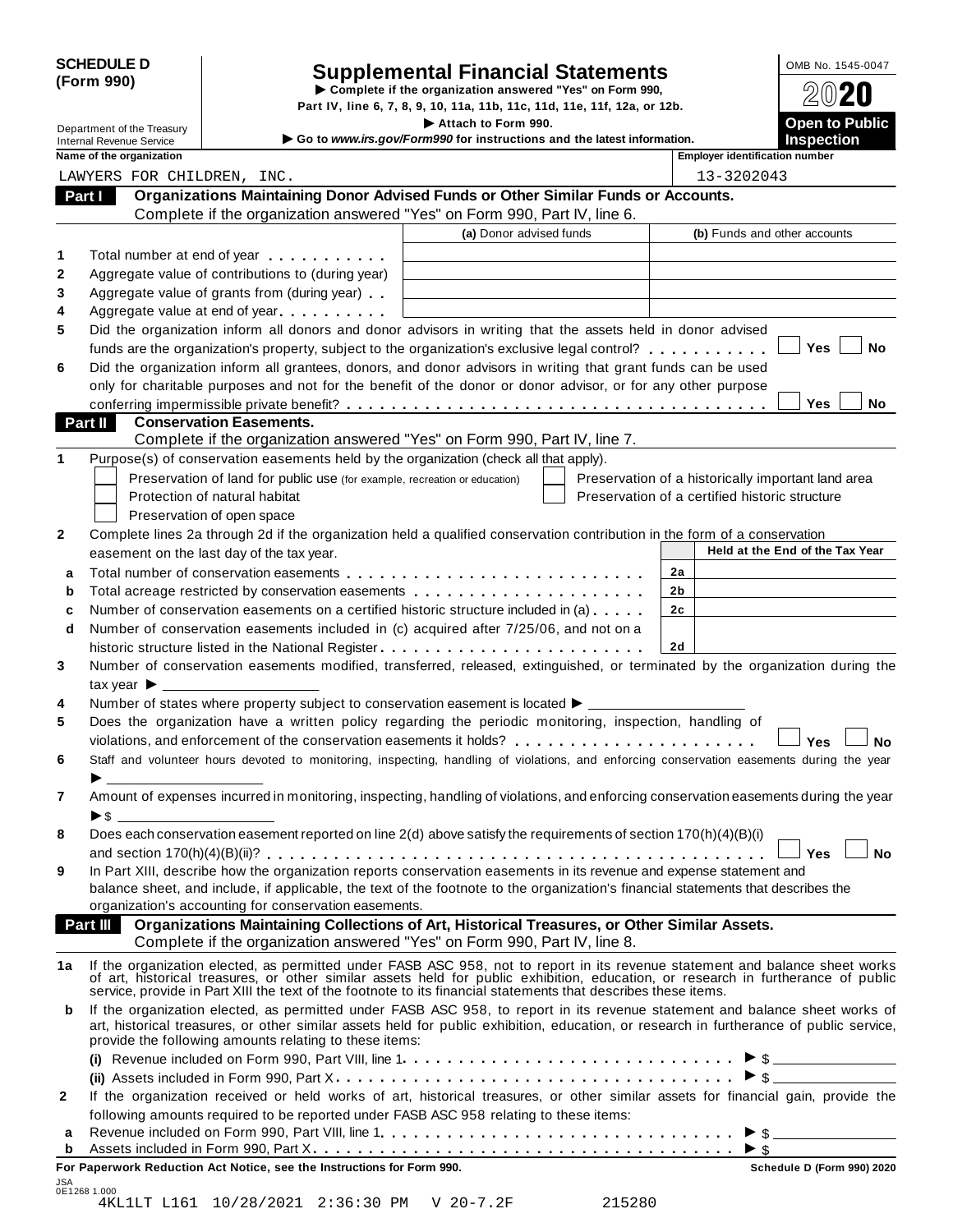LAWYERS FOR CHILDREN, INC. 13-3202043

| 13-3202043 |  |
|------------|--|
|------------|--|

|    |                                                                                                                                                                                                                              | LAWIERS FOR CHILDREN, INC. |                |       |                          |                    |                                                      | 13-3202043            |                     |              |
|----|------------------------------------------------------------------------------------------------------------------------------------------------------------------------------------------------------------------------------|----------------------------|----------------|-------|--------------------------|--------------------|------------------------------------------------------|-----------------------|---------------------|--------------|
|    | Schedule D (Form 990) 2020                                                                                                                                                                                                   |                            |                |       |                          |                    |                                                      |                       |                     | Page 2       |
|    | Part III Organizations Maintaining Collections of Art, Historical Treasures, or Other Similar Assets (continued)                                                                                                             |                            |                |       |                          |                    |                                                      |                       |                     |              |
| 3  | Using the organization's acquisition, accession, and other records, check any of the following that make significant use of its                                                                                              |                            |                |       |                          |                    |                                                      |                       |                     |              |
|    | collection items (check all that apply):                                                                                                                                                                                     |                            |                |       |                          |                    |                                                      |                       |                     |              |
| a  | Public exhibition                                                                                                                                                                                                            |                            | d              |       | Loan or exchange program |                    |                                                      |                       |                     |              |
| b  | Scholarly research                                                                                                                                                                                                           |                            | e              | Other |                          |                    | <u> 1980 - Jan Barnett, fransk politik (d. 1980)</u> |                       |                     |              |
| c  | Preservation for future generations                                                                                                                                                                                          |                            |                |       |                          |                    |                                                      |                       |                     |              |
| 4  | Provide a description of the organization's collections and explain how they further the organization's exempt purpose in Part                                                                                               |                            |                |       |                          |                    |                                                      |                       |                     |              |
|    | XIII.                                                                                                                                                                                                                        |                            |                |       |                          |                    |                                                      |                       |                     |              |
| 5  | During the year, did the organization solicit or receive donations of art, historical treasures, or other similar<br>assets to be sold to raise funds rather than to be maintained as part of the organization's collection? |                            |                |       |                          |                    |                                                      | Yes                   |                     | No           |
|    | Part IV<br><b>Escrow and Custodial Arrangements.</b>                                                                                                                                                                         |                            |                |       |                          |                    |                                                      |                       |                     |              |
|    | Complete if the organization answered "Yes" on Form 990, Part IV, line 9, or reported an amount on Form<br>990, Part X, line 21.                                                                                             |                            |                |       |                          |                    |                                                      |                       |                     |              |
|    | 1a Is the organization an agent, trustee, custodian or other intermediary for contributions or other assets not                                                                                                              |                            |                |       |                          |                    |                                                      |                       |                     |              |
|    |                                                                                                                                                                                                                              |                            |                |       |                          |                    |                                                      | <b>Yes</b>            |                     | $X \mid N$ o |
|    | b If "Yes," explain the arrangement in Part XIII and complete the following table:                                                                                                                                           |                            |                |       |                          |                    |                                                      |                       |                     |              |
|    |                                                                                                                                                                                                                              |                            |                |       |                          |                    |                                                      | Amount                |                     |              |
| c  |                                                                                                                                                                                                                              |                            |                |       |                          | 1c                 |                                                      |                       |                     |              |
| d  |                                                                                                                                                                                                                              |                            |                |       |                          | 1d                 |                                                      |                       |                     |              |
| е  |                                                                                                                                                                                                                              |                            |                |       |                          | 1е                 |                                                      |                       |                     |              |
|    |                                                                                                                                                                                                                              |                            |                |       |                          | 1f                 |                                                      |                       |                     |              |
| 2a | Did the organization include an amount on Form 990, Part X, line 21, for escrow or custodial account liability?                                                                                                              |                            |                |       |                          |                    |                                                      | $X \mid \mathsf{Yes}$ |                     | No           |
|    | <b>b</b> If "Yes," explain the arrangement in Part XIII. Check here if the explanation has been provided on Part XIII                                                                                                        |                            |                |       |                          |                    |                                                      |                       | X                   |              |
|    | Part V<br><b>Endowment Funds.</b>                                                                                                                                                                                            |                            |                |       |                          |                    |                                                      |                       |                     |              |
|    | Complete if the organization answered "Yes" on Form 990, Part IV, line 10.                                                                                                                                                   |                            |                |       |                          |                    |                                                      |                       |                     |              |
|    |                                                                                                                                                                                                                              | (a) Current year           | (b) Prior year |       |                          | (c) Two years back | (d) Three years back                                 |                       | (e) Four years back |              |
| 1а | Beginning of year balance                                                                                                                                                                                                    |                            |                |       |                          |                    |                                                      |                       |                     |              |
| b  | Contributions                                                                                                                                                                                                                |                            |                |       |                          |                    |                                                      |                       |                     |              |
| c  | Net investment earnings, gains,                                                                                                                                                                                              |                            |                |       |                          |                    |                                                      |                       |                     |              |
|    | and losses                                                                                                                                                                                                                   |                            |                |       |                          |                    |                                                      |                       |                     |              |
|    | <b>d</b> Grants or scholarships <b>contains</b>                                                                                                                                                                              |                            |                |       |                          |                    |                                                      |                       |                     |              |
| е  | Other expenditures for facilities                                                                                                                                                                                            |                            |                |       |                          |                    |                                                      |                       |                     |              |
|    | and programs                                                                                                                                                                                                                 |                            |                |       |                          |                    |                                                      |                       |                     |              |
|    | Administrative expenses                                                                                                                                                                                                      |                            |                |       |                          |                    |                                                      |                       |                     |              |
| g  | End of year balance I                                                                                                                                                                                                        |                            |                |       |                          |                    |                                                      |                       |                     |              |
|    | Provide the estimated percentage of the current year end balance (line 1g, column (a)) held as:<br>Board designated or quasi-endowment >                                                                                     |                            |                |       |                          |                    |                                                      |                       |                     |              |
| a  | Permanent endowment ▶<br>℅                                                                                                                                                                                                   |                            |                |       |                          |                    |                                                      |                       |                     |              |
| c  | Term endowment $\blacktriangleright$                                                                                                                                                                                         |                            |                |       |                          |                    |                                                      |                       |                     |              |
|    | The percentages on lines 2a, 2b, and 2c should equal 100%.                                                                                                                                                                   |                            |                |       |                          |                    |                                                      |                       |                     |              |
|    | 3a Are there endowment funds not in the possession of the organization that are held and administered for the                                                                                                                |                            |                |       |                          |                    |                                                      |                       |                     |              |
|    | organization by:                                                                                                                                                                                                             |                            |                |       |                          |                    |                                                      |                       | Yes                 | No           |
|    | (i) Unrelated organizations enterpresent research in the contract of the contract of the contract or contract o                                                                                                              |                            |                |       |                          |                    |                                                      | 3a(i)                 |                     |              |
|    |                                                                                                                                                                                                                              |                            |                |       |                          |                    |                                                      | 3a(ii)                |                     |              |
|    | <b>b</b> If "Yes" on line 3a(ii), are the related organizations listed as required on Schedule R?                                                                                                                            |                            |                |       |                          |                    |                                                      | 3b                    |                     |              |
| 4  | Describe in Part XIII the intended uses of the organization's endowment funds.                                                                                                                                               |                            |                |       |                          |                    |                                                      |                       |                     |              |
|    | Land, Buildings, and Equipment.<br><b>Part VI</b>                                                                                                                                                                            |                            |                |       |                          |                    |                                                      |                       |                     |              |
|    | Complete if the organization answered "Yes" on Form 990, Part IV, line 11a. See Form 990, Part X, line 10.<br>Description of property                                                                                        | (a) Cost or other basis    |                |       | (b) Cost or other basis  |                    | (c) Accumulated                                      | (d) Book value        |                     |              |
|    |                                                                                                                                                                                                                              | (investment)               |                |       | (other)                  |                    | depreciation                                         |                       |                     |              |
|    |                                                                                                                                                                                                                              |                            |                |       |                          |                    |                                                      |                       |                     |              |
| b  |                                                                                                                                                                                                                              |                            |                |       |                          |                    |                                                      |                       |                     |              |
|    | Leasehold improvements [19]                                                                                                                                                                                                  |                            |                |       | 996,788.                 |                    | 834,725.                                             |                       | 162,063.            |              |
| d  | Equipment                                                                                                                                                                                                                    |                            |                |       | 388,457.                 |                    | 381,084.                                             |                       |                     | 7,373.       |
|    |                                                                                                                                                                                                                              |                            |                |       |                          |                    |                                                      |                       |                     |              |
|    | Total. Add lines 1a through 1e. (Column (d) must equal Form 990, Part X, column (B), line 10c.)                                                                                                                              |                            |                |       |                          |                    |                                                      |                       | 169,436.            |              |

**Schedule D (Form 990) 2020**

JSA 0E1269 1.000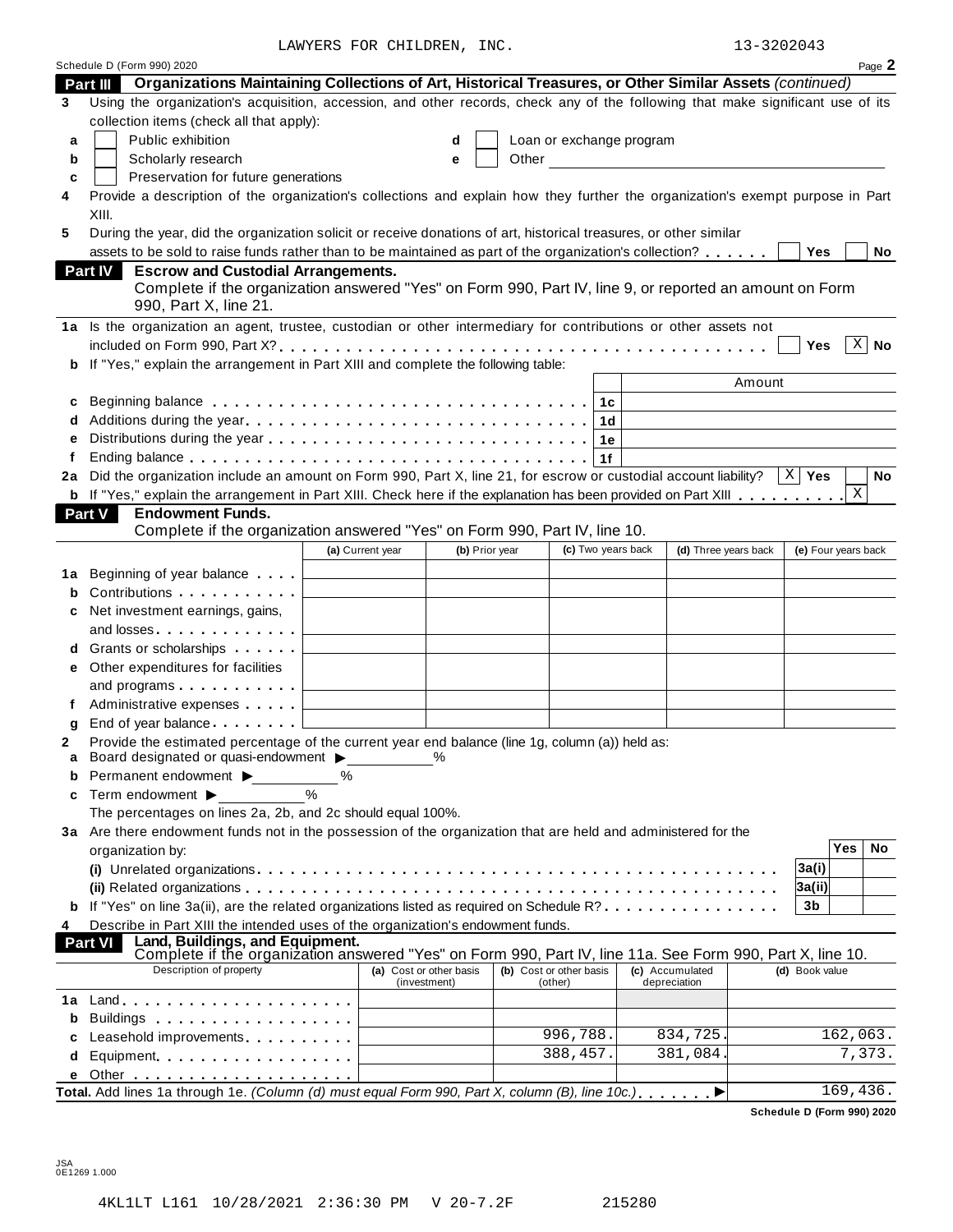|  | Schedule D (Form 990) 2020 |  |  |  |
|--|----------------------------|--|--|--|
|--|----------------------------|--|--|--|

|           | Schedule D (Form 990) 2020                                                                                             |                              | Page 3                                                                                                                                                                                                                                                                                                        |
|-----------|------------------------------------------------------------------------------------------------------------------------|------------------------------|---------------------------------------------------------------------------------------------------------------------------------------------------------------------------------------------------------------------------------------------------------------------------------------------------------------|
| Part VII  | <b>Investments - Other Securities.</b>                                                                                 |                              | Complete if the organization answered "Yes" on Form 990, Part IV, line 11b. See Form 990, Part X, line 12.                                                                                                                                                                                                    |
|           | (a) Description of security or category<br>(including name of security)                                                | (b) Book value               | (c) Method of valuation:<br>Cost or end-of-year market value                                                                                                                                                                                                                                                  |
|           | (1) Financial derivatives                                                                                              |                              |                                                                                                                                                                                                                                                                                                               |
|           | (2) Closely held equity interests                                                                                      |                              |                                                                                                                                                                                                                                                                                                               |
|           | $(3)$ Other                                                                                                            |                              |                                                                                                                                                                                                                                                                                                               |
| (A)       |                                                                                                                        |                              |                                                                                                                                                                                                                                                                                                               |
| (B)       |                                                                                                                        |                              |                                                                                                                                                                                                                                                                                                               |
| (C)       |                                                                                                                        |                              |                                                                                                                                                                                                                                                                                                               |
| (D)       |                                                                                                                        |                              |                                                                                                                                                                                                                                                                                                               |
| (E)       |                                                                                                                        |                              |                                                                                                                                                                                                                                                                                                               |
| (F)       |                                                                                                                        |                              |                                                                                                                                                                                                                                                                                                               |
| (G)       |                                                                                                                        |                              |                                                                                                                                                                                                                                                                                                               |
| (H)       |                                                                                                                        |                              |                                                                                                                                                                                                                                                                                                               |
|           | Total. (Column (b) must equal Form 990, Part X, col. (B) line 12.) $\blacktriangleright$                               |                              |                                                                                                                                                                                                                                                                                                               |
| Part VIII | <b>Investments - Program Related.</b>                                                                                  |                              | Complete if the organization answered "Yes" on Form 990, Part IV, line 11c. See Form 990, Part X, line 13.                                                                                                                                                                                                    |
|           | (a) Description of investment                                                                                          | (b) Book value               | (c) Method of valuation:                                                                                                                                                                                                                                                                                      |
|           |                                                                                                                        |                              | Cost or end-of-year market value                                                                                                                                                                                                                                                                              |
| (1)       |                                                                                                                        |                              |                                                                                                                                                                                                                                                                                                               |
| (2)       |                                                                                                                        |                              |                                                                                                                                                                                                                                                                                                               |
| (3)       |                                                                                                                        |                              |                                                                                                                                                                                                                                                                                                               |
| (4)       |                                                                                                                        |                              |                                                                                                                                                                                                                                                                                                               |
| (5)       |                                                                                                                        |                              |                                                                                                                                                                                                                                                                                                               |
| (6)       |                                                                                                                        |                              |                                                                                                                                                                                                                                                                                                               |
| (7)       |                                                                                                                        |                              |                                                                                                                                                                                                                                                                                                               |
| (8)       |                                                                                                                        |                              |                                                                                                                                                                                                                                                                                                               |
| (9)       |                                                                                                                        |                              |                                                                                                                                                                                                                                                                                                               |
|           | Total. (Column (b) must equal Form 990, Part X, col. (B) line $13$ .)                                                  |                              |                                                                                                                                                                                                                                                                                                               |
| Part IX   | Other Assets.                                                                                                          |                              | Complete if the organization answered "Yes" on Form 990, Part IV, line 11d. See Form 990, Part X, line 15.                                                                                                                                                                                                    |
|           |                                                                                                                        | (a) Description              | (b) Book value                                                                                                                                                                                                                                                                                                |
| (1)       |                                                                                                                        |                              |                                                                                                                                                                                                                                                                                                               |
| (2)       |                                                                                                                        |                              |                                                                                                                                                                                                                                                                                                               |
| (3)       |                                                                                                                        |                              |                                                                                                                                                                                                                                                                                                               |
| (4)       |                                                                                                                        |                              |                                                                                                                                                                                                                                                                                                               |
| (5)       |                                                                                                                        |                              |                                                                                                                                                                                                                                                                                                               |
| (6)       |                                                                                                                        |                              |                                                                                                                                                                                                                                                                                                               |
| (7)       |                                                                                                                        |                              |                                                                                                                                                                                                                                                                                                               |
| (8)       |                                                                                                                        |                              |                                                                                                                                                                                                                                                                                                               |
| (9)       |                                                                                                                        |                              |                                                                                                                                                                                                                                                                                                               |
|           | Total. (Column (b) must equal Form 990, Part X, col. (B) line 15.). $\ldots \ldots \ldots \ldots \ldots \ldots \ldots$ |                              |                                                                                                                                                                                                                                                                                                               |
| Part X    | <b>Other Liabilities.</b>                                                                                              |                              | Complete if the organization answered "Yes" on Form 990, Part IV, line 11e or 11f. See Form 990, Part X,                                                                                                                                                                                                      |
|           | line 25.                                                                                                               |                              |                                                                                                                                                                                                                                                                                                               |
| (1)       |                                                                                                                        | (a) Description of liability | (b) Book value                                                                                                                                                                                                                                                                                                |
|           | Federal income taxes<br>DEFERRED RENT PAYABLE                                                                          |                              | 349,925.                                                                                                                                                                                                                                                                                                      |
| (2)       |                                                                                                                        |                              |                                                                                                                                                                                                                                                                                                               |
| (3)       |                                                                                                                        |                              |                                                                                                                                                                                                                                                                                                               |
| (4)       |                                                                                                                        |                              |                                                                                                                                                                                                                                                                                                               |
| (5)       |                                                                                                                        |                              |                                                                                                                                                                                                                                                                                                               |
| (6)       |                                                                                                                        |                              |                                                                                                                                                                                                                                                                                                               |
| (7)       |                                                                                                                        |                              |                                                                                                                                                                                                                                                                                                               |
| (8)       |                                                                                                                        |                              |                                                                                                                                                                                                                                                                                                               |
| (9)       |                                                                                                                        |                              |                                                                                                                                                                                                                                                                                                               |
|           |                                                                                                                        |                              | 349,925.                                                                                                                                                                                                                                                                                                      |
|           |                                                                                                                        |                              | 2. Liability for uncertain tax positions. In Part XIII, provide the text of the footnote to the organization's financial statements that reports the<br>organization's liability for uncertain tax positions under FASB ASC 740. Check here if the text of the footnote has been provided in Part XIII .<br>Χ |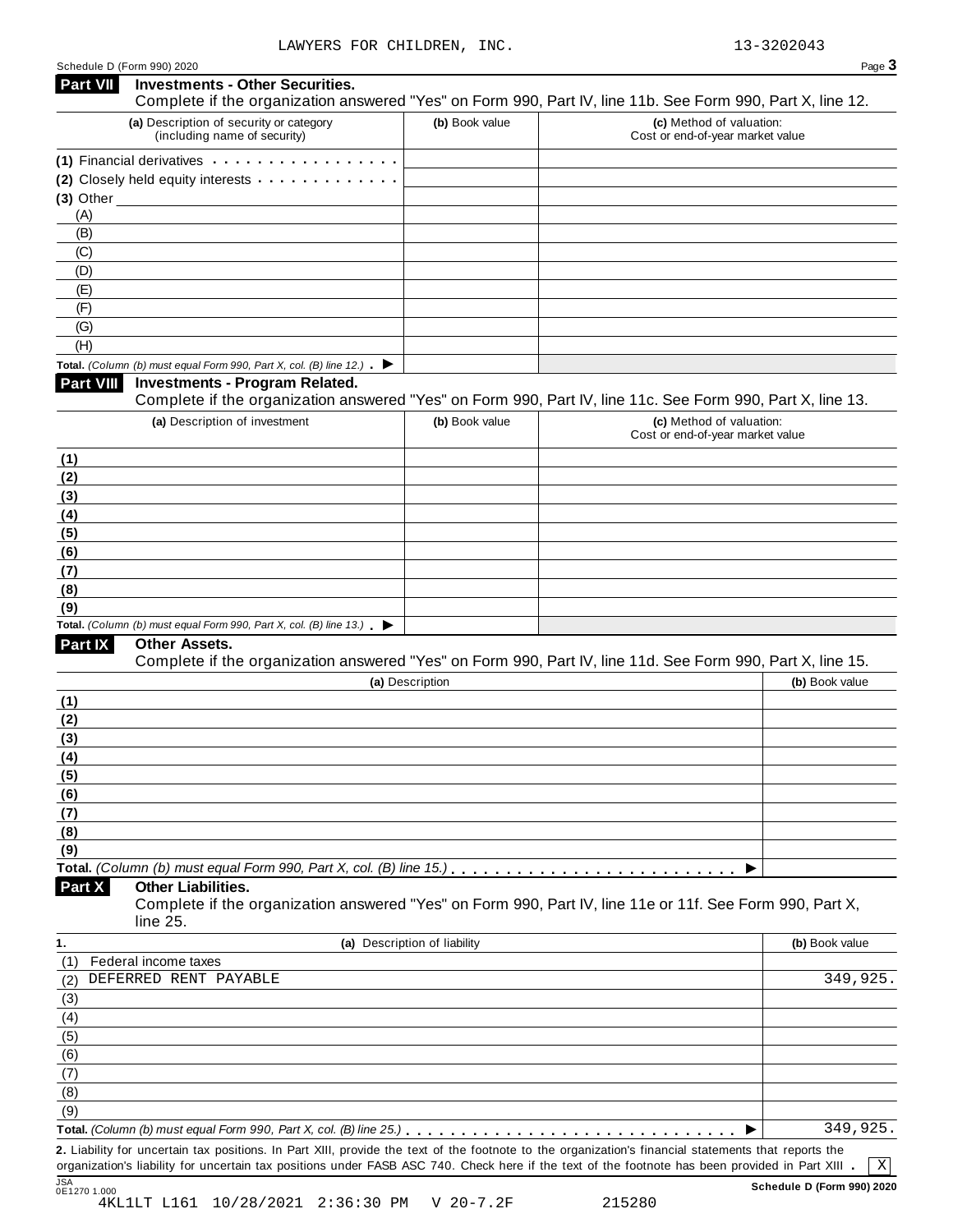|  |  | LAWYERS FOR CHILDREN, | INC. |
|--|--|-----------------------|------|
|--|--|-----------------------|------|

| Part XI<br>Reconciliation of Revenue per Audited Financial Statements With Revenue per Return.<br>Complete if the organization answered "Yes" on Form 990, Part IV, line 12a.    |    |            |
|----------------------------------------------------------------------------------------------------------------------------------------------------------------------------------|----|------------|
| Total revenue, gains, and other support per audited financial statements                                                                                                         | 1  | 9,618,529. |
| Amounts included on line 1 but not on Form 990, Part VIII, line 12:                                                                                                              |    |            |
| 2a<br>a                                                                                                                                                                          |    |            |
| $\overline{564}$ , 363.<br>2 <sub>b</sub><br>b                                                                                                                                   |    |            |
| 2c<br>c                                                                                                                                                                          |    |            |
| $\overline{1,319}$ , 390.<br>d                                                                                                                                                   |    |            |
| е                                                                                                                                                                                | 2e | 1,883,753. |
|                                                                                                                                                                                  | 3  | 7,734,776. |
| Amounts included on Form 990, Part VIII, line 12, but not on line 1:                                                                                                             |    |            |
| 4а<br>Investment expenses not included on Form 990, Part VIII, line 7b $\ldots$<br>a                                                                                             |    |            |
| 4b<br>b                                                                                                                                                                          |    |            |
|                                                                                                                                                                                  | 4c |            |
| Total revenue. Add lines 3 and 4c. (This must equal Form 990, Part I, line 12.)                                                                                                  | 5  | 7,734,776. |
| Reconciliation of Expenses per Audited Financial Statements With Expenses per Return.<br>Part XII<br>Complete if the organization answered "Yes" on Form 990, Part IV, line 12a. |    |            |
|                                                                                                                                                                                  | 1  | 9,624,490. |
| Amounts included on line 1 but not on Form 990, Part IX, line 25:                                                                                                                |    |            |
| 564,363.<br>2a<br>a                                                                                                                                                              |    |            |
| 2 <sub>b</sub><br>b                                                                                                                                                              |    |            |
| 2c<br>C                                                                                                                                                                          |    |            |
| 2d<br>d                                                                                                                                                                          |    |            |
| е                                                                                                                                                                                | 2e | 564,363.   |
|                                                                                                                                                                                  | 3  | 9,060,127. |
| Amounts included on Form 990, Part IX, line 25, but not on line 1:                                                                                                               |    |            |
| 4a<br>Investment expenses not included on Form 990, Part VIII, line 7b<br>a                                                                                                      |    |            |
|                                                                                                                                                                                  |    |            |
| C.                                                                                                                                                                               | 4c |            |
|                                                                                                                                                                                  | 5  | 9,060,127. |
| Total expenses. Add lines 3 and 4c. (This must equal Form 990, Part I, line 18.).                                                                                                |    |            |

SEE PAGE 5

**Schedule D (Form 990) 2020**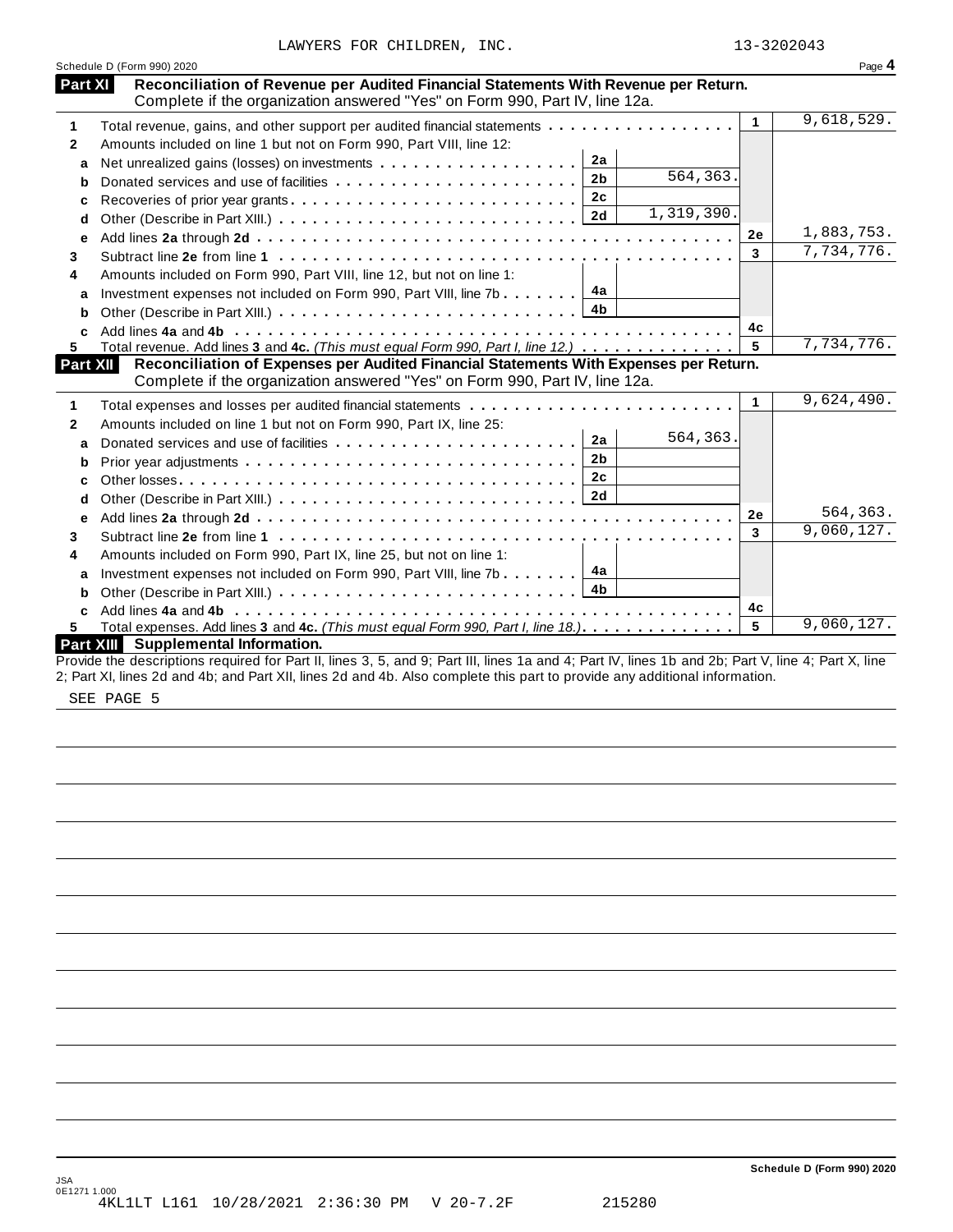Schedule D (Form 990) 2020 Page **5** LAWYERS FOR CHILDREN, INC. 13-3202043

**Part XIII Supplemental Information** *(continued)* FORM 990, SCHEDULE D, PART X, QUESTION 2 THE ORGANIZATION IS SUBJECT TO THE PROVISIONS OF THE FINANCIAL ACCOUNTING STANDARDS BOARD'S (THE "FASB") ACCOUNTING STANDARDS CODIFICATION ("ASC") TOPIC 740,INCOME TAXES, AS IT RELATES TO ACCOUNTING AND REPORTING FOR UNCERTAINTY IN INCOME TAXES. BECAUSE OF THE ORGANIZATION'S GENERAL TAX-EXEMPT STATUS, MANAGEMENT BELIEVES ASC TOPIC 740 HAS NOT HAD, AND IS NOT ANTICIPATED TO HAVE, A MATERIAL IMPACT ON THE ORGANIZATION'S FINANCIAL STATEMENTS.

SCHEDULE D, PART XI - RECONCILIATION OF REVENUE, LINE 2D

ON APRIL 16, 2020, THE ORGANIZATION RECEIVED \$1,319,390 IN FUNDS THROUGH THE FIRST ROUND OF THE PAYCHECK PROTECTION PROGRAM ("PPP"). THE FUNDING IS CONDITIONAL ON THE ORGANIZATION USING THE FUNDS DURING THE ELECTED COVERED PERIOD TO COVER QUALIFIED EXPENDITURES WHILE MAINTAINING CERTAIN EMPLOYEE LEVELS. CONTRIBUTIONS FROM THE AGREEMENT ARE THEREFORE RECOGNIZED AS REVENUE WHEN QUALIFYING COSTS ARE INCURRED AND CONDITIONS HAVE BEEN SUBSTANTIALLY MET, AS REQUIRED BY THE AGREEMENT. FOR THE COVERED PERIOD APRIL 17, 2020 THROUGH SEPTEMBER 30, 2020, THE ENTIRE GRANT OF \$1,319,390 WAS USED FOR QUALIFIED EXPENDITURES, INCLUDING PAYROLL, RENT, AND UTILITIES, AND THUS WAS RECOGNIZED AS GRANT REVENUE ON THE STATEMENT OF ACTIVITIES FOR FISCAL YEAR 2021. IN APRIL 2021, THE ORGANIZATION RECEIVED NOTIFICATION OF FULL FORGIVENESS FROM THE BANK FACILITATING THE PPP ON BEHALF OF SBA.

THE IRS REQUIRES PPP LOAN WITHOUT FORGIVENESS WITHIN THE TAX YEAR TO BE RECORDED AS A LOAN, WHICH WILL BE REPORTED AS REVENUE IN THE

JSA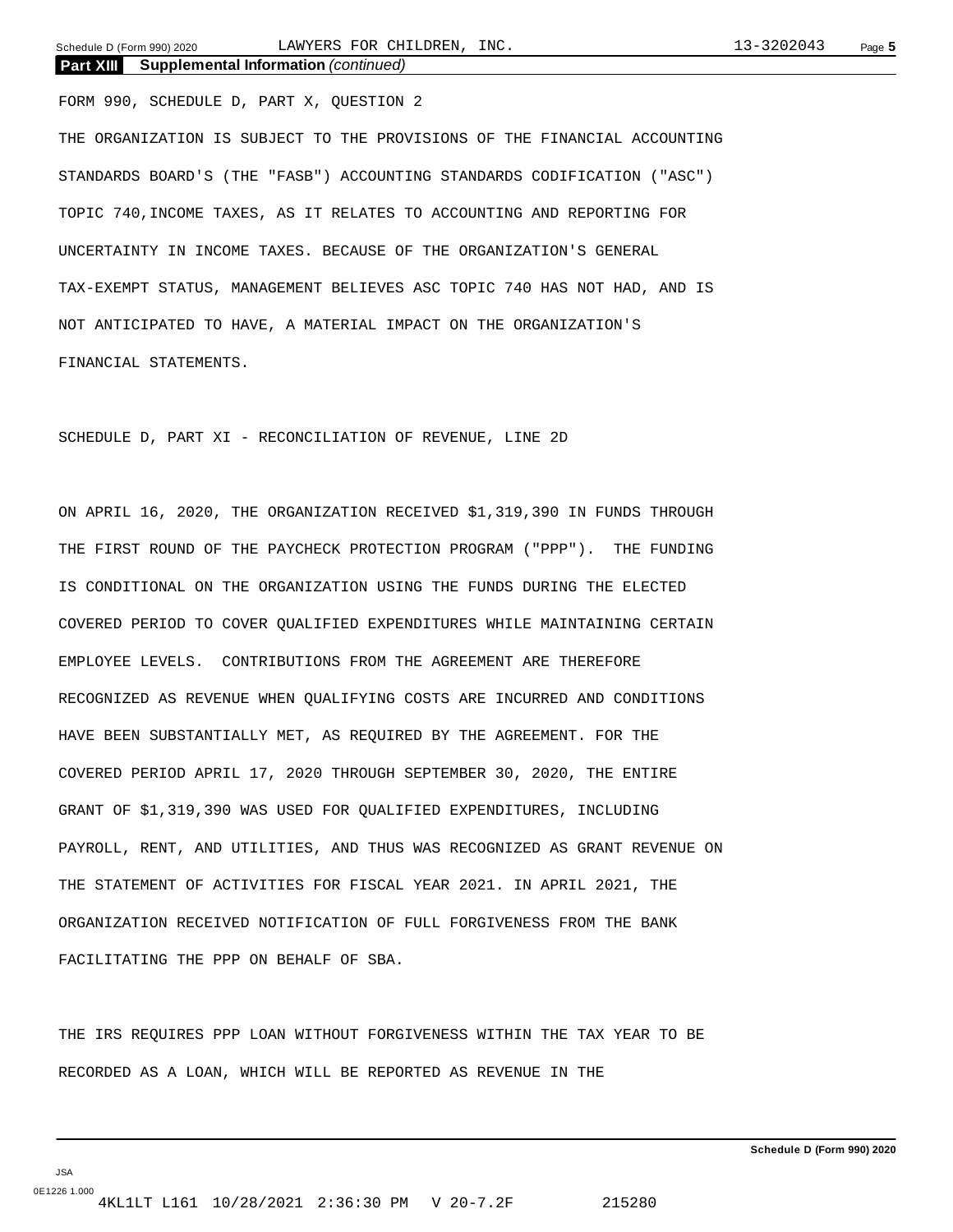ORGANIZATION'S FISCAL 2022 YEAR-END DUE TO THE TIMING DIFFERENCE OF FORGIVENESS.

FORM 990, SCHEDULE D, PART IV, QUESTION 2A

THROUGH A CIVIL LITIGATION, A CHILD WAS AWARDED DAMAGES TO BE HELD BY THE ORGANIZATION UNTIL AGE 21. ACCORDINGLY, INCLUDED IN INVESTMENT HELD ON BEHALF OF OTHERS IS A CERTIFICATE OF DEPOSIT IN THE AMOUNT OF \$17,150 WITH A CORRESPONDING LIABILITY OF THE SAME AMOUNT.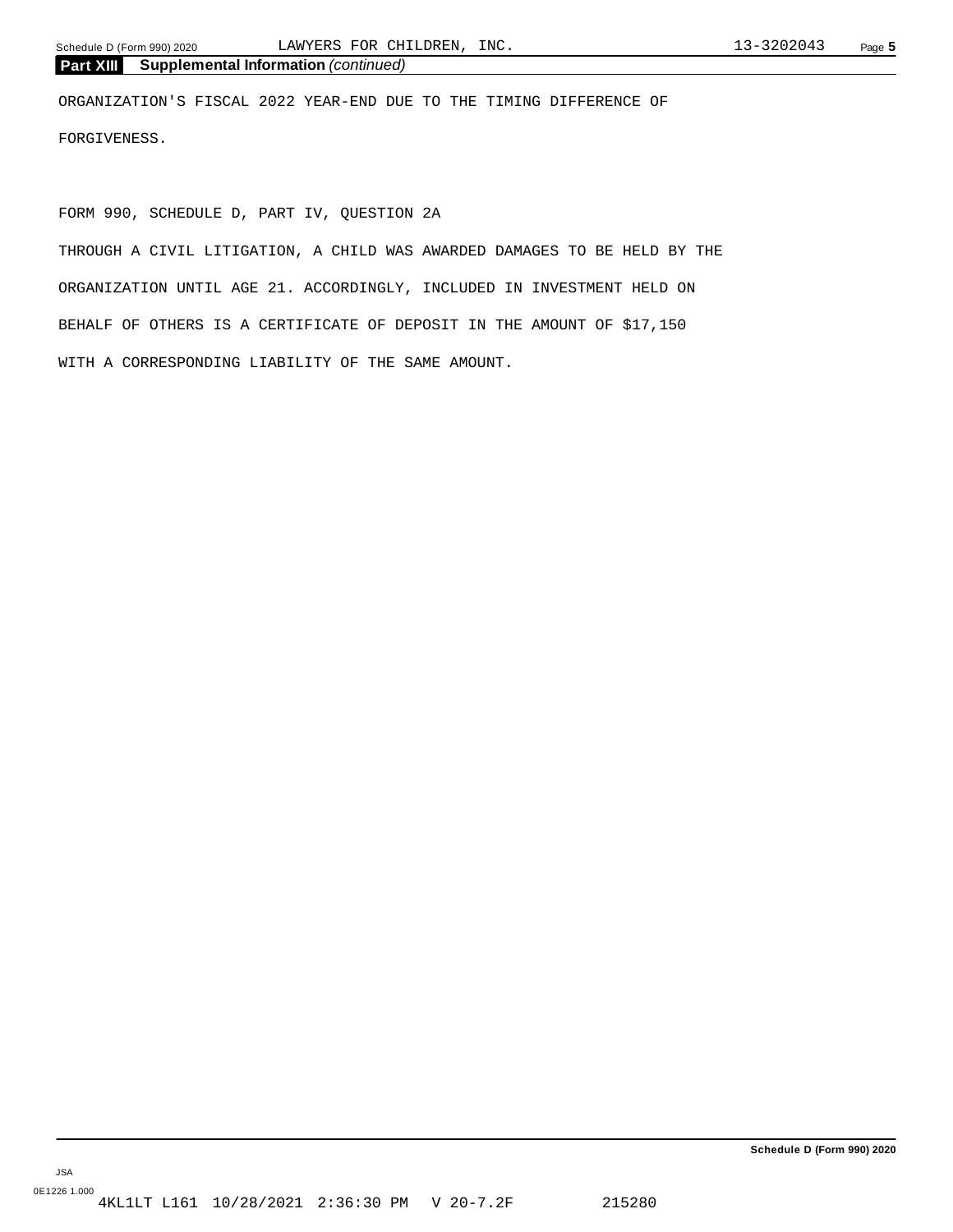| <b>SCHEDULE J</b>                                      | <b>Compensation Information</b>                                                                                                                                                                                                                                                                                            | OMB No. 1545-0047 |     |                         |  |  |  |  |
|--------------------------------------------------------|----------------------------------------------------------------------------------------------------------------------------------------------------------------------------------------------------------------------------------------------------------------------------------------------------------------------------|-------------------|-----|-------------------------|--|--|--|--|
| (Form 990)                                             | For certain Officers, Directors, Trustees, Key Employees, and Highest<br><b>Compensated Employees</b>                                                                                                                                                                                                                      |                   |     |                         |  |  |  |  |
|                                                        | Complete if the organization answered "Yes" on Form 990, Part IV, line 23.                                                                                                                                                                                                                                                 |                   |     |                         |  |  |  |  |
| Department of the Treasury<br>Internal Revenue Service | <b>Open to Public</b><br>Attach to Form 990.<br>Go to www.irs.gov/Form990 for instructions and the latest information.                                                                                                                                                                                                     |                   |     |                         |  |  |  |  |
| Name of the organization                               | Employer identification number                                                                                                                                                                                                                                                                                             | <b>Inspection</b> |     |                         |  |  |  |  |
|                                                        | 13-3202043<br>LAWYERS FOR CHILDREN, INC.                                                                                                                                                                                                                                                                                   |                   |     |                         |  |  |  |  |
| Part I                                                 | <b>Questions Regarding Compensation</b>                                                                                                                                                                                                                                                                                    |                   |     |                         |  |  |  |  |
|                                                        |                                                                                                                                                                                                                                                                                                                            |                   | Yes | No                      |  |  |  |  |
|                                                        | 1a Check the appropriate box(es) if the organization provided any of the following to or for a person listed on Form<br>990, Part VII, Section A, line 1a. Complete Part III to provide any relevant information regarding these items.                                                                                    |                   |     |                         |  |  |  |  |
|                                                        | First-class or charter travel<br>Housing allowance or residence for personal use                                                                                                                                                                                                                                           |                   |     |                         |  |  |  |  |
|                                                        | Travel for companions<br>Payments for business use of personal residence                                                                                                                                                                                                                                                   |                   |     |                         |  |  |  |  |
|                                                        | Tax indemnification and gross-up payments<br>Health or social club dues or initiation fees                                                                                                                                                                                                                                 |                   |     |                         |  |  |  |  |
|                                                        | Discretionary spending account<br>Personal services (such as maid, chauffeur, chef)                                                                                                                                                                                                                                        |                   |     |                         |  |  |  |  |
| b                                                      | If any of the boxes on line 1a are checked, did the organization follow a written policy regarding payment<br>or reimbursement or provision of all of the expenses described above? If "No," complete Part III to                                                                                                          |                   |     |                         |  |  |  |  |
|                                                        |                                                                                                                                                                                                                                                                                                                            | 1b                |     |                         |  |  |  |  |
| $\mathbf{2}$                                           | Did the organization require substantiation prior to reimbursing or allowing expenses incurred by all<br>directors, trustees, and officers, including the CEO/Executive Director, regarding the items checked on line                                                                                                      |                   |     |                         |  |  |  |  |
|                                                        |                                                                                                                                                                                                                                                                                                                            | 2                 |     |                         |  |  |  |  |
|                                                        |                                                                                                                                                                                                                                                                                                                            |                   |     |                         |  |  |  |  |
| 3                                                      | Indicate which, if any, of the following the organization used to establish the compensation of the<br>organization's CEO/Executive Director. Check all that apply. Do not check any boxes for methods used by a<br>related organization to establish compensation of the CEO/Executive Director, but explain in Part III. |                   |     |                         |  |  |  |  |
| Χ                                                      | Compensation committee<br>Written employment contract                                                                                                                                                                                                                                                                      |                   |     |                         |  |  |  |  |
|                                                        | Χ<br>Independent compensation consultant<br>Compensation survey or study                                                                                                                                                                                                                                                   |                   |     |                         |  |  |  |  |
| Χ                                                      | $\mathbf X$<br>Form 990 of other organizations<br>Approval by the board or compensation committee                                                                                                                                                                                                                          |                   |     |                         |  |  |  |  |
| 4                                                      | During the year, did any person listed on Form 990, Part VII, Section A, line 1a, with respect to the filing<br>organization or a related organization:                                                                                                                                                                    |                   |     |                         |  |  |  |  |
| a                                                      |                                                                                                                                                                                                                                                                                                                            | 4a                |     | Χ                       |  |  |  |  |
| b                                                      | Participate in or receive payment from a supplemental nonqualified retirement plan?                                                                                                                                                                                                                                        | 4b                |     | $\overline{\mathbf{x}}$ |  |  |  |  |
| c                                                      | Participate in or receive payment from an equity-based compensation arrangement?                                                                                                                                                                                                                                           | 4c                |     | $\mathbf X$             |  |  |  |  |
|                                                        | If "Yes" to any of lines 4a-c, list the persons and provide the applicable amounts for each item in Part III.                                                                                                                                                                                                              |                   |     |                         |  |  |  |  |
|                                                        | Only section 501(c)(3), 501(c)(4), and 501(c)(29) organizations must complete lines 5-9.                                                                                                                                                                                                                                   |                   |     |                         |  |  |  |  |
| 5                                                      | For persons listed on Form 990, Part VII, Section A, line 1a, did the organization pay or accrue any                                                                                                                                                                                                                       |                   |     |                         |  |  |  |  |
|                                                        | compensation contingent on the revenues of:                                                                                                                                                                                                                                                                                |                   |     |                         |  |  |  |  |
|                                                        |                                                                                                                                                                                                                                                                                                                            | 5a                |     | Χ                       |  |  |  |  |
| b                                                      |                                                                                                                                                                                                                                                                                                                            |                   |     |                         |  |  |  |  |
|                                                        | If "Yes" on line 5a or 5b, describe in Part III.                                                                                                                                                                                                                                                                           |                   |     |                         |  |  |  |  |
| 6                                                      | For persons listed on Form 990, Part VII, Section A, line 1a, did the organization pay or accrue any<br>compensation contingent on the net earnings of:                                                                                                                                                                    |                   |     |                         |  |  |  |  |
| a                                                      |                                                                                                                                                                                                                                                                                                                            | 6a                |     | Χ                       |  |  |  |  |
| b                                                      |                                                                                                                                                                                                                                                                                                                            | 6b                |     | $\mathbf X$             |  |  |  |  |
|                                                        | If "Yes" on line 6a or 6b, describe in Part III.                                                                                                                                                                                                                                                                           |                   |     |                         |  |  |  |  |
| 7                                                      | For persons listed on Form 990, Part VII, Section A, line 1a, did the organization provide any nonfixed                                                                                                                                                                                                                    |                   |     |                         |  |  |  |  |
|                                                        | payments not described on lines 5 and 6? If "Yes," describe in Part III.                                                                                                                                                                                                                                                   | $\overline{7}$    |     | Χ                       |  |  |  |  |
| 8                                                      | Were any amounts reported on Form 990, Part VII, paid or accrued pursuant to a contract that was subject<br>to the initial contract exception described in Regulations section 53.4958-4(a)(3)? If "Yes," describe                                                                                                         |                   |     |                         |  |  |  |  |
|                                                        |                                                                                                                                                                                                                                                                                                                            | 8                 |     | Χ                       |  |  |  |  |
| 9                                                      | If "Yes" on line 8, did the organization also follow the rebuttable presumption procedure described in                                                                                                                                                                                                                     |                   |     |                         |  |  |  |  |
|                                                        |                                                                                                                                                                                                                                                                                                                            | 9                 |     |                         |  |  |  |  |
|                                                        | $\overline{a}$ $\overline{b}$ $\overline{c}$ $\overline{c}$ $\overline{a}$                                                                                                                                                                                                                                                 |                   |     |                         |  |  |  |  |

**For Paperwork Reduction Act Notice, see the Instructions for Form 990. Schedule J (Form 990) 2020**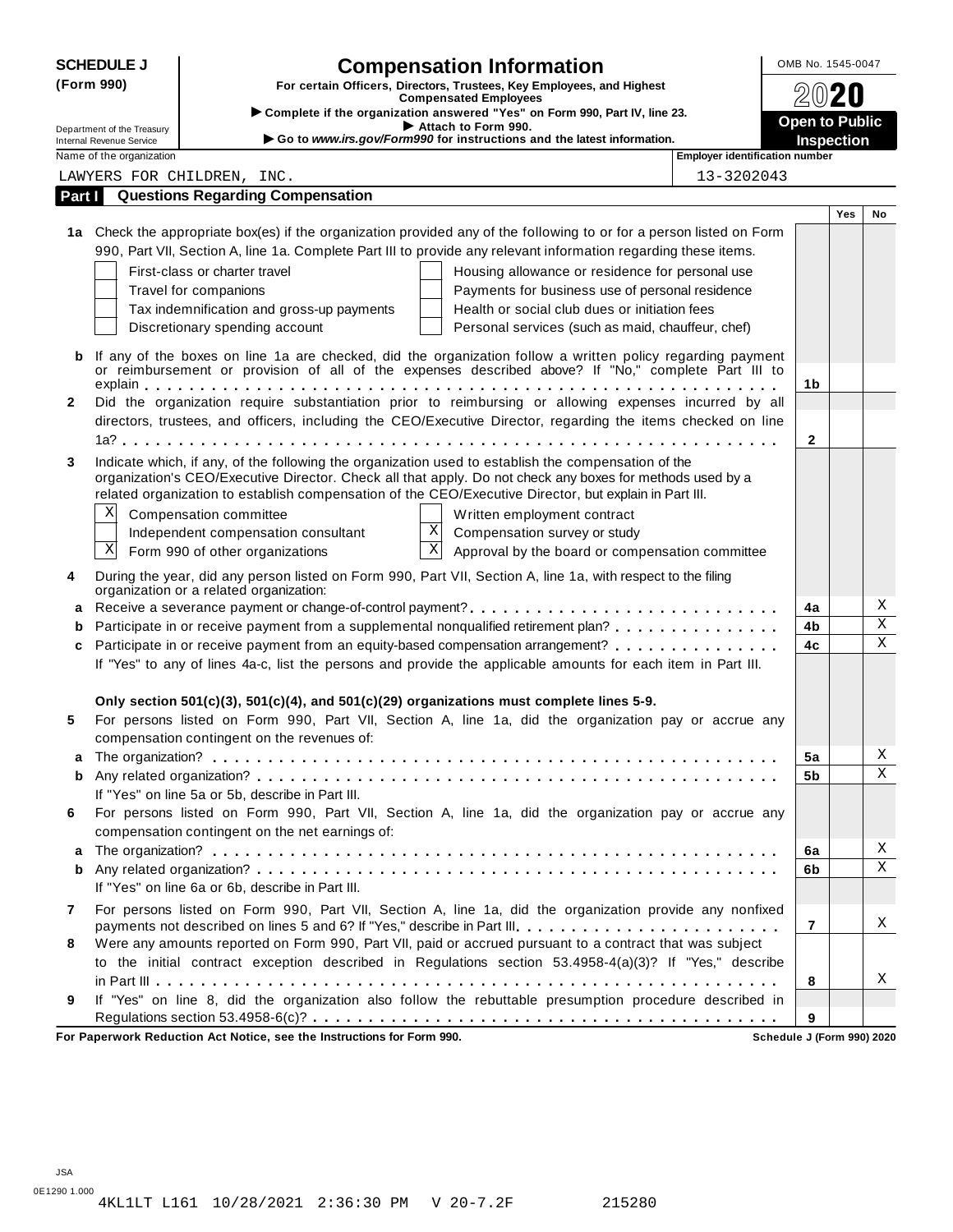Schedule <sup>J</sup> (Form 990) <sup>2020</sup> Page **2**

# **Part II Officers, Directors, Trustees, Key Employees, and Highest Compensated Employees.** Use duplicate copies ifadditional space is needed.

For each individual whose compensation must be reported on Schedule J, report compensation from the organization on row (i) and from related organizations, described in the instructions, on row (ii). Do not list any individuals that aren't listed on Form 990, Part VII.

Note: The sum of columns (B)(i)-(iii) for each listed individual must equal the total amount of Form 990, Part VII, Section A, line 1a, applicable column (D) and (E) amounts for that individual.

| (B) Breakdown of W-2 and/or 1099-MISC compensation |                              |                          | (C) Retirement and                                                                                                    | (D) Nontaxable   | (E) Total of columns | (F) Compensation      |                                                            |  |
|----------------------------------------------------|------------------------------|--------------------------|-----------------------------------------------------------------------------------------------------------------------|------------------|----------------------|-----------------------|------------------------------------------------------------|--|
| (A) Name and Title                                 |                              | (i) Base<br>compensation | other deferred<br>(ii) Bonus & incentive<br>(iii) Other<br>compensation<br>reportable<br>compensation<br>compensation |                  | benefits             | $(B)(i)-(D)$          | in column (B) reported<br>as deferred on prior<br>Form 990 |  |
| KAREN J. FREEDMAN                                  | (i)                          | 191,959                  | 0                                                                                                                     | 0.               | 9,598.               | 19,788.               | 221,345                                                    |  |
| EXECUTIVE DIRECTOR                                 | (i)                          | $\mathbf 0$              | $\mathbf 0$                                                                                                           | $0$ .            | $\mathbf{0}$ .       | $\overline{0}$ .      | $\mathbf 0$                                                |  |
| GLENN METSCH-AMPEL                                 | (i)                          | 178,216                  | $\mathsf{O}$ .                                                                                                        | 0.               | 8,911                | 10, 265.              | 197,392                                                    |  |
| 2 <sup>DEPUTY</sup> EXECUTIVE DIRECTOR             | (i)                          | $\mathsf{O}$             | $\mathbf 0$                                                                                                           | 0.               | $\mathbf{0}$         | 0.                    | $\mathbf 0$                                                |  |
| MICHAEL MURTAGH                                    | (i)                          | 137,292                  | $\mathsf{O}$ .                                                                                                        | 0.               | 6,865                | 9,888.                | 154,045                                                    |  |
| 3 <sup>DIRECTOR</sup> OF SOCIAL WORK               | (i)                          | $\mathsf{O}$             | $\mathbf 0$                                                                                                           | 0.               | $\mathbf{0}$ .       | 0.                    | $\mathbf 0$ .                                              |  |
| HAL SILVERMAN                                      | (i)                          | 142,917                  | 0                                                                                                                     | 0.               | 7,146.               | 9,888.                | 159,951                                                    |  |
| 4 <sup>DIRECTOR</sup> OF LITIGATION                | (i)                          | 0                        | 0                                                                                                                     | 0.               | 0.                   | $0$ .                 | $\mathbf 0$ .                                              |  |
| BETSY KRAMER                                       | (i)                          | 118,588                  | $\mathsf{O}$ .                                                                                                        | $\overline{0}$ . | 5,929                | $\overline{28,200}$ . | 152,717.                                                   |  |
| 5 <sup>DIRECTOR</sup> OF POLICY & SP. LITIG        | (i)                          | 0                        | $\mathsf{O}$ .                                                                                                        | $\mathsf{O}$ .   | 0                    | 0.                    | $\mathbf 0$ .                                              |  |
|                                                    | $\qquad \qquad \textbf{(i)}$ |                          |                                                                                                                       |                  |                      |                       |                                                            |  |
| 6                                                  | (i)                          |                          |                                                                                                                       |                  |                      |                       |                                                            |  |
|                                                    | (i)                          |                          |                                                                                                                       |                  |                      |                       |                                                            |  |
| -7                                                 | (i)                          |                          |                                                                                                                       |                  |                      |                       |                                                            |  |
|                                                    | (i)                          |                          |                                                                                                                       |                  |                      |                       |                                                            |  |
| 8                                                  | (i)                          |                          |                                                                                                                       |                  |                      |                       |                                                            |  |
|                                                    | (i)                          |                          |                                                                                                                       |                  |                      |                       |                                                            |  |
| 9                                                  | (i)                          |                          |                                                                                                                       |                  |                      |                       |                                                            |  |
|                                                    | (i)                          |                          |                                                                                                                       |                  |                      |                       |                                                            |  |
| 10                                                 | (i)                          |                          |                                                                                                                       |                  |                      |                       |                                                            |  |
|                                                    | (i)                          |                          |                                                                                                                       |                  |                      |                       |                                                            |  |
| 11                                                 | (i)                          |                          |                                                                                                                       |                  |                      |                       |                                                            |  |
|                                                    | (i)                          |                          |                                                                                                                       |                  |                      |                       |                                                            |  |
| 12                                                 | (i)                          |                          |                                                                                                                       |                  |                      |                       |                                                            |  |
|                                                    | (i)                          |                          |                                                                                                                       |                  |                      |                       |                                                            |  |
| 13                                                 | (i)                          |                          |                                                                                                                       |                  |                      |                       |                                                            |  |
|                                                    | (i)                          |                          |                                                                                                                       |                  |                      |                       |                                                            |  |
| 14                                                 | (i)                          |                          |                                                                                                                       |                  |                      |                       |                                                            |  |
|                                                    | (i)                          |                          |                                                                                                                       |                  |                      |                       |                                                            |  |
| 15                                                 | (i)                          |                          |                                                                                                                       |                  |                      |                       |                                                            |  |
|                                                    | (i)                          |                          |                                                                                                                       |                  |                      |                       |                                                            |  |
| 16                                                 | (i)                          |                          |                                                                                                                       |                  |                      |                       |                                                            |  |

**Schedule J (Form 990) 2020**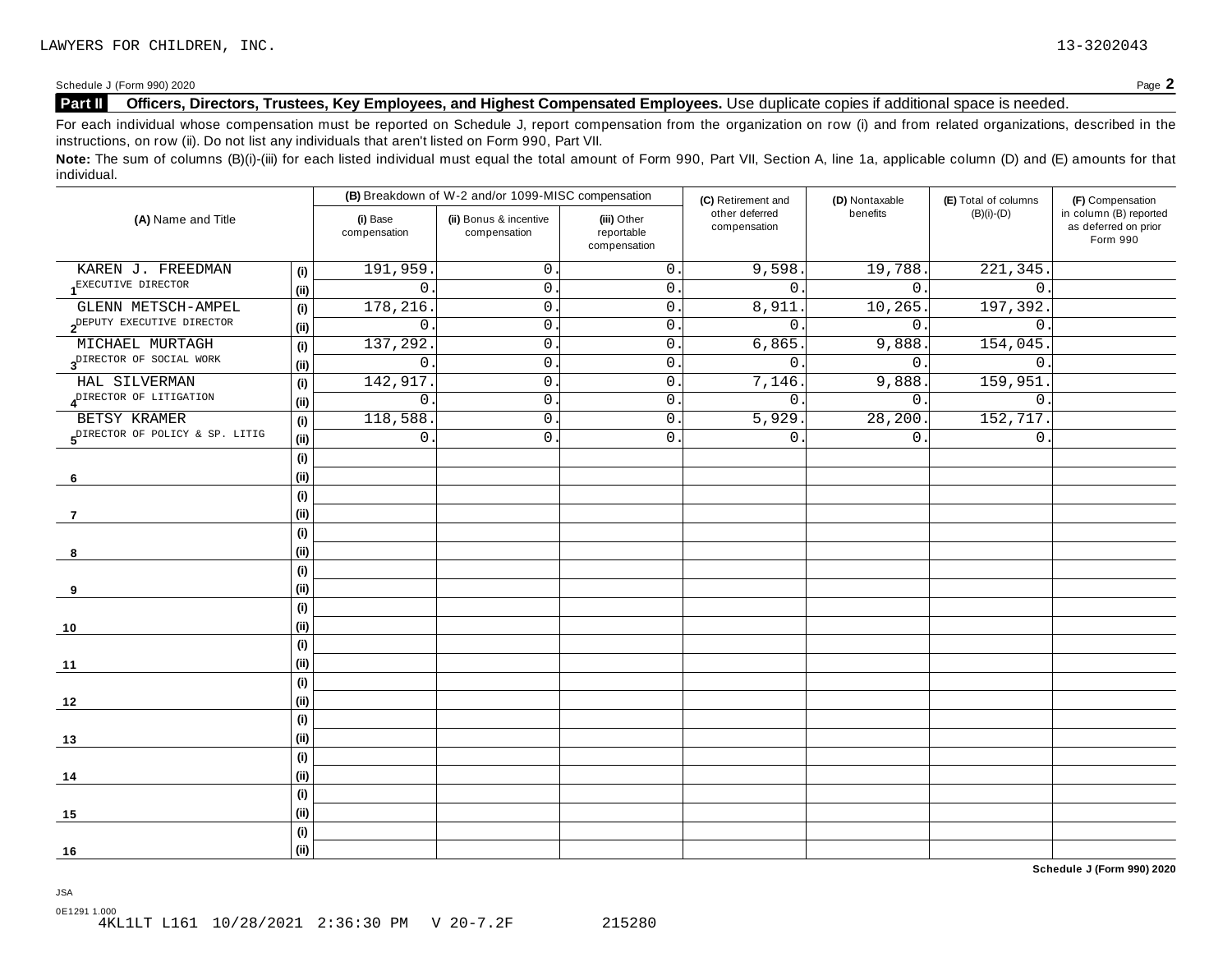Schedule J (Form 990) 2020 Page **3**

### **Part III Supplemental Information**

Provide the information, explanation, or descriptions required for Part I, lines 1a, 1b, 3, 4a, 4b, 4c, 5a, 5b, 6a, 6b, 7, and 8, and for Part II. Also complete this part for any additional information.

FORM 990, SCHEDULE J, PART I, QUESTION 3

THE EXECUTIVE COMMITTEE HAS BEEN DESIGNATED BY THE BOARD TO ACT AS THE

LFC COMPENSATION COMMITTEE. THE COMPENSATION COMMITTEE DOCUMENTS ITS

COMPENSATION REVIEW IN THE MINUTES AND REPORTS ITS FINDINGS AND

RECOMMENDATIONS TO THE FULL BOARD AT THE MAY MEETING. THE EXECUTIVE

DIRECTOR RECUSES HERSELF WHEN THE EXECUTIVE COMMITTEE EXECUTES ITS ROLE

AS THE COMPENSATION COMMITTEE. COMPARATIVE SALARY DATA IS REVIEWED FROM

A VARIETY OF SOURCES, INCLUDING THE NONPROFIT COORDINATING COMMITTEE OF

NEW YORK, OF WHICH LAWYERS FOR CHILDREN IS A MEMBER.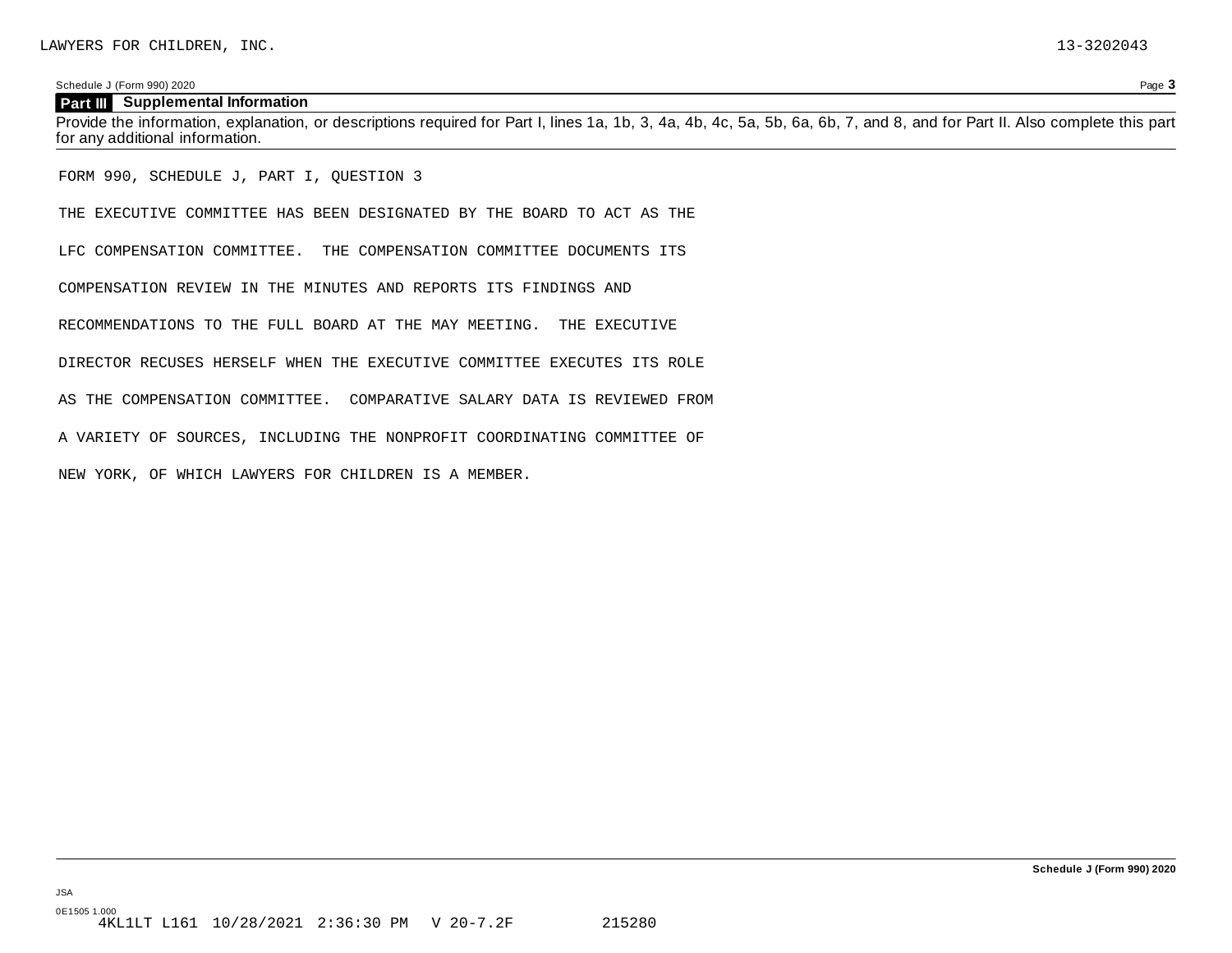# **SCHEDULE O** Supplemental Information to Form 990 or 990-EZ DAMB No. 1545-0047

**(Form 990 or 990-EZ) Complete to provide information for responses to specific questions on** plete to provide information for responses to specific questions on  $\bigotimes_{\mathbb{Z}}\mathbb{Q}$  20 **EVECT**<br>
Attach to Form 990 or 990-EZ.<br>
and the Communication of the Communication of the Communication of the Communication of the Communication of the Communication of the Communication of the Communication of the Commu Department of the Treasury <br>Depen to Public<br>Name of the organization<br>Name of the organization<br>Name of the organization<br>Name of the organization<br>Inspection



Department of the Treasury<br>Internal Revenue Service

LAWYERS FOR CHILDREN, INC. 13-3202043

FORM 990 PART VI-CONFLICT OF INTEREST POLICY, LINE 12A EACH MEMBER OF THE BOARD OF DIRECTORS IS REQUIRED TO COMPLETE AND SIGN AN ANNUAL ACKNOWLEDGEMENT OF COMPLIANCE WITH THE ORGANIZATION'S CONFLICT OF INTEREST POLICY AND REPORT ANY POTENTIAL CONFLICTS. OFFICERS AND KEY EMPLOYEES ALSO COMPLETE AND SIGN AN ANNUAL ACKNOWLEDGMENT.

FORM 990 PART VI-DETERMINATION OF COMPENSATION, LINE 15 THE EXECUTIVE COMMITTEE HAS BEEN DESIGNATED BY THE BOARD TO ACT AS THE LFC COMPENSATION COMMITTEE. THE COMPENSATION COMMITTEE DOCUMENTS ITS COMPENSATION REVIEW IN THE MINUTES AND REPORTS ITS FINDINGS AND RECOMMENDATIONS TO THE FULL BOARD AT THE MAY MEETING. THE EXECUTIVE DIRECTOR RECUSES HERSELF WHEN THE EXECUTIVE COMMITTEE EXECUTES ITS ROLE AS THE COMPENSATION COMMITTEE. COMPARATIVE SALARY DATA IS REVIEWED FROM A VARIETY OF SOURCES, INCLUDING THE NONPROFIT COORDINATING COMMITTEE OF NEW YORK, OF WHICH LAWYERS FOR CHILDREN IS A MEMBER.

FORM 990 PART VI-AVAILABILITY OF GOVERNING DOCUMENTS, LINE 19 COPIES OF THE ORGANIZATION'S FORM 990, AS WELL AS ITS ANNUAL AUDITED FINANCIAL STATEMENTS, FORM 1023 AND CONFLICT OF INTEREST POLICY ARE AVAILABLE UPON REQUEST.

FORM 990 PART X, LINE 24 ON APRIL 16, 2020, THE ORGANIZATION RECEIVED \$1,319,390 IN FUNDS THROUGH THE FIRST ROUND OF THE PAYCHECK PROTECTION PROGRAM ("PPP"). THE FUNDING